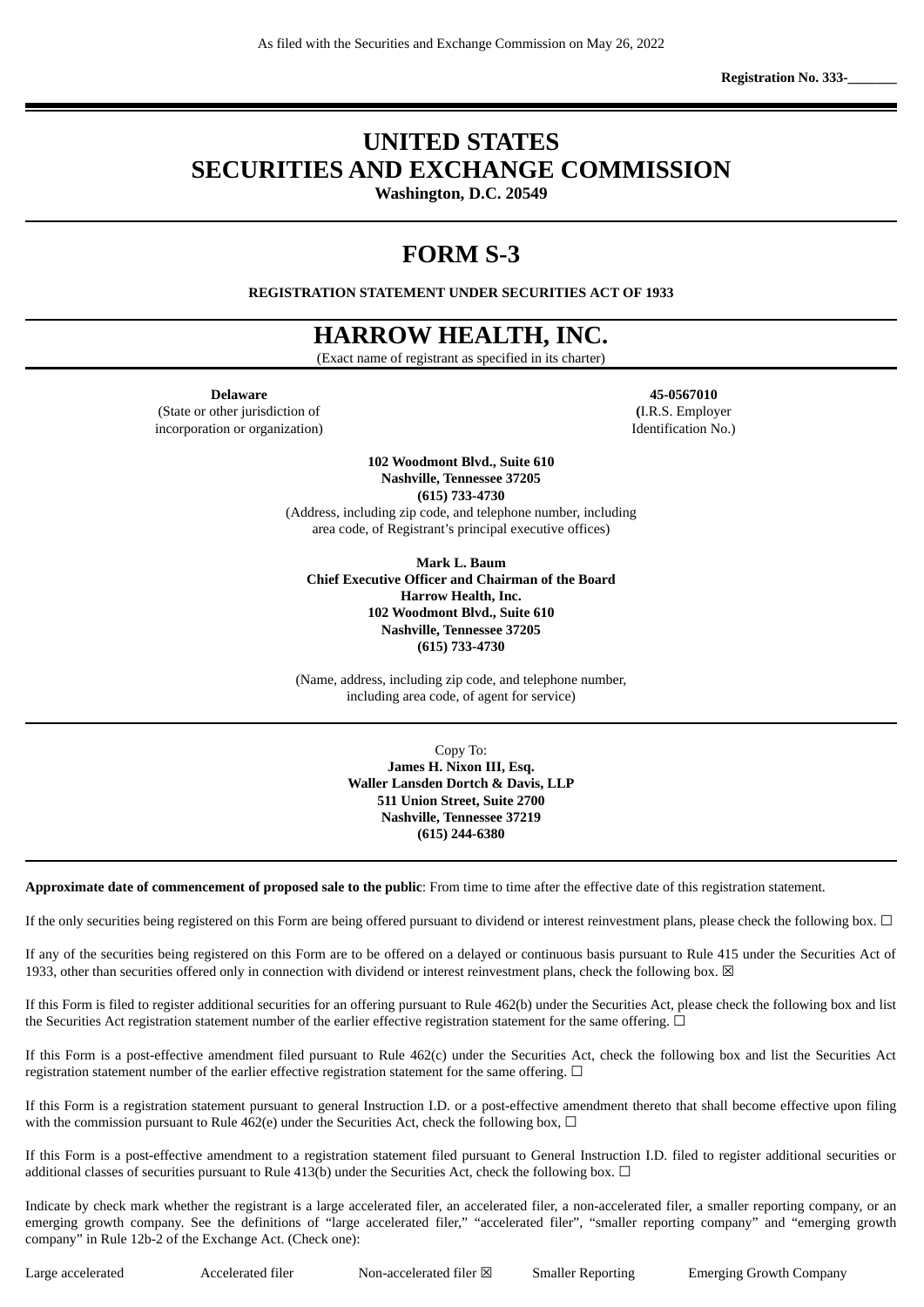filer □ □ Company ⊠

If an emerging growth company, indicate by check mark if the registrant has elected not to use the extended transition period for complying with any new or revised financial accounting standards provided pursuant to Section 7(a)(2)(B) of Securities Act.  $\Box$ 

The Registrant hereby amends this Registration Statement on such date or dates as may be necessary to delay its effective date until the Registrant shall file a further amendment which specifically states that this Registration Statement shall thereafter become effective in accordance with Section 8(a) of the Securities Act or until the Registration Statement shall become effective on such date as the Securities and Exchange **Commission, acting pursuant to said Section 8(a), may determine.**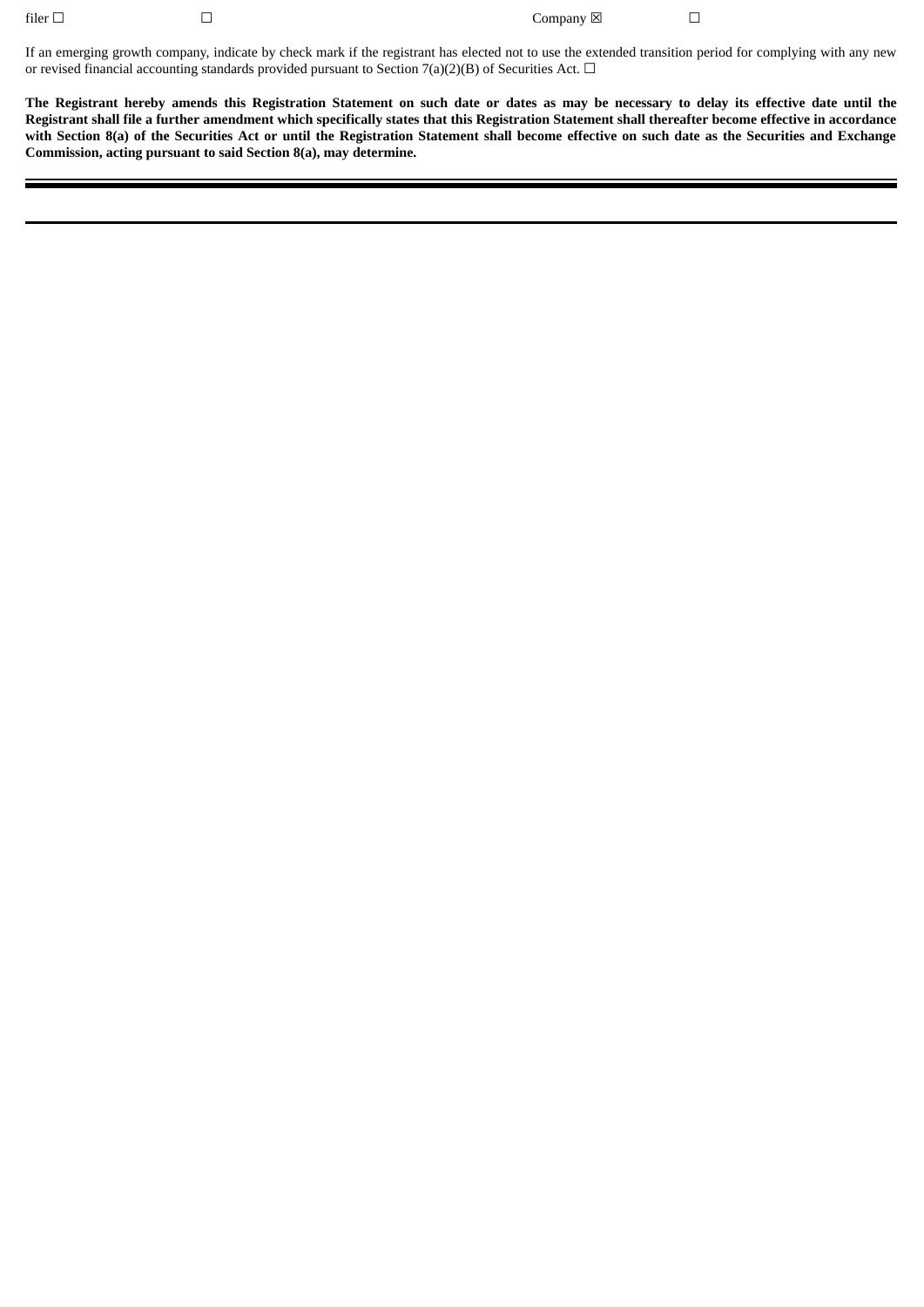The information in this prospectus is not complete and may be changed. We may not sell the securities until the Registration Statement filed with the Securities and Exchange Commission is effective. This prospectus is not an offer to sell these securities and is not soliciting an offer to buy **these securities in any state where the offer or sale is not permitted.**

#### **SUBJECT TO COMPLETION, DATED MAY 26, 2022**

## **PROSPECTUS**

#### **\$300,000,000**

#### **HARROW HEALTH, INC.**

**By this prospectus, we may offer, from time to time:**

- Common stock
- Preferred stock
- Depositary shares
- Warrants
- Units
- Debt securities

All of the securities listed above may be sold separately or as units with other securities.

This prospectus may not be used to sell securities unless accompanied by a prospectus supplement, which will describe the method and the terms of the offering. We will provide you with specific amount, price and terms of the applicable offered securities in one or more supplements to this prospectus. You should read this prospectus and any supplement carefully before you purchase any of our securities.

Our common stock is listed on the Nasdaq Global Market under the symbol "HROW." On May 25, 2022, the closing price of our common stock on the Nasdaq Global Market was \$6.50 per share.

Investing in our securities involves risk. Please carefully read the information under "Risk Factors" beginning on page 4 of this prospectus, as well as the "Risk Factors" incorporated by reference herein from our most recent Annual Report on Form 10-K, our Quarterly Report on Form 10-Q and other reports and information that we file with the Securities and Exchange Commission, for information you should **consider before investing in our securities.**

Neither the Securities and Exchange Commission nor any state securities commission has approved or disapproved of these securities or determined if this prospectus is truthful or complete. Any representation to the contrary is a criminal offense.

We may offer the securities in amounts, at prices and on terms determined at the time of offering. We may sell the securities directly to you, through agents we select, or through underwriters and dealers we select. If we use agents, underwriters or dealers to sell the securities, we will name them and describe their compensation in a prospectus supplement. In addition, the underwriters may overallot a portion of the securities. For additional information regarding the methods of sale of our securities, you should refer to the section entitled "Plan of Distribution" in this prospectus.

**This prospectus is dated \_\_\_\_\_\_, 2022**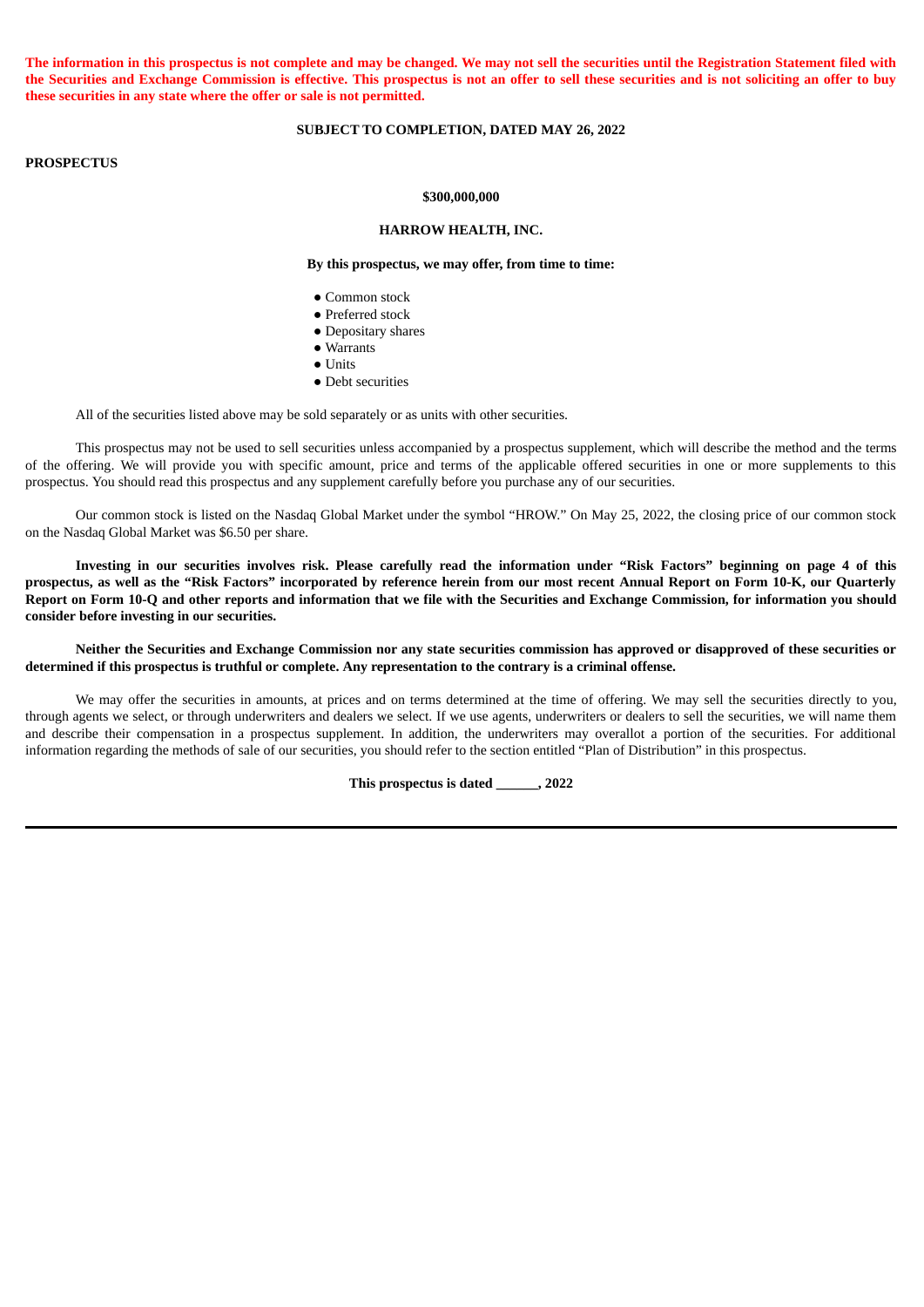|                                                        | Page |
|--------------------------------------------------------|------|
| <b>PROSPECTUS SUMMARY</b>                              |      |
| <b>RISK FACTORS</b>                                    |      |
| <b>FORWARD-LOOKING STATEMENTS</b>                      |      |
| <b>DILUTION</b>                                        |      |
| <b>USE OF PROCEEDS</b>                                 |      |
| <b>DIVIDEND POLICY</b>                                 |      |
| <b>DESCRIPTION OF CAPITAL STOCK</b>                    |      |
| DESCRIPTION OF THE DEPOSITARY SHARES                   | 8    |
| <b>DESCRIPTION OF THE WARRANTS</b>                     | 10   |
| <b>DESCRIPTION OF THE UNITS</b>                        | 12   |
| <b>DESCRIPTION OF THE DEBT SECURITIES</b>              | 13   |
| <b>PLAN OF DISTRIBUTION</b>                            | 25   |
| <b>LEGAL MATTERS</b>                                   | 27   |
| <b>EXPERTS</b>                                         | 27   |
| <b>INCORPORATION OF CERTAIN DOCUMENTS BY REFERENCE</b> | 27   |
| WHERE YOU CAN FIND MORE INFORMATION                    | 27   |
|                                                        |      |

i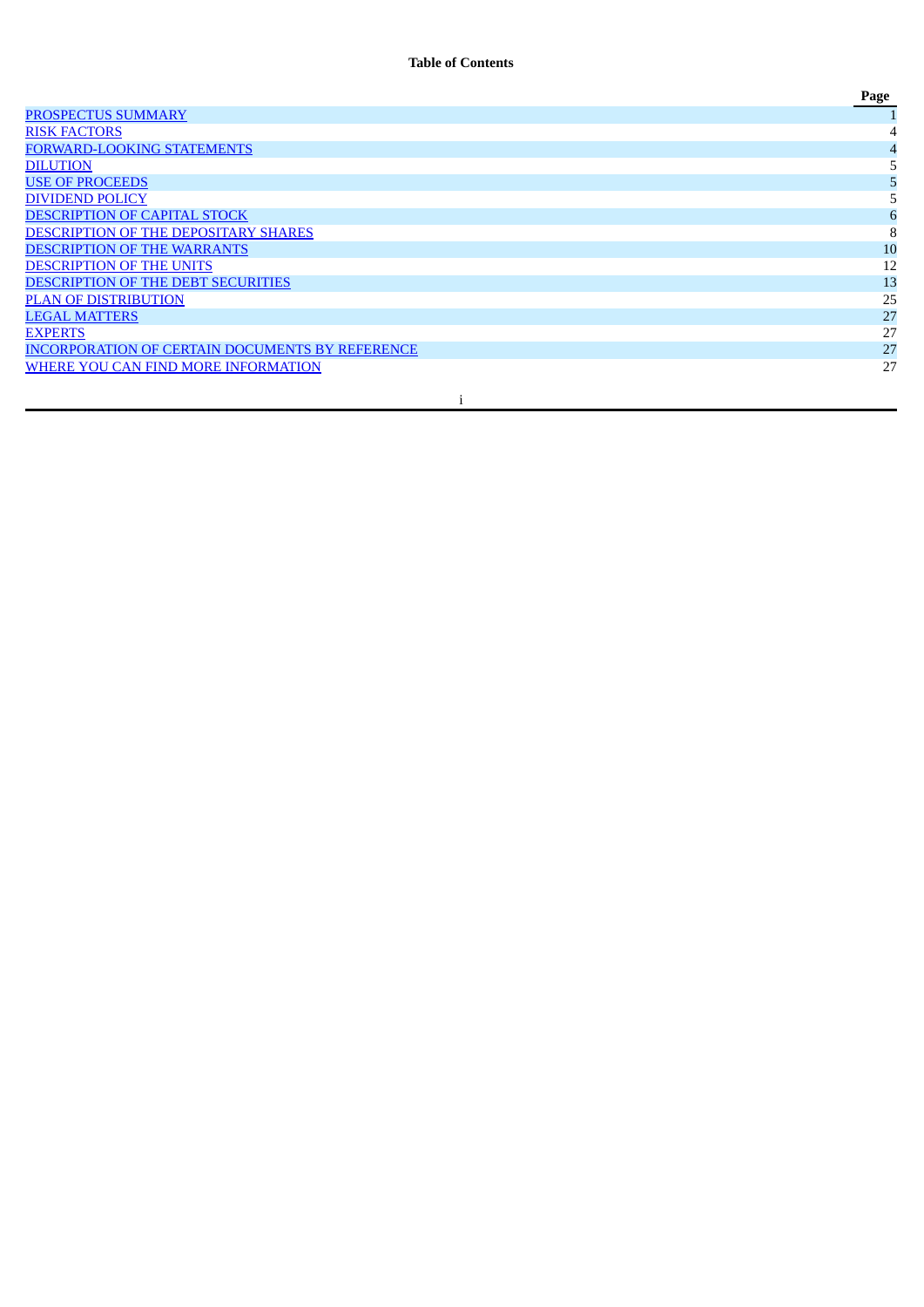## **ABOUT THIS PROSPECTUS**

This prospectus is part of a registration statement on Form S-3 that we filed with the Securities and Exchange Commission, or the SEC, using a "shelf" registration process. Under this shelf process, we may, from time to time, offer or sell any combination of the securities described in this prospectus in one or more offerings up to a total dollar amount of \$300,000,000.

This prospectus provides you with a general description of the securities offered by us. Each time we sell securities, we will provide a prospectus supplement that will contain specific information about the terms of that offering. The prospectus supplement may also add to, update or change information contained in the prospectus and, accordingly, to the extent inconsistent, information in this prospectus is superseded by the information in the prospectus supplement.

The prospectus supplement to be attached to the front of this prospectus may describe, as applicable: the terms of the securities offered; the initial public offering price; the price paid for the securities; net proceeds; and the other specific terms related to the offering of the securities.

You should only rely on the information contained or incorporated by reference in this prospectus and any prospectus supplement or issuer free writing prospectus relating to a particular offering. No person has been authorized to give any information or make any representations about us or itself that is different from, or in addition to, that contained or incorporated by reference in this prospectus, any accompanying prospectus supplement and any related issuer free writing prospectus in connection with the offering described herein and therein, and, if given or made, such information or representations must not be relied upon as having been authorized by us. Neither this prospectus nor any prospectus supplement nor any related issuer free writing prospectus shall constitute an offer to sell or a solicitation of an offer to buy offered securities in any jurisdiction in which it is unlawful for such person to make such an offering or solicitation. This prospectus does not contain all of the information included in the registration statement. For a more complete understanding of the offering of the securities, you should refer to the registration statement, including its exhibits. You should read the entire prospectus and any prospectus supplement and any related issuer free writing prospectus, as well as the documents incorporated by reference into this prospectus or any prospectus supplement or any related issuer free writing prospectus, before making an investment decision. Neither the delivery of this prospectus or any prospectus supplement or any issuer free writing prospectus nor any sale made hereunder shall under any circumstances imply that the information contained or incorporated by reference herein or in any prospectus supplement or issuer free writing prospectus is correct as of any date subsequent to the date hereof or of such prospectus supplement or issuer free writing prospectus, as applicable.

ii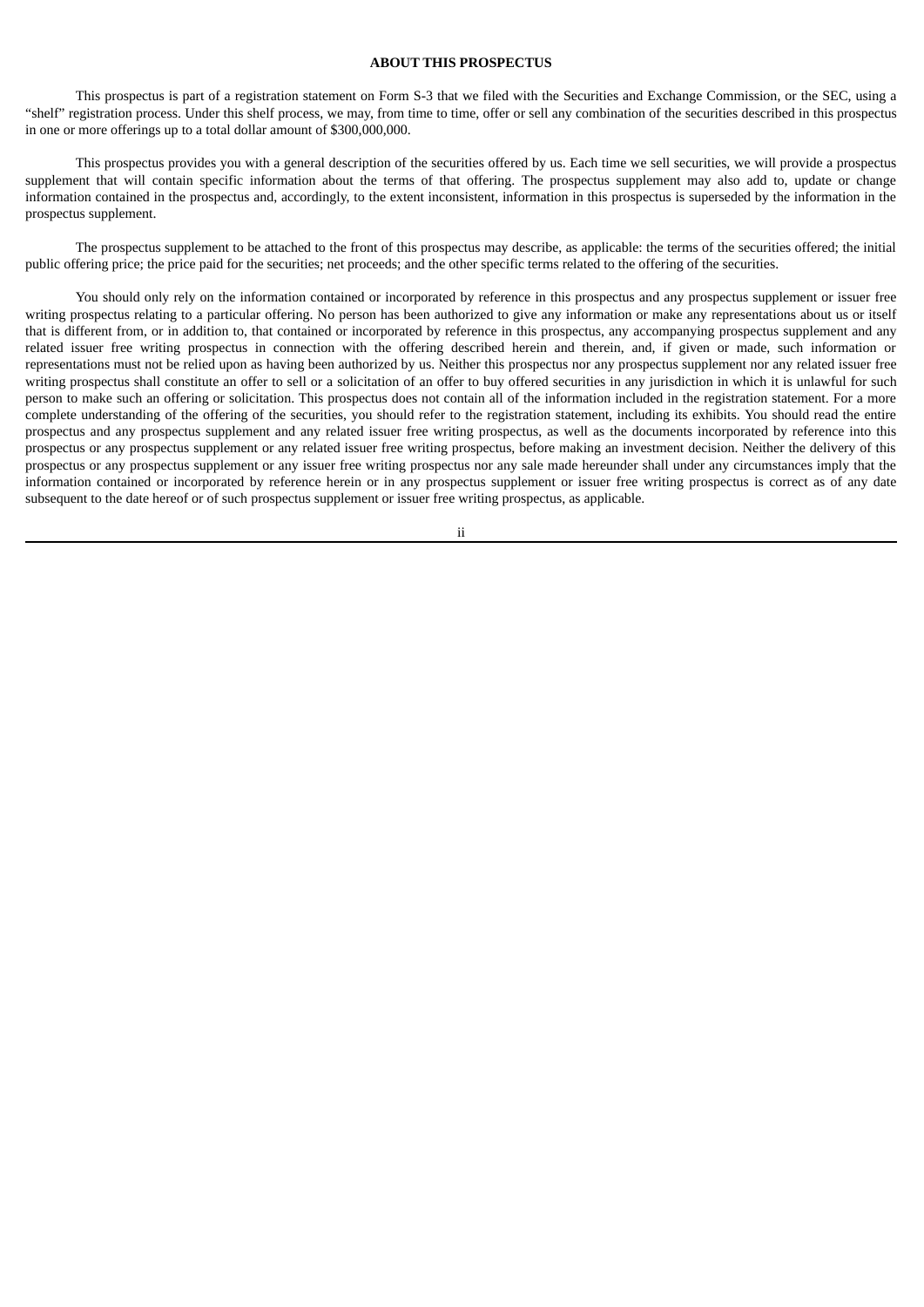## **PROSPECTUS SUMMARY**

<span id="page-5-0"></span>The following summary highlights information contained in this prospectus or incorporated by reference. While we have included what we believe to be the most important information about the company, the following summary may not contain all the information that may be important to you. You should read this entire prospectus carefully, including the risks of investing discussed under "Risk Factors" beginning on page 4, the information to which we refer you and the information incorporated into this prospectus by reference, for a complete understanding of our business and the terms of any offering. References in this prospectus to "our company," "we," "our," "Harrow" and "us" refer to Harrow Health, Inc.

#### **Harrow Health, Inc.**

#### **Overview**

We are an ophthalmic-focused healthcare company. Our business specializes in the development, production, sale, and distribution of innovative prescription medications that offer unique competitive advantages and serve unmet needs in the marketplace through our subsidiaries and deconsolidated companies. We own and operate ImprimisRx, one of the nation's leading ophthalmology-focused pharmaceutical businesses, and Visionology, Inc., or Visionology, a direct-to-consumer digital eyecare subsidiary. In addition to wholly owning ImprimisRx and Visionology, we also have non-controlling equity positions in Surface Ophthalmics, Inc., or Surface, and Melt Pharmaceuticals, Inc., or Melt.

ImprimisRx is our ophthalmology-focused prescription pharmaceutical business. We offer to over 10,000 physician customers and their patients medically necessary prescription drugs to meet their needs that are otherwise unmet by commercially available drugs. We make our formulations available at prices that are, in most cases, lower than non-customized commercial drugs. Our current ophthalmic formulary includes over twenty compounded formulations, many of which are patented or patent-pending, and are customizable for the specific needs of a patient. Some of our compounded medications are various combinations of drugs formulated into one bottle and numerous preservative free formulations. Depending on the formulation, the regulations of a specific state and ultimately the needs of the patient, ImprimisRx products may be dispensed as patient-specific medications from our 503A pharmacy, or for in-office use, made according to federal current good manufacturing practices, or cGMPs, or other U.S. Food and Drug Administration, or FDA, guidance documents, in our FDA-registered outsourcing facility located in New Jersey.

Over the past two years, in order to more fully serve the needs of our growing customer base, we have invested in broadening ImprimisRx's product portfolio to include FDA-approved products. Our investments in this regard have led to commercial partnerships to sell DEXYCU® and Avenova, the acquisition of two later stage drug candidates, and the recent acquisition of U.S. rights to four FDA-approved ophthalmic products. These transactions, and those we are continuing to pursue, are focused in eyecare pharmaceuticals. We believe that our continued investments in these and other products will result in our ability to provide more physician prescribers and their patients with access to a complete portfolio of affordable eyecare pharmaceuticals to address their clinical needs.

We operate two compounding facilities located in Ledgewood, New Jersey. Our New Jersey operations are comprised of two separate entities and facilities, one of which is registered with the FDA as an outsourcing facility under Section 503B of the Federal Food, Drug & Cosmetic Act, or the FDCA. The other New Jersey facility, is a licensed pharmacy operating under Section 503A of the FDCA. All products that we sell, produce and dispense are made in the United States.

We have minority ownership interests in Surface, Melt and Eton Pharmaceuticals, Inc., all companies that began as our subsidiaries, and hold royalty interests in some of Surface's and Melt's drug candidates. These companies are pursuing market approval for their drug candidates under the FDCA, including in some instances under the abbreviated pathway described in Section 505(b)(2), which permits the submission of a new drug application, or NDA, where at least some of the information required for approval comes from studies not conducted by or for the applicant and for which the applicant has not obtained a right of reference. We expect any new subsidiaries to be focused on eye care.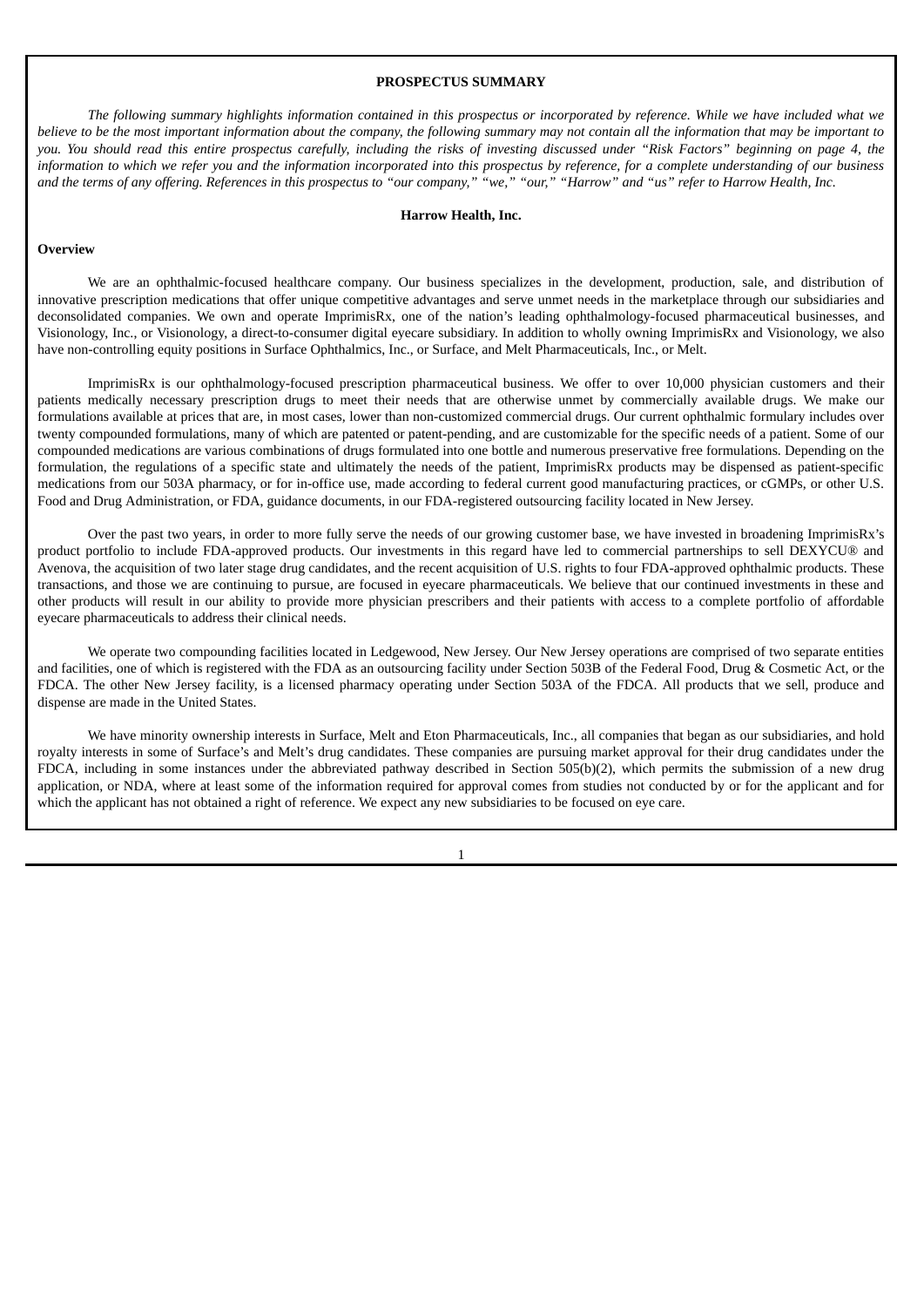We have incurred significant operating losses and negative cash flows from operations over the course of our business. As of March 31, 2022, we had an accumulated deficit of approximately \$97.8 million. Our current projections indicate that we will have operating income and/or net income during 2022; however, these projections may not be correct and our plans could change. Also, we could incur increasing operating losses in the foreseeable future for our commercialization activities, research and development, and our pharmaceutical business, which would impact net income. Recent changes to the accounting for equity investments require those investments to be measured at fair market value, which may cause our earnings (losses) to become volatile as the stock prices of those equity investments fluctuate. Although we have been generating revenue from our pharmaceutical operations, our ability to generate the revenues necessary to achieve profitability will depend on many factors. Our business plan and strategies involve costly activities that are susceptible to failure, and, therefore, we may not be able to generate sufficient revenue to support and sustain our business or reach the level of sales and revenues necessary to achieve and sustain profitability.

## **Corporate Information**

We were incorporated in Delaware in January 2006 as Bywater Resources, Inc. In September 2007, we closed a merger transaction with Transdel Pharmaceuticals Holdings, Inc. and changed our name to Transdel Pharmaceuticals, Inc. We changed our name to Imprimis Pharmaceuticals, Inc. in February 2012. We changed the name of our company to Harrow Health, Inc. in December 2018.

On June 26, 2011, we suspended our operations and filed a voluntary petition for reorganization relief under Chapter 11 of the United States Bankruptcy Code in the United States Bankruptcy Court for the Southern District of California, Case No. 11-10497-11. On December 8, 2011, in connection with our entry into a line of credit agreement and securities purchase agreement with a third party, our voluntary petition for reorganization relief was dismissed.

During the summer of 2019, we relocated our executive office previously based in San Diego, California to its current location at 102 Woodmont Blvd., Suite 610, Nashville, Tennessee and our telephone number at such office is (615) 733-4730. Our website address is *harrowinc.com*. Information contained on our website is not deemed part of this prospectus and is not incorporated in this prospectus or any other document that we file with the SEC by reference.

## **The Securities We May Offer**

We may offer up to \$300.0 million of common stock, preferred stock, depositary shares, warrants, units and debt securities in one or more offerings and in any combination. This prospectus provides you with a general description of the securities we may offer. A prospectus supplement, which we will provide each time we offer securities, will describe the specific amounts, prices and terms of these securities.

We may sell the securities to or through underwriters, dealers or agents or directly to purchasers or as otherwise set forth below under "Plan of Distribution." We, as well as any agents acting on our behalf, reserve the sole right to accept and to reject in whole or in part any proposed purchase of securities. Each prospectus supplement will set forth the names of any underwriters, dealers, agents or other entities involved in the sale of securities described in that prospectus supplement and any applicable fee, commission or discount arrangements with them.

#### **Common Stock**

We may offer shares of our common stock, par value \$0.001 per share, either alone or underlying other registered securities convertible into our common stock. Holders of our common stock are entitled to receive dividends declared by our board of directors out of funds legally available for the payment of dividends, subject to rights, if any, of preferred stockholders. Currently, we do not pay a dividend. Each holder of common stock is entitled to one vote per share. The holders of common stock have no preemptive rights.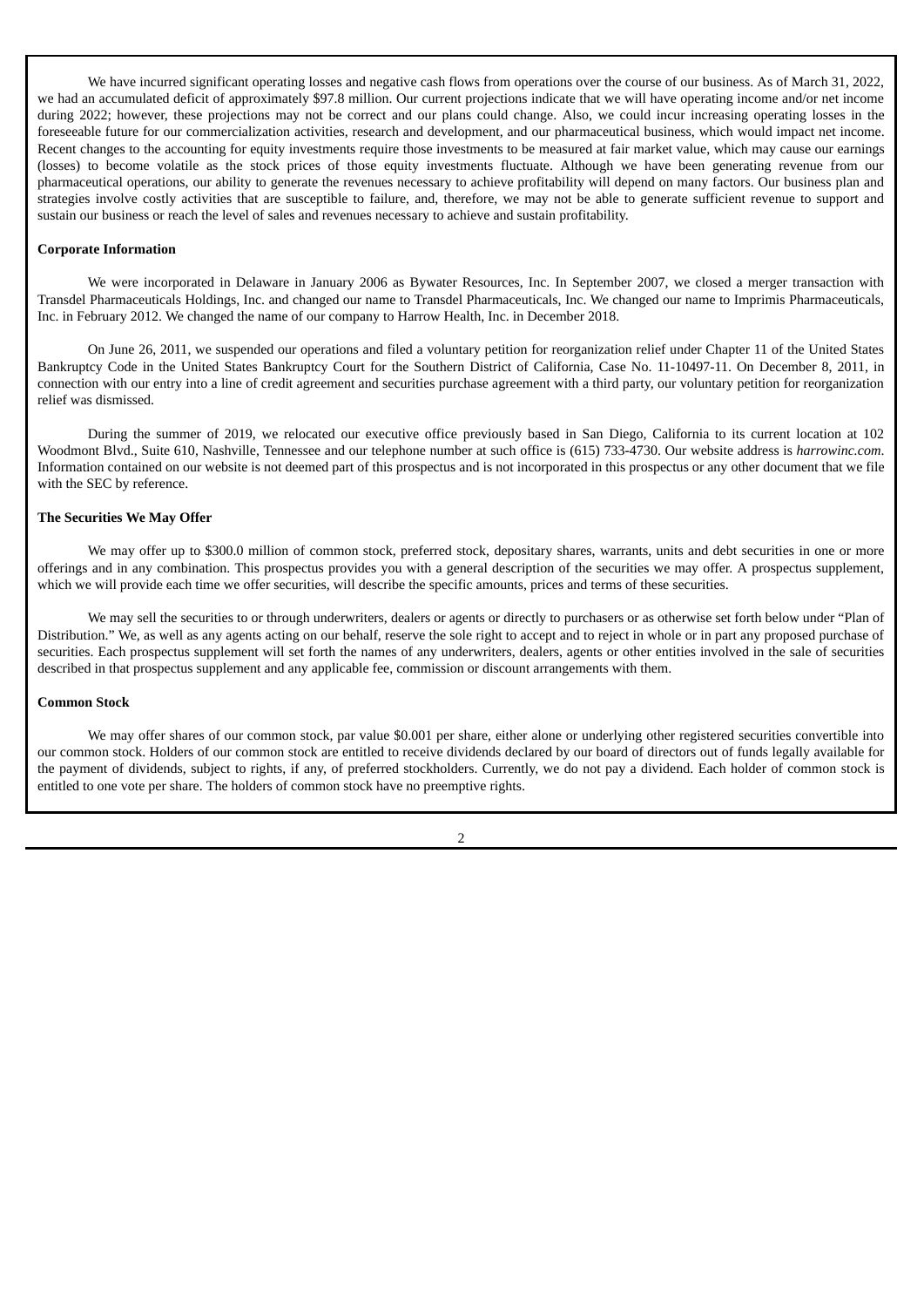## **Preferred Stock and Depositary Shares**

We may issue preferred stock in one or more series. Our board of directors or a committee designated by the board will determine the dividend, voting and conversion rights and other provisions at the time of sale. Each series of preferred stock will be more fully described in the particular prospectus supplement that will accompany this prospectus, including redemption provisions, rights in the event of liquidation, dissolution or the winding up of Harrow Health, Inc., voting rights and rights to convert into common stock. We may also issue fractional shares of preferred stock that will be represented by depositary shares and depositary receipts. Each particular series of depositary shares will be more fully described in the prospectus supplement that will accompany this prospectus.

#### **Warrants**

We may issue warrants for the purchase of common stock, preferred stock or debt securities. We may issue warrants independently or together with other securities.

#### **Units**

We may offer units composed of one or more of the other securities that may be offered under this prospectus.

#### **Debt Securities**

We may offer secured or unsecured obligations in the form of one or more series of senior or subordinated debt. The senior debt securities and the subordinated debt securities are together referred to in this prospectus as the "debt securities." The senior debt securities will have the same rank as all of our other unsubordinated debt but we may be subject to the terms of other debt to which the senior debt is otherwise subordinate. The subordinated debt securities generally will be entitled to payment only after payment of our senior debt. Senior debt generally includes all debt for money borrowed by us, except debt that is stated in the instrument governing the terms of that debt to be not senior to, or to have the same rank in right of payment as, or to be expressly junior to, the subordinated debt securities. We may issue debt securities that are convertible into shares of our common stock.

The debt securities will be issued under separate indentures between us and a trustee. We have summarized the general features of the debt securities to be governed by the indentures. These indentures have been filed as exhibits to the registration statement of which this prospectus forms a part. We encourage you to read these indentures. Instructions on how you can get copies of these documents are provided under the heading "Where You Can Find More Information."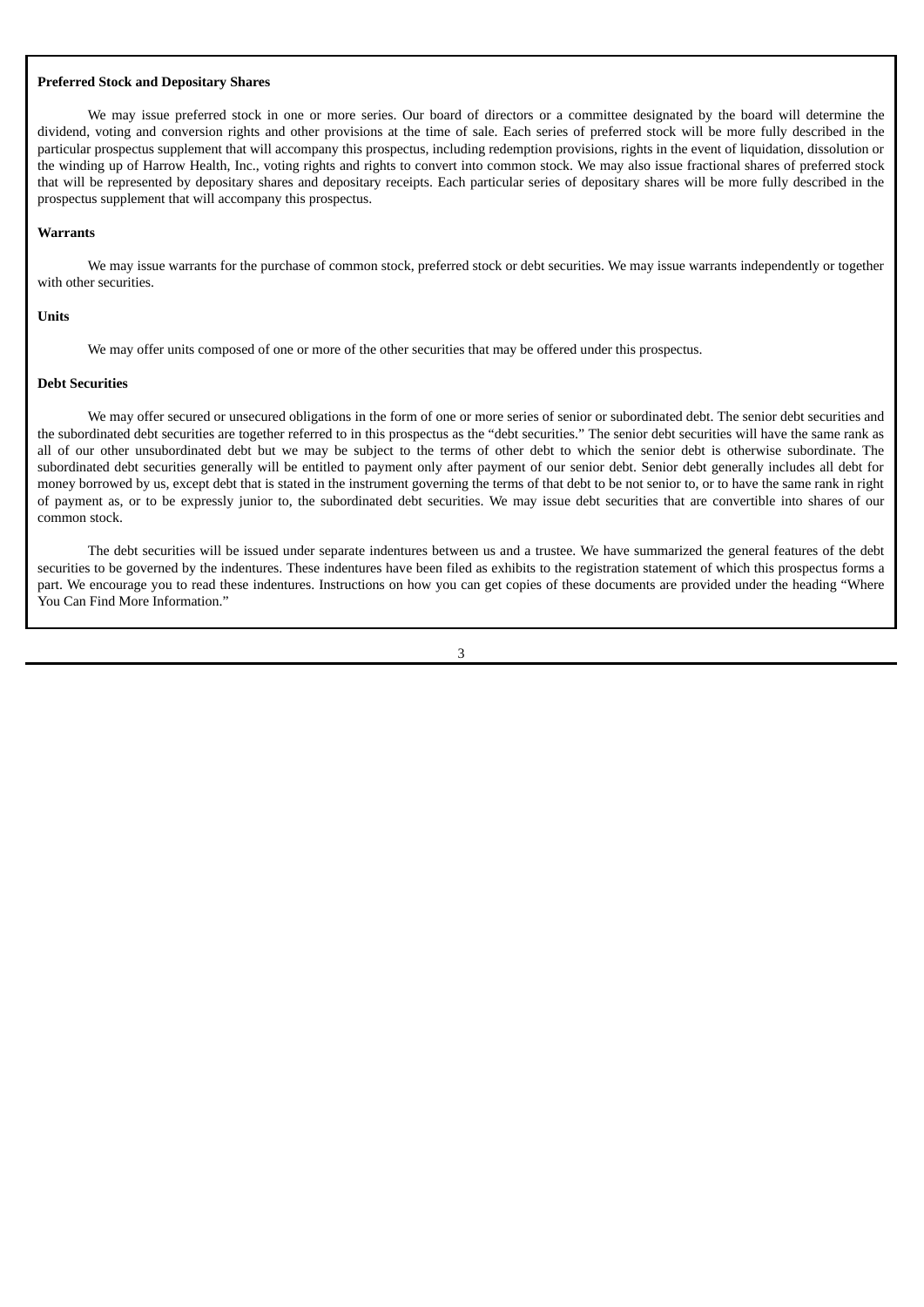## **RISK FACTORS**

<span id="page-8-0"></span>An investment in our securities involves a high degree of risk. Before purchasing any of our securities, you should carefully consider the risk factors incorporated by reference into this prospectus from our most recent Annual Report on Form 10-K, our subsequent Quarterly Report on Form 10-Q and the other reports and information that we file with the SEC, including any risk factors and other information contained in any applicable prospectus supplement. In particular, please see the risk factors described in our Annual Report on Form 10-K for the year ended December 31, 2021, which is incorporated by reference into this prospectus. The risks and uncertainties that we have described are not the only ones facing our company. Additional risks and uncertainties not presently known to us or that we currently deem immaterial may also affect us. The occurrence of any of these risks could materially and adversely impact our business, cash flows, condition (financial or otherwise), liquidity, prospects and/or results of operations. Please also *refer to the section below entitled "Forward-Looking Statements."*

## **FORWARD-LOOKING STATEMENTS**

<span id="page-8-1"></span>This prospectus and the registration statement of which it forms a part, any prospectus supplement, any related issuer free writing prospectus and the documents incorporated by reference into these documents contain forward-looking statements within the meaning of Section 27A of the Securities Act of 1933, as amended, or the Securities Act, and Section 21E of the Securities Exchange Act of 1934, as amended, or the Exchange Act. Forward-looking statements deal with our current plans, intentions, beliefs and expectations and statements of future economic performance. Statements containing terms such as "will", "may", "should", "expects", "plans", "anticipates", "believes", "estimates", "predicts", "forecasts", "potential" or "continue" or the negative of these terms or other comparable terminology are considered to contain uncertainty and are forward-looking statements. In addition, from time to time we or our representatives have made or will make forward-looking statements orally or in writing. Furthermore, such forward-looking statements may be included in various filings that we make with the SEC, or press releases or oral statements made by or with the approval of one of our authorized executive officers. These forward-looking statements are subject to certain known and unknown risks and uncertainties, as well as assumptions that could cause actual results to differ materially from those reflected in these forward-looking statements. Factors that might cause actual results to differ include, but are not limited to, those set forth in the "Risk Factors" and "Management's Discussion and Analysis of Financial Condition and Results of Operations" sections of our most recent Annual Report on Form 10-K and Quarterly Report on Form 10-Q and in our future filings made with the SEC. Readers are cautioned not to place undue reliance on any forward-looking statements contained in this prospectus, any prospectus supplement or any related issuer free writing prospectus, which reflect management's opinions only as of their respective dates. Except as required by law, we undertake no obligation to revise or publicly release the results of any revisions to any forward-looking statements. You are advised, however, to consult any additional disclosures we have made or will make in our reports to the SEC on Forms 10-K, 10-Q and 8-K. All subsequent written and oral forward-looking statements attributable to us or persons acting on our behalf are expressly qualified in their entirety by the cautionary statements contained in this prospectus, any prospectus supplement or any related issuer free writing prospectus.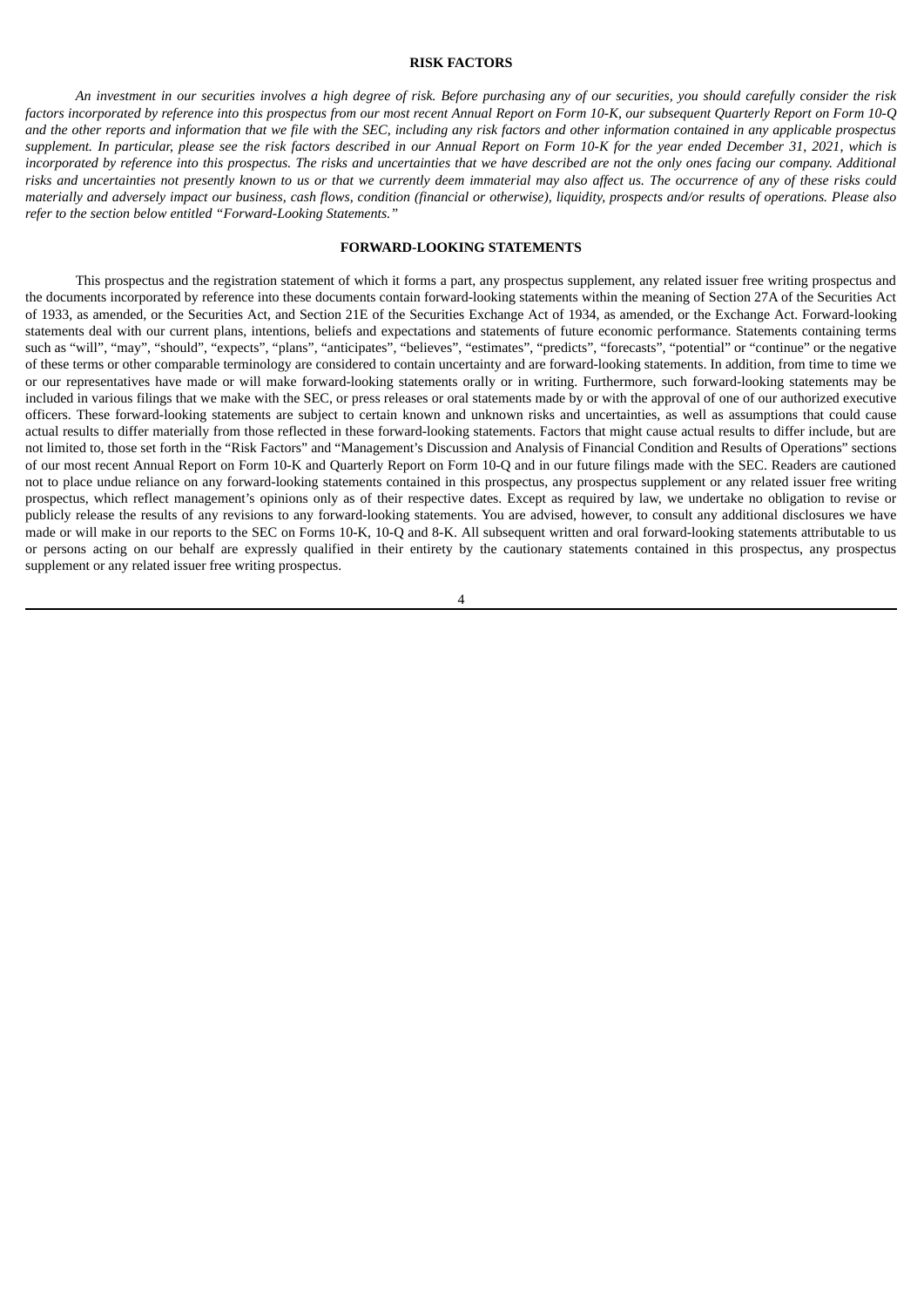## **DILUTION**

<span id="page-9-0"></span>We will set forth in a prospectus supplement the following information regarding any material dilution to the purchasers of equity interests which they purchase in an offering under this prospectus:

- the net tangible book value per share before and after the offering;
- the amount of the increase in such net tangible book value per share attributable to the cash payments made by purchasers in the offering; and
- the amount of the immediate dilution from the public offering price which will be absorbed by the purchasers.

## **USE OF PROCEEDS**

<span id="page-9-1"></span>Unless otherwise indicated in the prospectus supplement, the net proceeds from the sale of securities offered by this prospectus will be used for general corporate purposes and working capital requirements, which may include, among other things, the repayment or repurchase of debt obligations and other capital expenditures. We may also use a portion of the net proceeds for licensing or acquiring intellectual property or technologies to incorporate into our products and product candidates or our research and development programs, capital expenditures, to fund possible investments in and acquisitions of complementary products, businesses or partnerships. We have not determined the amounts we plan to spend on the areas listed above or the timing of these expenditures. As a result, unless otherwise indicated in the prospectus supplement, our management will have broad discretion to allocate the net proceeds of the offerings. Pending their ultimate use, we intend to invest the net proceeds in a variety of securities, including commercial paper, government and non-government debt securities and/or money market funds that invest in such securities.

## **DIVIDEND POLICY**

<span id="page-9-2"></span>We have never paid cash dividends on our equity securities. Moreover, we do not anticipate paying cash dividends for the foreseeable future. We intend to use all available cash and liquid assets in the operation and growth of our business. Any future determination about the payment of dividends will be made at the discretion of our board of directors and will depend upon our earnings, if any, capital requirements, operating and financial conditions and on such other factors as our board of directors deems relevant.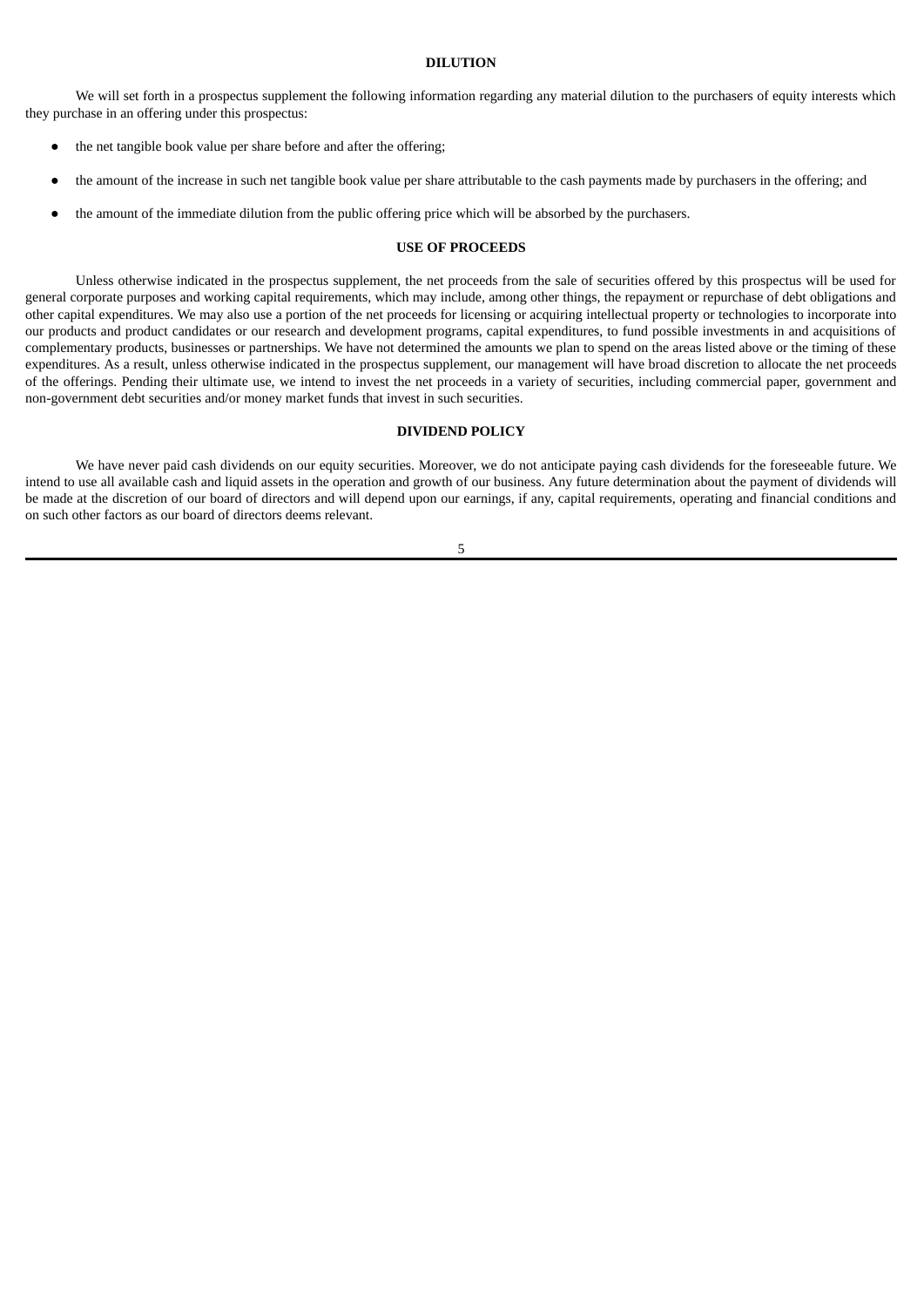## **DESCRIPTION OF CAPITAL STOCK**

<span id="page-10-0"></span>The following is a summary of the rights of our common and preferred stock and of certain provisions of our Amended and Restated Certificate of Incorporation, as amended, or the Certificate of Incorporation, and Amended and Restated Bylaws, or the Bylaws. For more detailed information, please see our Certificate of Incorporation and Bylaws, which are filed as exhibits to the registration statement of which this prospectus forms a part.

## **Authorized Capital Stock**

Our authorized capital stock consists of 55,000,000 shares, 50,000,000 of which are designated as common stock, par value \$0.001 per share, and 5,000,000 of which are designated as preferred stock, par value \$0.001 per share.

#### **Capital Stock Issued and Outstanding**

As of May 4, 2022, there were approximately 82 stockholders of record (excluding an indeterminable number of stockholders whose shares are held in street or "nominee" name) of our common stock. In addition, as of March 31, 2022, there were outstanding (i) options to acquire 3,083,796 shares of our common stock with a weighted average exercise price of \$5.76 per share, (ii) warrants to purchase 373,847 shares of common stock with a weighted average exercise price of \$2.08 per share, (iii) 2,088,558 unvested restricted stock units, and (iv) 277,405 vested restricted stock units for which delivery of the shares had been deferred.

#### **Description of Common Stock**

We are authorized to issue 50,000,000 shares of common stock, par value \$0.001 per share. The holders of our common stock are entitled to one vote per share on all matters submitted to a vote of the stockholders, including the election of directors. Our Certificate of Incorporation does not provide for cumulative voting in the election of directors. Subject to any preferential rights of any outstanding series of preferred stock created by our board of directors from time to time the holders of our common stock will be entitled to cash dividends as may be declared, if any, by our board of directors from funds available. Subject to any preferential rights of any outstanding series of preferred stock that we may issue, upon liquidation, dissolution or winding up of our company, the holders of our common stock will be entitled to receive pro rata all assets available for distribution to the holders.

#### **Description of Preferred Stock**

Our board of directors has the authority, without further action by our stockholders, to issue up to 5,000,000 shares of preferred stock, par value \$0.001 per share, in one or more series. Our board of directors may designate the rights, preferences, privileges and restrictions of the preferred stock, including dividend rights, conversion rights, voting rights, terms of redemption, liquidation preference, sinking fund terms, and number of shares constituting any series and the designation of any series. The issuance of preferred stock could have the effect of restricting dividends on our common stock, diluting the voting power of our common stock, impairing the liquidation rights of our common stock, or delaying or preventing a change in control. The ability to issue preferred stock could delay or impede a change in control. As of the date of this prospectus, no shares of preferred stock are outstanding and we currently have no plan to issue any shares of preferred stock.

#### **Anti-Takeover Provisions**

We are subject to the provisions of Section 203 of the Delaware General Corporation Law, or DGCL, an anti-takeover law. In general, Section 203 prohibits a publicly held Delaware corporation from engaging in a "business combination" with an "interested stockholder" for a period of three years after the date of the transaction in which such stockholder became an interested stockholder, unless the business combination is approved in a prescribed manner. For purposes of Section 203, a "business combination" includes a merger, asset sale or other transaction resulting in a financial benefit to the interested stockholder, and an "interested stockholder" is a stockholder who, together with affiliates and associates, owns, or within three years prior, did own, 15% or more of the voting stock.

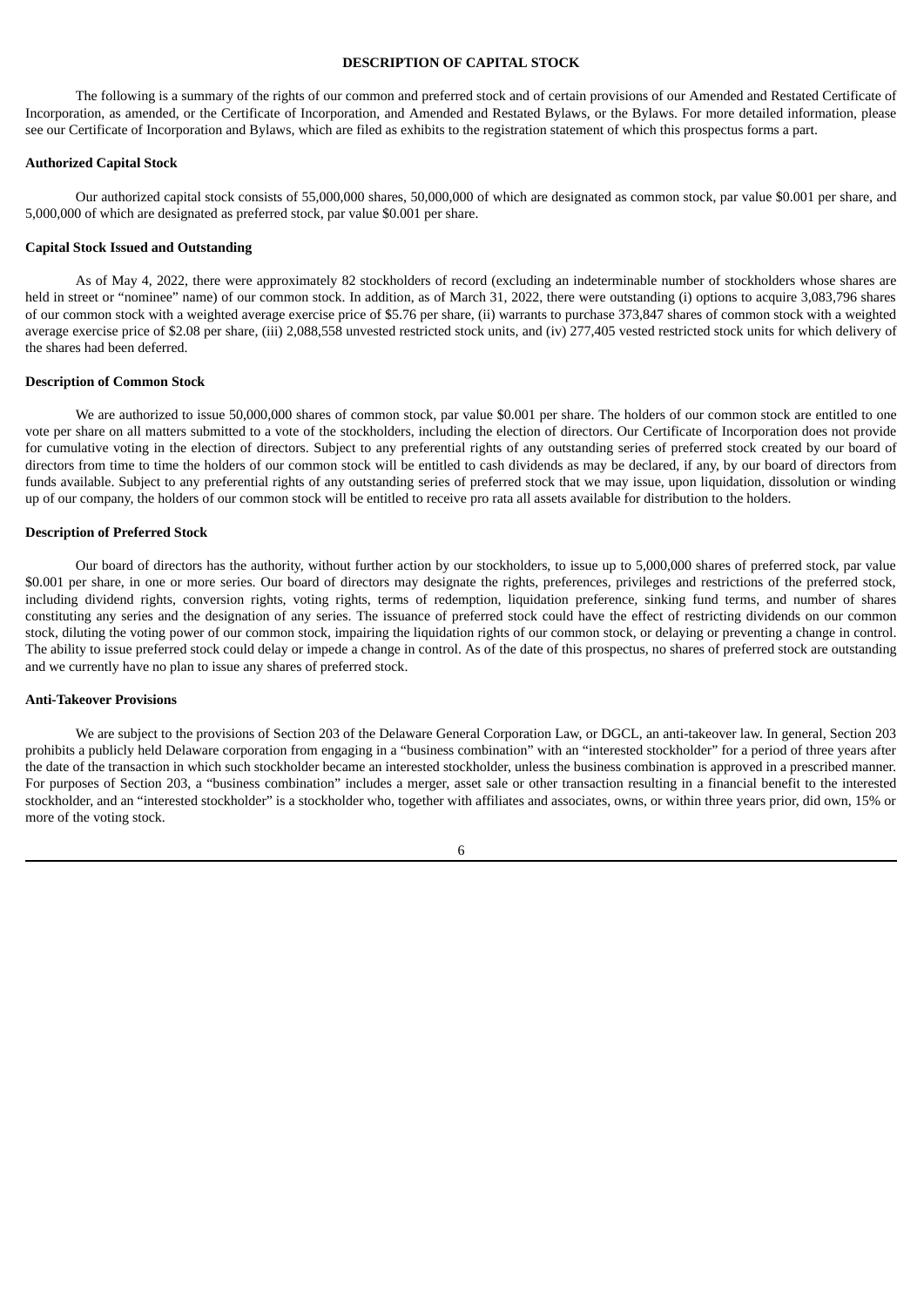#### **Liability and Indemnification of Directors and Officers**

Section 145 of the DGCL provides, in general, that a corporation incorporated under the laws of the State of Delaware, such as us, may indemnify any person who was or is a party or is threatened to be made a party to any threatened, pending or completed action, suit or proceeding (other than a derivative action by or in the right of the corporation) by reason of the fact that such person is or was a director, officer, employee or agent of the corporation, or is or was serving at the request of the corporation as a director, officer, employee or agent of another enterprise, against expenses (including attorneys' fees), judgments, fines and amounts paid in settlement actually and reasonably incurred by such person in connection with such action, suit or proceeding if such person acted in good faith and in a manner such person reasonably believed to be in or not opposed to the best interests of the corporation, and, with respect to any criminal action or proceeding, had no reasonable cause to believe such person's conduct was unlawful. In the case of a derivative action, a Delaware corporation may indemnify any such person against expenses (including attorneys' fees) actually and reasonably incurred by such person in connection with the defense or settlement of such action or suit if such person acted in good faith and in a manner such person reasonably believed to be in or not opposed to the best interests of the corporation, except that no indemnification will be made in respect of any claim, issue or matter as to which such person will have been adjudged to be liable to the corporation unless and only to the extent that the Court of Chancery of the State of Delaware or any other court in which such action was brought determines such person is fairly and reasonably entitled to indemnity for such expenses.

Our Certificate of Incorporation and Bylaws provide that we will indemnify our directors, officers, employees and agents to the extent and in the manner permitted by the provisions of the DGCL, as amended from time to time, subject to any permissible expansion or limitation of such indemnification, as may be set forth in any stockholders' or directors' resolution or by contract.

We also have director and officer indemnification agreements with each of our executive officers and directors that provide, among other things, for the indemnification to the fullest extent permitted or required by Delaware law, provided that such indemnitee shall not be entitled to indemnification in connection with any proceedings or claims initiated or brought voluntarily by the indemnitee and not by way of defense, unless (i) such indemnification is expressly required to be made by law, (ii) the proceeding was authorized by our board of directors, (iii) indemnification is provided by us, in our sole discretion, pursuant to powers vested in us under the DGCL, or (iv) the proceeding is brought to establish or enforce a right to indemnification under the indemnification agreement or any other statute or law or otherwise as required under Section 145 of the DGCL. We are not required to indemnify the indemnitee for any amounts paid in settlement of a proceeding unless we consent to such settlement.

Any repeal or modification of these provisions approved by our stockholders shall be prospective only, and shall not adversely affect any limitation on the liability of a director or officer existing as of the time of such repeal or modification.

We have purchased and intend to maintain insurance on our behalf and on behalf of any person who is or was a director or officer against any loss arising from any claim asserted against him or her and incurred by him or her in that capacity, subject to certain exclusions and limits of the amount of coverage.

## **Listing; Transfer Agent**

Our common stock is listed on the Nasdaq Global Market under the symbol "HROW". The transfer agent and registrar for our common stock is Action Stock Transfer Corporation, 2469 E. Fort Union Blvd., Suite 214, Salt Lake City, UT 84121.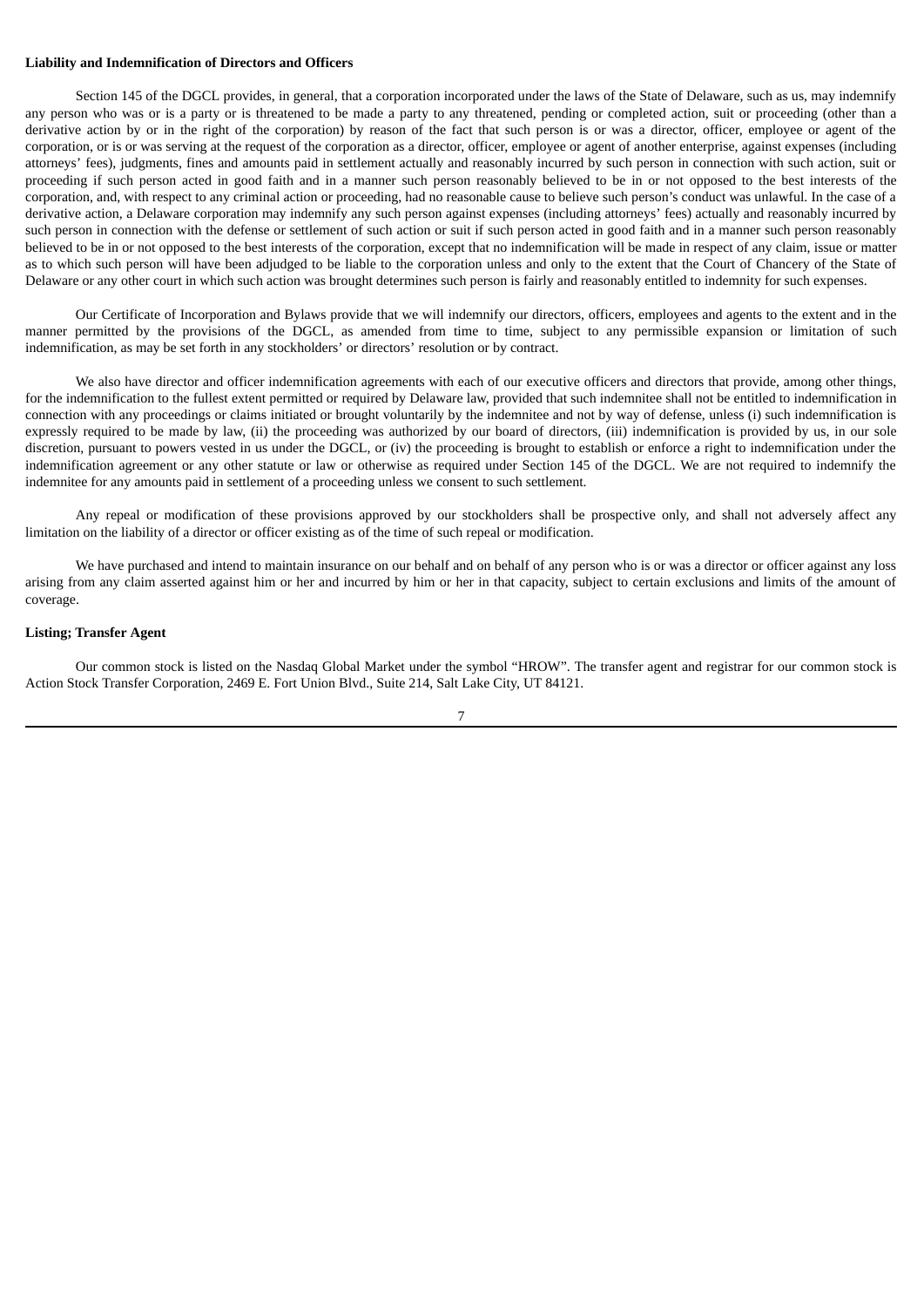## **DESCRIPTION OF THE DEPOSITARY SHARES**

#### <span id="page-12-0"></span>**General**

At our option, we may elect to offer fractional shares of preferred stock, rather than full shares of preferred stock. If we do elect to offer fractional shares of preferred stock, we will issue receipts for depositary shares and each of these will represent a fraction of a share of a particular series of preferred stock, as specified in the applicable prospectus supplement. Each owner of a depositary share will be entitled, in proportion to the applicable fractional interest in shares of preferred stock underlying that depositary share, to all rights and preferences of the preferred stock underlying that depositary share. These rights may include dividend, voting, redemption and liquidation rights.

The shares of preferred stock underlying the depositary shares will be deposited with a bank or trust company selected by us to act as depositary, under a deposit agreement by and among us, the depositary and the holders of the depositary receipts. The depositary will be the transfer agent, registrar and dividend disbursing agent for the depositary shares.

The depositary shares will be evidenced by depositary receipts issued pursuant to the depositary agreement. Holders of depositary receipts agree to be bound by the deposit agreement, which requires holders to take certain actions such as filing proof of residence and paying certain charges.

The summary of terms of the depositary shares contained in this prospectus is not complete, and is subject to modification in any prospectus supplement for any issuance of depositary shares. You should refer to the forms of the deposit agreement, our Certificate of Incorporation and the certificate of designation that are, or will be, filed with the SEC for the applicable series of preferred stock.

#### **Dividends**

The depositary will distribute cash dividends or other cash distributions, if any, received in respect of the series of preferred stock underlying the depositary shares to the record holders of depositary receipts in proportion to the number of depositary shares owned by those holders on the relevant record date. The relevant record date for depositary shares will be the same date as the record date for the preferred stock.

In the event of a distribution other than in cash, the depositary will distribute property received by it to the record holders of depositary receipts that are entitled to receive the distribution, unless the depositary determines that it is not feasible to make the distribution. If this occurs, the depositary, with our approval, may adopt another method for the distribution, including selling the property and distributing the net proceeds to the holders.

The amount distributed to holders of depositary shares will be reduced by any amounts required to be withheld by us or the depositary on account of taxes or other governmental charges.

#### **Liquidation preference**

If a series of preferred stock underlying the depositary shares has a liquidation preference, in the event of our voluntary or involuntary liquidation, dissolution or winding up, holders of depositary shares will be entitled to receive the fraction of the liquidation preference accorded each share of the applicable series of preferred stock, as set forth in the applicable prospectus supplement.

#### **Redemption**

If a series of preferred stock underlying the depositary shares is subject to redemption, the depositary shares will be redeemed from the proceeds received by the depositary resulting from the redemption, in whole or in part, of the preferred stock held by the depositary. Whenever we redeem any preferred stock held by the depositary, the depositary will redeem, as of the same redemption date, the number of depositary shares representing the preferred stock so redeemed. The depositary will mail the notice of redemption to the record holders of the depositary receipts promptly upon receiving the notice from us and not fewer than 20 or more than 60 days, unless otherwise provided in the applicable prospectus supplement, prior to the date fixed for redemption of the preferred stock.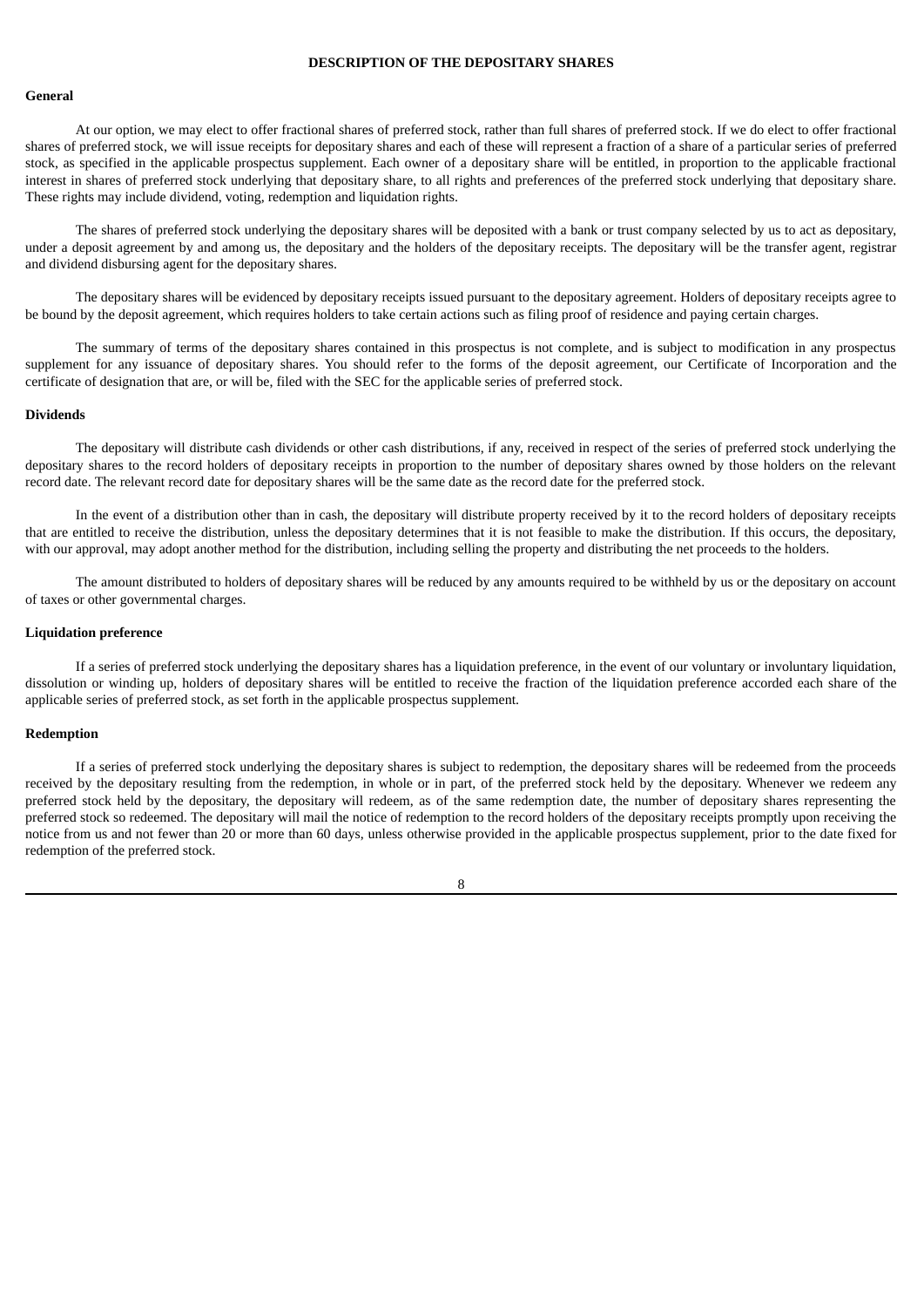## **Voting**

Upon receipt of notice of any meeting at which the holders of preferred stock are entitled to vote, the depositary will mail the information contained in the notice of meeting to the record holders of the depositary receipts underlying the preferred stock. Each record holder of those depositary receipts on the record date will be entitled to instruct the depositary as to the exercise of the voting rights pertaining to the amount of preferred stock underlying that holder's depositary shares. The record date for the depositary will be the same date as the record date for the preferred stock. The depositary will, to the extent practicable, vote the preferred stock underlying the depositary shares in accordance with these instructions. We will agree to take all action that may be deemed necessary by the depositary in order to enable the depositary to vote the preferred stock in accordance with these instructions. The depositary will not vote the preferred stock to the extent that it does not receive specific instructions from the holders of depositary receipts.

## **Withdrawal of preferred stock**

Owners of depositary shares will be entitled to receive upon surrender of depositary receipts at the principal office of the depositary and payment of any unpaid amount due to the depositary, the number of whole shares of preferred stock underlying their depositary shares.

Partial shares of preferred stock will not be issued. Holders of preferred stock will not be entitled to deposit the shares under the deposit agreement or to receive depositary receipts evidencing depositary shares for the preferred stock.

## **Amendment and termination of the deposit agreement**

The form of depositary receipt evidencing the depositary shares and any provision of the deposit agreement may be amended by agreement between the depositary and us. However, any amendment which materially and adversely alters the rights of the holders of depositary shares, other than fee changes, will not be effective unless the amendment has been approved by at least a majority of the outstanding depositary shares. The deposit agreement may be terminated by the depositary or us only if:

- all outstanding depositary shares have been redeemed; or
- there has been a final distribution of the preferred stock in connection with our dissolution and such distribution has been made to all the holders of depositary shares.

## **Charges of depositary**

We will pay all transfer and other taxes and governmental charges arising solely from the existence of the depositary arrangement. We will also pay charges of the depositary in connection with:

- the initial deposit of the preferred stock;
- the initial issuance of the depositary shares;
- any redemption of the preferred stock; and
- all withdrawals of preferred stock by owners of depositary shares.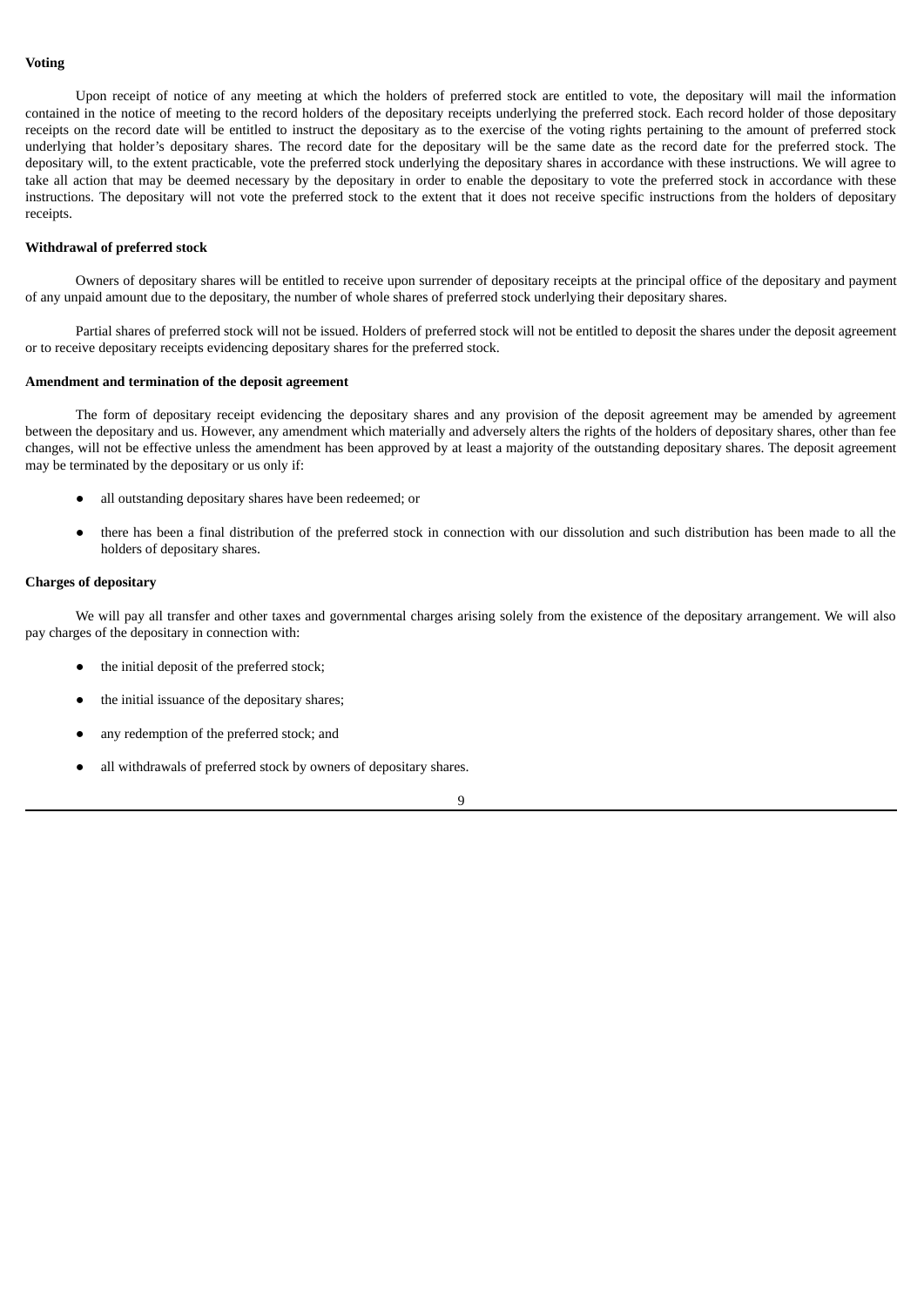Holders of depositary receipts will pay transfer, income and other taxes and governmental charges and other specified charges as provided in the deposit agreement for their accounts. If these charges have not been paid, the depositary may:

- refuse to transfer depositary shares;
- withhold dividends and distributions; and
- sell the depositary shares evidenced by the depositary receipt.

## **Miscellaneous**

The depositary will forward to the holders of depositary receipts all reports and communications we deliver to the depositary that we are required to furnish to the holders of the preferred stock. In addition, the depositary will make available for inspection by holders of depositary receipts at the principal office of the depositary, and at such other places as it may from time to time deem advisable, any reports and communications we deliver to the depositary as the holder of preferred stock.

Neither the depositary nor we will be liable if either the depositary or we are prevented or delayed by law or any circumstance beyond the control of either the depositary or us in performing our respective obligations under the deposit agreement. Our obligations and the depositary's obligations will be limited to the performance in good faith of our or the depositary's respective duties under the deposit agreement. Neither the depositary nor we will be obligated to prosecute or defend any legal proceeding in respect of any depositary shares or preferred stock unless satisfactory indemnity is furnished. The depositary and we may rely on:

- written advice of counsel or accountants;
- information provided by holders of depositary receipts or other persons believed in good faith to be competent to give such information; and
- documents believed to be genuine and to have been signed or presented by the proper party or parties.

#### **Resignation and removal of depositary**

The depositary may resign at any time by delivering a notice to us. We may remove the depositary at any time. Any such resignation or removal will take effect upon the appointment of a successor depositary and its acceptance of such appointment. The successor depositary must be appointed within 60 days after delivery of the notice for resignation or removal. The successor depositary must be a bank and trust company having its principal office in the United States of America and having a combined capital and surplus of at least \$50,000,000.

## **DESCRIPTION OF THE WARRANTS**

#### <span id="page-14-0"></span>**General**

We may issue warrants for the purchase of our debt securities, preferred stock or common stock, or any combination thereof. Warrants may be issued independently or together with our debt securities, preferred stock or common stock and may be attached to or separate from any offered securities. Each series of warrants will be issued under a separate warrant agreement to be entered into between us and a bank or trust company, as warrant agent. The warrant agent will act solely as our agent in connection with the warrants. The warrant agent will not have any obligation or relationship of agency or trust for or with any holders or beneficial owners of warrants. This summary of certain provisions of the warrants is not complete. For the terms of a particular series of warrants, you should refer to the prospectus supplement for that series of warrants and the warrant agreement for that particular series.

#### **Debt warrants**

The prospectus supplement relating to a particular issue of warrants to purchase debt securities will describe the terms of the debt warrants, including the following:

the title of the debt warrants;

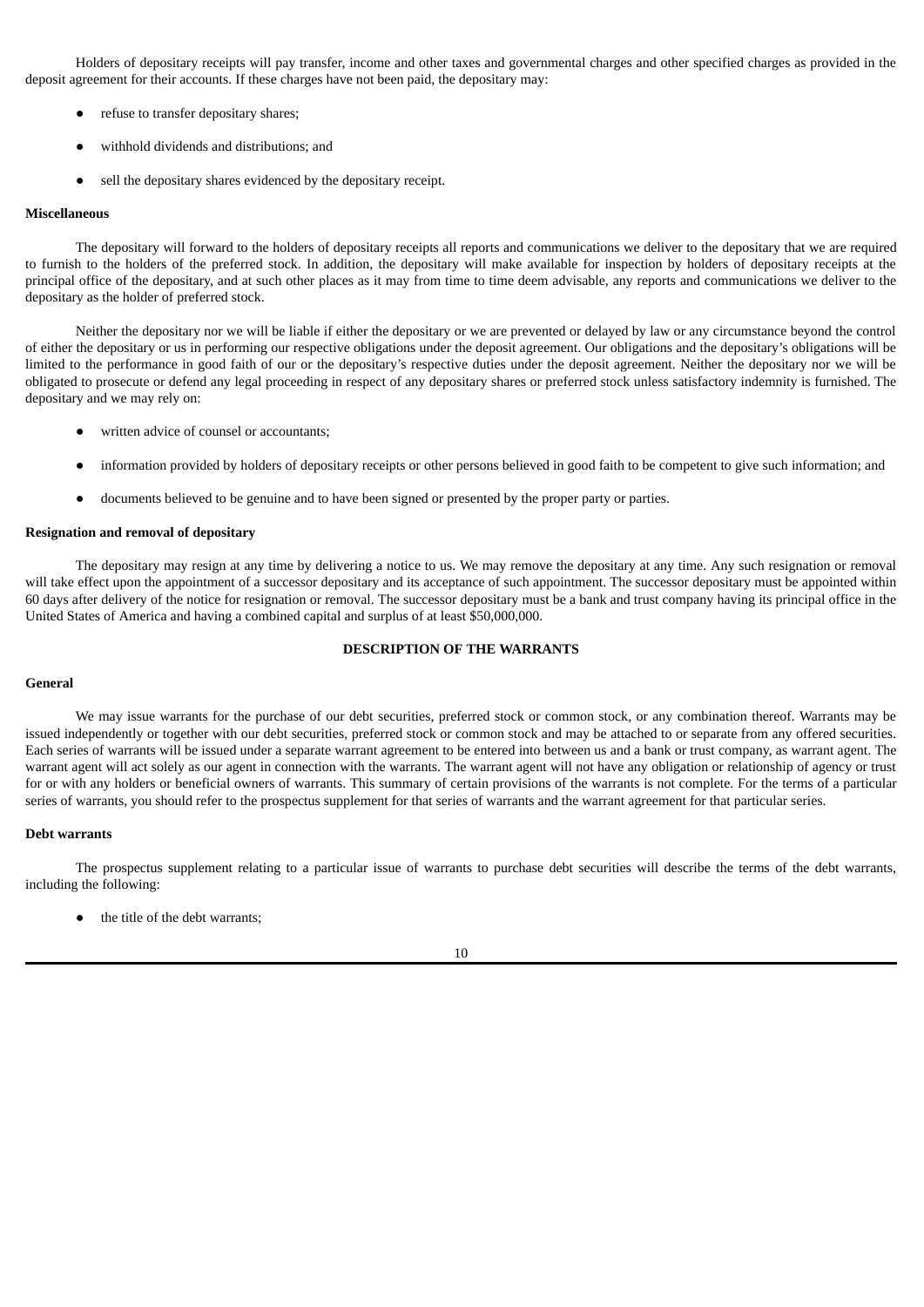- the offering price for the debt warrants, if any;
- the aggregate number of the debt warrants;
- the designation and terms of the debt securities, including any conversion rights, purchasable upon exercise of the debt warrants;
- if applicable, the date from and after which the debt warrants and any debt securities issued with them will be separately transferable;
- the principal amount of debt securities that may be purchased upon exercise of a debt warrant and the exercise price for the warrants, which may be payable in cash, securities or other property;
- the dates on which the right to exercise the debt warrants will commence and expire;
- if applicable, the minimum or maximum amount of the debt warrants that may be exercised at any one time;
- whether the debt warrants represented by the debt warrant certificates or debt securities that may be issued upon exercise of the debt warrants will be issued in registered or bearer form;
- information with respect to book-entry procedures, if any; the currency or currency units in which the offering price, if any, and the exercise price are payable;
- if applicable, a discussion of material U.S. federal income tax considerations;
- the antidilution provisions of the debt warrants, if any;
- the redemption or call provisions, if any, applicable to the debt warrants;
- any provisions with respect to the holder's right to require us to repurchase the warrants upon a change in control or similar event; and
- any additional terms of the debt warrants, including procedures, and limitations relating to the exchange, exercise and settlement of the debt warrants.

Debt warrant certificates will be exchangeable for new debt warrant certificates of different denominations. Debt warrants may be exercised at the corporate trust office of the warrant agent or any other office indicated in the prospectus supplement. Prior to the exercise of their debt warrants, holders of debt warrants will not have any of the rights of holders of the debt securities purchasable upon exercise and will not be entitled to payment of principal or any premium, if any, or interest on the debt securities purchasable upon exercise.

## **Equity warrants**

The prospectus supplement relating to a particular series of warrants to purchase our common stock or preferred stock will describe the terms of the warrants, including the following:

- the title of the warrants;
- the offering price for the warrants, if any;
- the aggregate number of warrants;
- the designation and terms of the common stock or preferred stock that may be purchased upon exercise of the warrants;

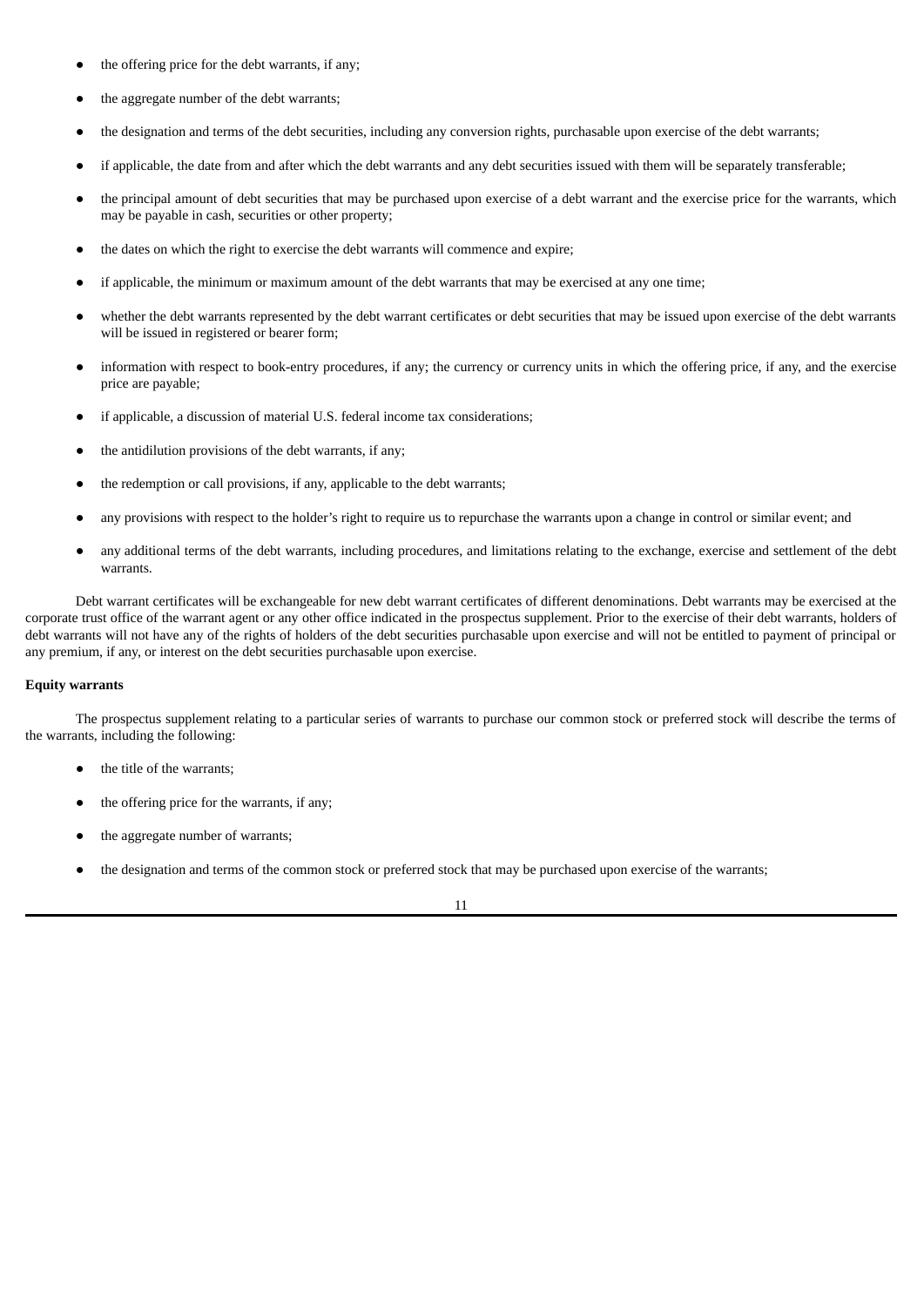- if applicable, the designation and terms of the securities with which the warrants are issued and the number of warrants issued with each security;
- if applicable, the date from and after which the warrants and any securities issued with the warrants will be separately transferable;
- the number of shares of common stock or preferred stock that may be purchased upon exercise of a warrant and the exercise price for the warrants;
- the dates on which the right to exercise the warrants shall commence and expire;
- if applicable, the minimum or maximum amount of the warrants that may be exercised at any one time;
- the currency or currency units in which the offering price, if any, and the exercise price are payable;
- if applicable, a discussion of material U.S. federal income tax considerations;
- the antidilution provisions of the warrants, if any;
- the redemption or call provisions, if any, applicable to the warrants;
- any provisions with respect to the holder's right to require us to repurchase the warrants upon a change in control or similar event; and
- any additional terms of the warrants, including procedures, and limitations relating to the exchange, exercise and settlement of the warrants.

Holders of equity warrants will not be entitled:

- to vote, consent or receive dividends;
- receive notice as stockholders with respect to any meeting of stockholders for the election of our directors or any other matter; or
- exercise any rights as stockholders of us.

## **DESCRIPTION OF THE UNITS**

<span id="page-16-0"></span>The following description, together with the additional information we may include in any applicable prospectus supplement, summarizes the material terms and provisions of the units that we may offer under this prospectus and the related unit agreements. While the terms summarized below will apply generally to any units we may offer, we will describe the particular terms of any series of units in more detail in the applicable prospectus supplement.

We may, from time to time, issue units comprised of one or more of the other securities that may be offered under this prospectus, in any combination. Each unit will be issued so that the holder of the unit is also the holder of each security included in the unit. Thus, the holder of a unit will have the rights and obligations of a holder of each included security. The unit agreement under which a unit is issued may provide that the securities included in the unit may not be held or transferred separately at any time or at any time before a specified date.

The applicable prospectus supplement will describe the following terms of the units in respect of which this prospectus is being delivered:

the material terms of the units and of the securities comprising the units, including whether and under what circumstances those securities may be held or transferred separately;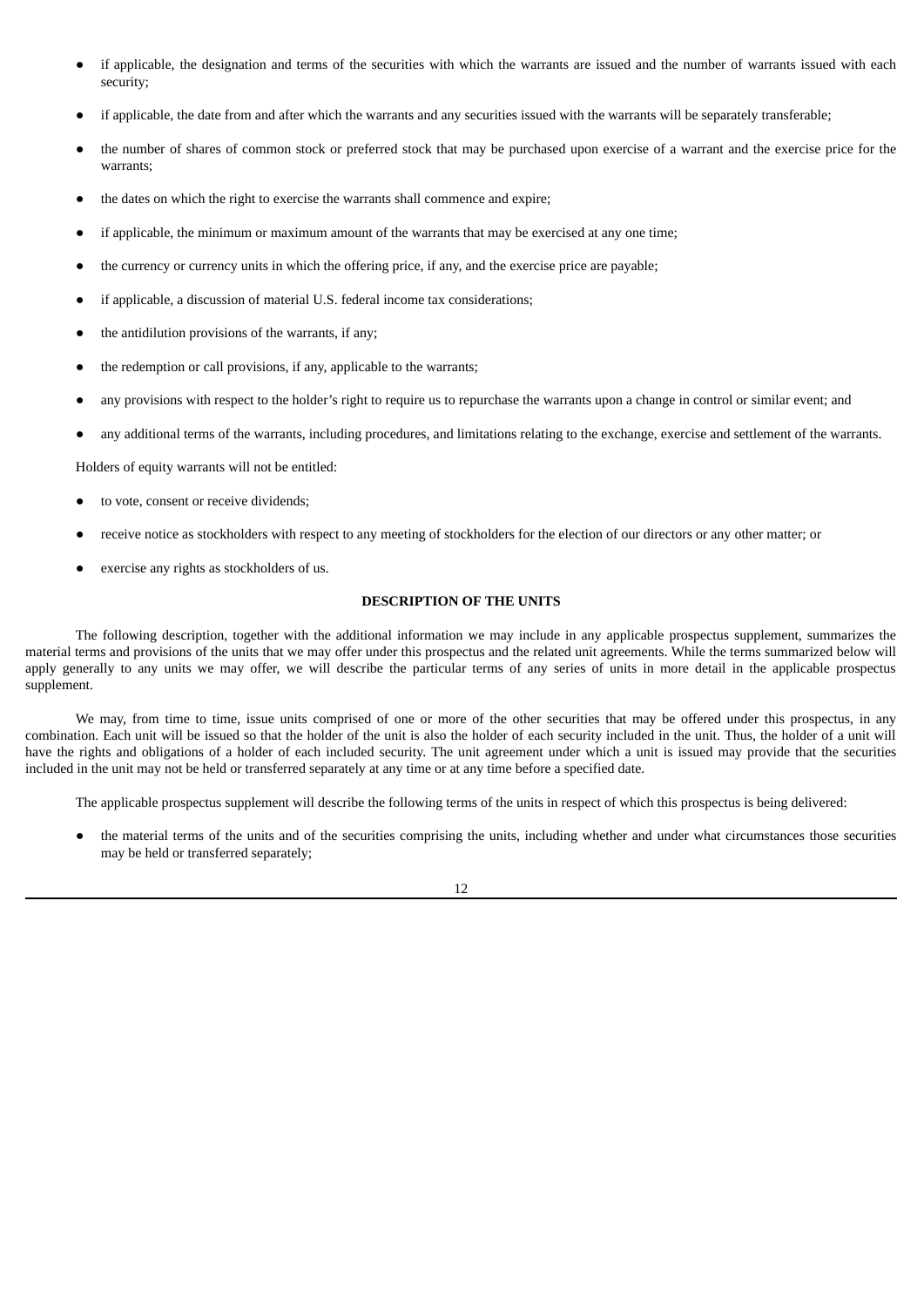- any material provisions relating to the issuance, payment, settlement, transfer or exchange of the units or the securities comprising the units;
- whether the units will be issued fully registered or in global form; and
- any material provisions of the governing unit agreement that differ from those described above.

The description in the applicable prospectus supplement and other offering material of any units we offer will not necessarily be complete and will be qualified in its entirety by reference to the applicable unit agreement, which will be filed with the SEC if we offer units.

## **DESCRIPTION OF THE DEBT SECURITIES**

<span id="page-17-0"></span>The debt securities may be either secured or unsecured and may be characterized as senior debt securities or subordinated debt securities. The debt securities will be issued under one or more separate indentures between us and a trustee to be specified in an accompanying prospectus supplement. Senior debt securities will be issued under a senior indenture and subordinated debt securities will be issued under a subordinated indenture. Together, the senior indenture and the subordinated indenture are called indentures in this description. This prospectus, together with the applicable prospectus supplement, will describe the terms of a particular series of debt securities.

#### **Senior Notes**

In April, May and June, 2021, we completed the sale of an aggregate principal amount of \$75,000,000 unsecured senior notes in public offerings, which are all treated as a single series (collectively, the "Senior Notes"). The Senior Notes were issued pursuant to that certain Indenture (the "Base Indenture") and that certain First Supplemental Indenture (the "First Supplemental Indenture" and, together with the Base Indenture, the "Indenture") each dated April 20, 2021, between the Company and U.S. Bank National Association, as trustee (the "Trustee"). The Senior Notes bear interest at the rate of 8.625% per annum and mature on April 30, 2026. Interest on the Senior Notes is payable quarterly in arrears on January 31, April 30, July 31 and October 31 of each year. The Senior Notes are listed on the Nasdaq Global Market under the symbol "HROWL."

The Senior Notes are senior unsecured obligations of the Company and rank equally in right of payment with all of the Company's other existing and future senior unsecured and unsubordinated indebtedness. The Senior Notes are effectively subordinated in right of payment to all of the Company's existing and future secured indebtedness and structurally subordinated to all existing and future indebtedness of the Company's subsidiaries, including trade payables.

Prior to February 1, 2026, the Company may, at its option, redeem the Senior Notes, in whole at any time or in part from time to time, at a redemption price equal to 100% of the principal amount of the Senior Notes to be redeemed, plus a make-whole amount that is further described in the First Supplemental Indenture, if any, plus accrued and unpaid interest to, but excluding, the date of redemption. The Company may redeem the Senior Notes for cash in whole or in part at any time at our option on or after February 1, 2026 and prior to maturity, at a price equal to 100% of their principal amount, plus accrued and unpaid interest to, but excluding, the date of redemption. On and after any redemption date, interest will cease to accrue on the redeemed Senior Notes.

The Indenture contains customary events of default and cure provisions. If an uncured default occurs and is continuing, the Trustee or the holders of at least 25% of the principal amount of the Senior Notes may declare the entire amount of the Senior Notes, together with accrued and unpaid interest, if any, to be immediately due and payable. In the case of an event of default involving the Company's bankruptcy, insolvency or reorganization, the principal of, and accrued and unpaid interest on, the principal amount of the Senior Notes, together with accrued and unpaid interest, if any, will automatically, and without any declaration or other action on the part of the Trustee or the holders of the Senior Notes, become due and payable.

The Indenture is incorporated by reference into the registration statement of which this prospectus is a part.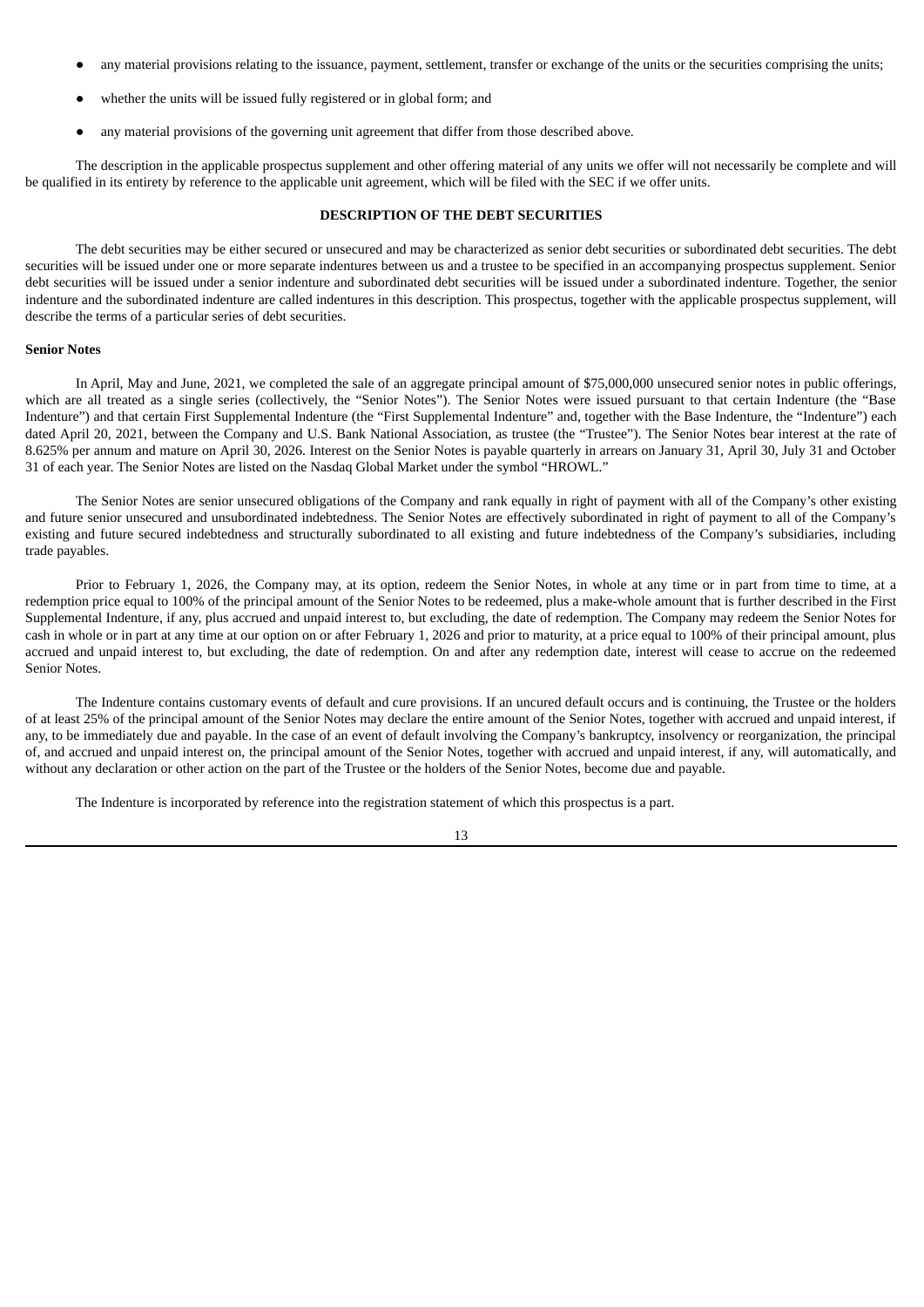## **Summary**

The following is a summary of selected provisions and definitions of the indentures and debt securities to which any prospectus supplement may relate. The summary of selected provisions of the indentures and the debt securities appearing below is not complete and is subject to, and qualified entirely by reference to, all of the provisions of the applicable indenture and certificates evidencing the applicable debt securities. For additional information, you should look at the applicable indenture and the certificate evidencing the applicable debt security that is filed as an exhibit to the registration statement that includes the prospectus. In this description of the debt securities, the words "Harrow," "we," "us," or "our" refer only to Harrow Health, Inc. and not to any of our subsidiaries, unless we expressly state or the context otherwise requires.

The following description sets forth selected general terms and provisions of the applicable indenture and debt securities to which any prospectus supplement may relate. Other specific terms of the applicable indenture and debt securities will be described in the applicable prospectus supplement. If any particular terms of the indenture or debt securities described in a prospectus supplement differ from any of the terms described below, then the terms described below will be deemed to have been superseded by that prospectus supplement.

## **General**

Debt securities may be issued in separate series without limitation as to aggregate principal amount. We may specify a maximum aggregate principal amount for the debt securities of any series.

We are not limited as to the amount of debt securities we may issue under the indentures. Unless otherwise provided in a prospectus supplement, a series of debt securities may be reopened to issue additional debt securities of such series.

The prospectus supplement relating to a particular series of debt securities will set forth:

- whether the debt securities are senior or subordinated;
- the offering price;
- the title:
- any limit on the aggregate principal amount;
- the person who shall be entitled to receive interest, if other than the record holder on the record date;
- the date or dates the principal will be payable;
- the interest rate or rates, which may be fixed or variable, if any, the date from which interest will accrue, the interest payment dates and the regular record dates, or the method for calculating the dates and rates;
- the place where payments may be made;
- any mandatory or optional redemption provisions or sinking fund provisions and any applicable redemption or purchase prices associated with these provisions;
- if issued other than in denominations of U.S. \$1,000 or any multiple of U.S. \$1,000, the denominations in which the debt securities shall be issuable;
- if applicable, the method for determining how the principal, premium, if any, or interest will be calculated by reference to an index or formula;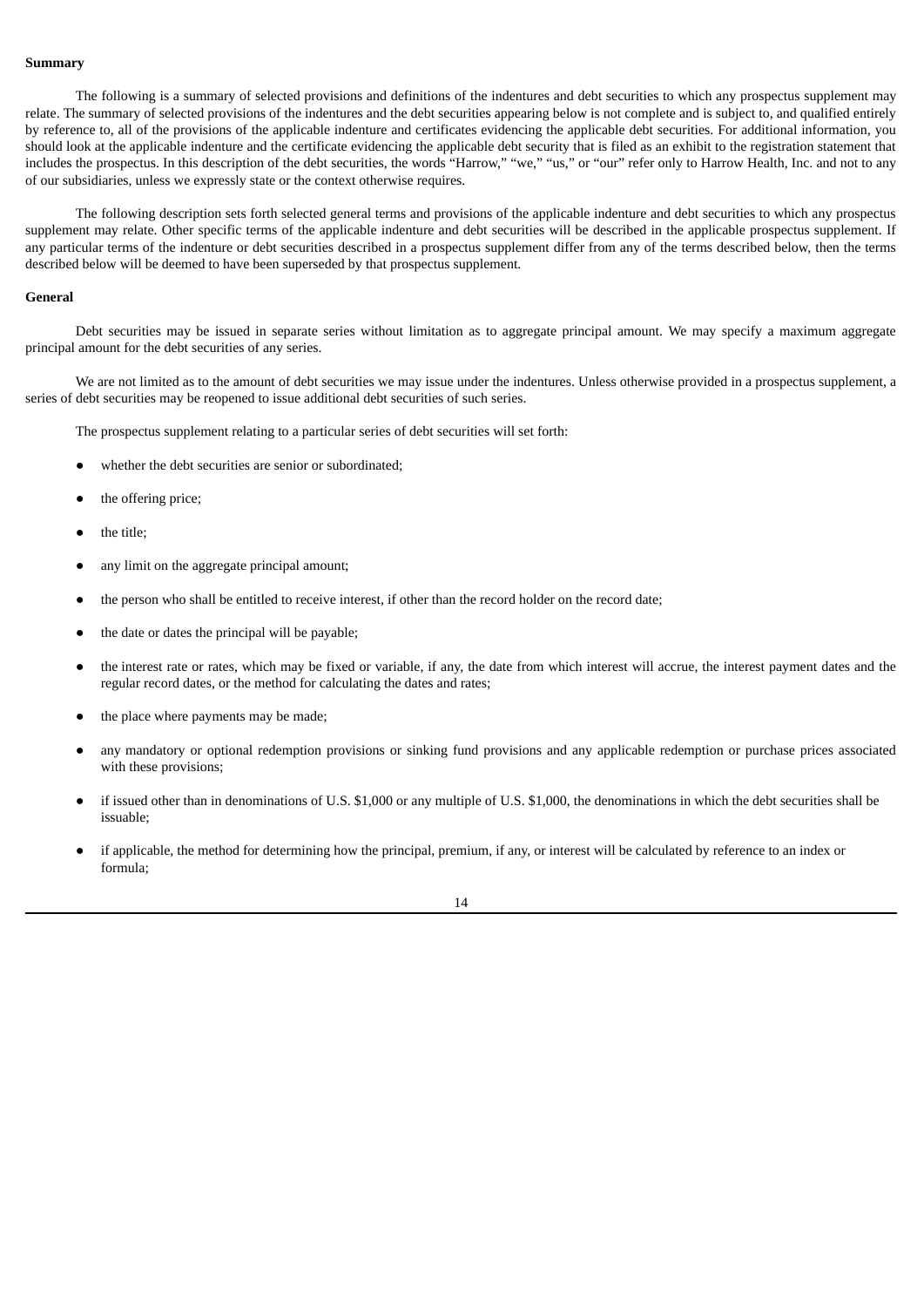- if other than U.S. currency, the currency or currency units in which principal, premium, if any, or interest will be payable and whether we or a holder may elect payment to be made in a different currency;
- the portion of the principal amount that will be payable upon acceleration of maturity, if other than the entire principal amount;
- if the principal amount payable at stated maturity will not be determinable as of any date prior to stated maturity, the amount or method for determining the amount which will be deemed to be the principal amount;
- if applicable, whether the debt securities shall be subject to the defeasance provisions described below under "Satisfaction and discharge; defeasance" or such other defeasance provisions specified in the applicable prospectus supplement for the debt securities;
- any conversion or exchange provisions;
- whether the debt securities will be issuable in the form of a global certificate;
- any subordination provisions applicable to the subordinated debt securities if different from those described below under "Subordinated debt securities;"
- any paying agents, authenticating agents, security registrars or other agents for the debt securities, if other than the trustee;
- any provisions relating to any security provided for the debt securities, including any provisions regarding the circumstances under which collateral may be released or substituted;
- any deletions of, or changes or additions to, the events of default, acceleration provisions or covenants;
- any provisions relating to guaranties for the securities and any circumstances under which there may be additional obligors; and
- any other specific terms of such debt securities.

Unless otherwise specified in the prospectus supplement, the debt securities will be registered debt securities. Debt securities may be sold at a substantial discount below their stated principal amount, bearing no interest or interest at a rate which at time of issuance is below market rates. The U.S. federal income tax considerations applicable to debt securities sold at a discount will be described in the applicable prospectus supplement.

## **Exchange and transfer**

Debt securities may be transferred or exchanged at the office of the security registrar or at the office of any transfer agent designated by us.

We will not impose a service charge for any transfer or exchange, but we may require holders to pay any tax or other governmental charges associated with any transfer or exchange.

In the event of any partial redemption of debt securities of any series, we will not be required to:

issue, register the transfer of, or exchange, any debt security of that series during a period beginning at the opening of business 15 days before the day of mailing of a notice of redemption and ending at the close of business on the day of the mailing; or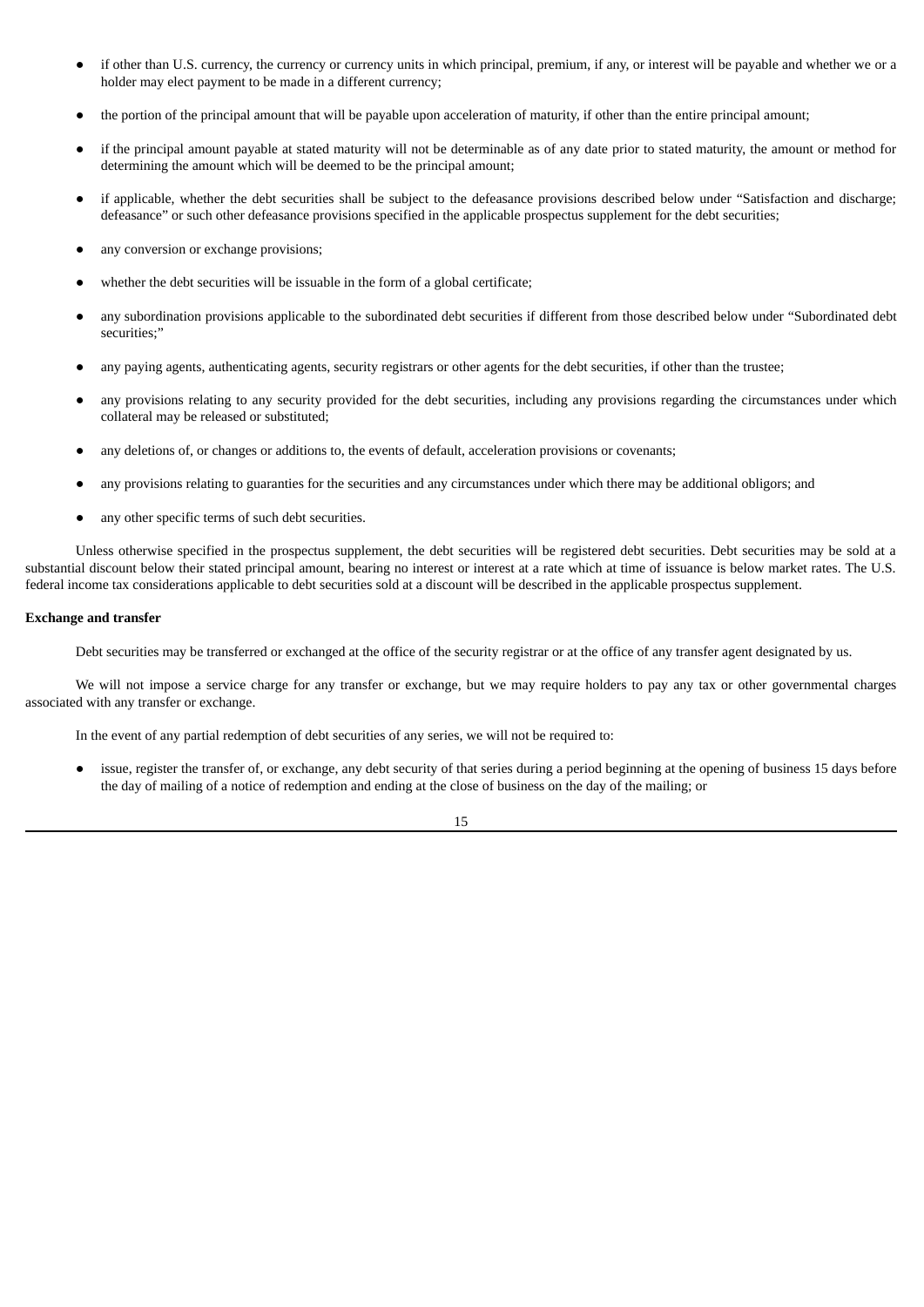● register the transfer of or exchange any debt security of that series selected for redemption, in whole or in part, except the unredeemed portion being redeemed in part.

We will appoint the trustee as the initial security registrar. Any trustee, in addition to the security registrar initially designated by us, will be named in the prospectus supplement. We may designate additional trustees or change trustees or change the office of the trustee. However, we will be required to maintain a trustee in each place of payment for the debt securities of each series.

## **Global certificates**

The debt securities of any series may be represented, in whole or in part, by one or more global certificates. Each global certificate will:

- be registered in the name of a depositary, or its nominee, that we will identify in a prospectus supplement;
- be deposited with the depositary or nominee or custodian; and
- bear any required legends.

No global certificate may be exchanged in whole or in part for debt securities registered in the name of any person other than the depositary or any nominee unless:

- the depositary has notified us that it is unwilling or unable to continue as depositary or has ceased to be qualified to act as depositary;
- an event of default is continuing with respect to the debt securities of the applicable series; or
- any other circumstance described in a prospectus supplement has occurred permitting or requiring the issuance of any such security.

As long as the depositary, or its nominee, is the registered owner of a global certificate, the depositary or nominee will be considered the sole owner and holder of the debt securities represented by the global certificate for all purposes under the indentures. Except in the above limited circumstances, owners of beneficial interests in a global certificate will not be:

- entitled to have the debt securities registered in their names;
- entitled to physical delivery of certificated debt securities; or
- considered to be holders of those debt securities under the indenture.

Payments on a global certificate will be made to the depositary or its nominee as the holder of the global certificate. Some jurisdictions have laws that require that certain purchasers of securities take physical delivery of such securities in definitive form. These laws may impair the ability to transfer beneficial interests in a global certificate.

Institutions that have accounts with the depositary or its nominee are referred to as "participants." Ownership of beneficial interests in a global certificate will be limited to participants and to persons that may hold beneficial interests through participants. The depositary will credit, on its book-entry registration and transfer system, the respective principal amounts of debt securities represented by the global certificate to the accounts of its participants.

Ownership of beneficial interests in a global certificate will be shown on and effected through records maintained by the depositary, with respect to participants' interests, or any participant, with respect to interests of persons held by participants on their behalf.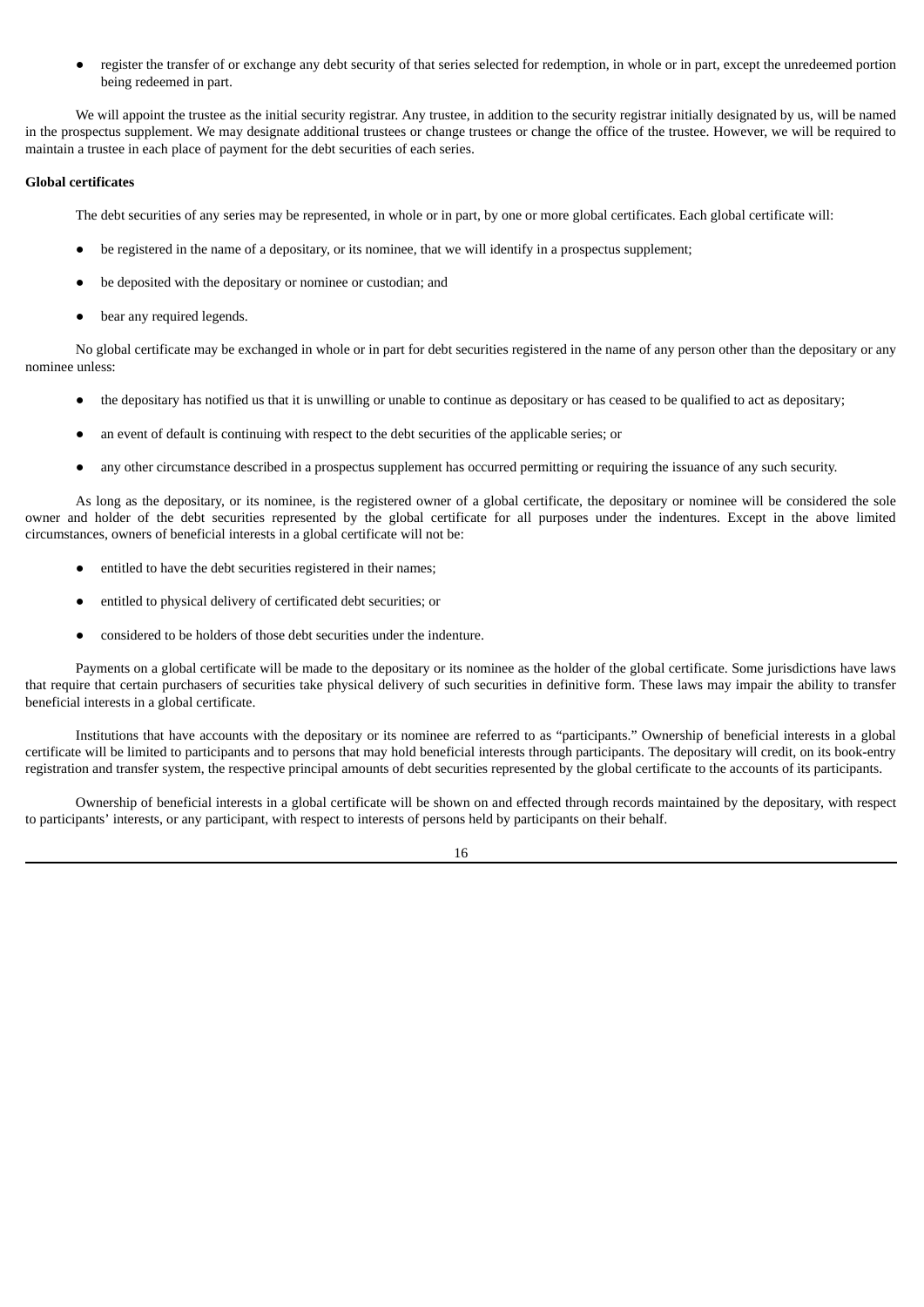Payments, transfers and exchanges relating to beneficial interests in a global certificate will be subject to policies and procedures of the depositary. The depositary policies and procedures may change from time to time. Neither any trustee nor we will have any responsibility or liability for the depositary's or any participant's records with respect to beneficial interests in a global certificate.

## **Payment and paying agents**

Unless otherwise indicated in a prospectus supplement, the provisions described in this paragraph will apply to the debt securities. Payment of interest on a debt security on any interest payment date will be made to the person in whose name the debt security is registered at the close of business on the regular record date. Payment on debt securities of a particular series will be payable at the office of a paying agent or paying agents designated by us. However, at our option, we may pay interest by mailing a check to the record holder. The trustee will be designated as our initial paying agent.

We may also name any other paying agents in a prospectus supplement. We may designate additional paying agents, change paying agents or change the office of any paying agent. However, we will be required to maintain a paying agent in each place of payment for the debt securities of a particular series.

All moneys paid by us to a paying agent for payment on any debt security that remain unclaimed for a period ending the earlier of:

- 10 business days prior to the date the money would be turned over to the applicable state; or
- at the end of two years after such payment was due,

will be repaid to us thereafter. The holder may look only to us for such payment.

#### **No protection in the event of a change of control**

Unless otherwise indicated in a prospectus supplement with respect to a particular series of debt securities, the debt securities will not contain any provisions that may afford holders of the debt securities protection in the event we have a change in control or in the event of a highly leveraged transaction, whether or not such transaction results in a change in control.

## **Covenants**

Unless otherwise indicated in a prospectus supplement with respect to a particular series of debt securities, the debt securities will not contain any financial or restrictive covenants.

## **Consolidation, merger and sale of assets**

Unless we indicate otherwise in a prospectus supplement with respect to a particular series of debt securities, we may not consolidate with or merge into any other person (other than a wholly owned subsidiary of us) or sell, transfer, lease, convey or otherwise dispose of all or substantially all of our property to, any person (other than a subsidiary of us), unless:

- the Company shall be the surviving person, or the successor entity, if any, is a U.S. corporation, limited liability company, partnership, trust or other business entity;
- the successor entity (if other than the Company) expressly assumes our obligations on the debt securities and under the indentures;
- immediately before and immediately after giving effect to the transaction, no default or event of default shall have occurred and be continuing; and
- certain other conditions specified in the indenture are met.

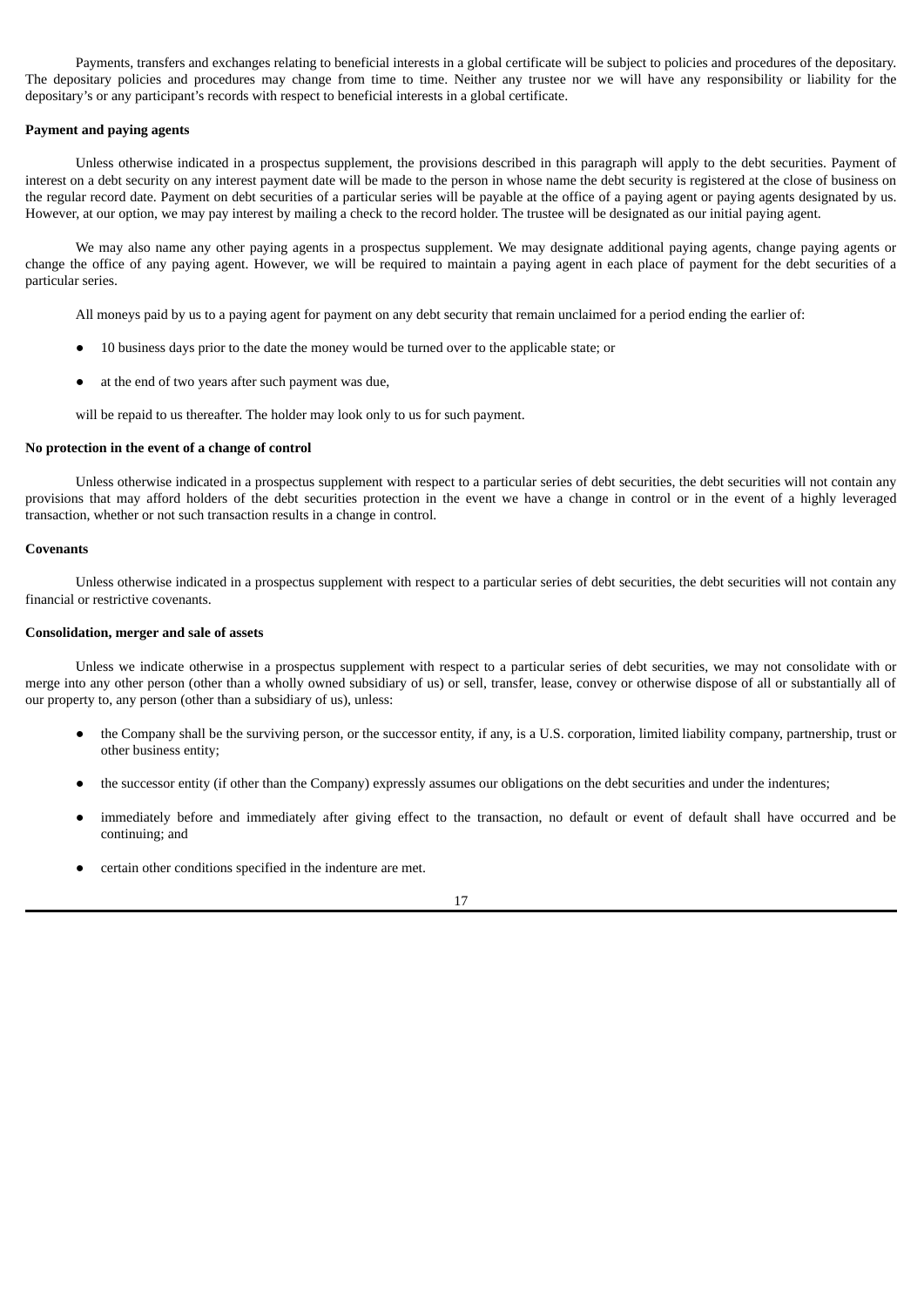## **Events of default**

Unless we indicate otherwise in a prospectus supplement, the following will be events of default for any series of debt securities under the indentures:

- (1) we fail to pay principal of or any premium on any debt security of that series when due;
- (2) we fail to pay any interest on any debt security of that series for 60 days after it becomes due;
- (3) we fail to deposit any sinking fund payment when due;
- (4) we fail to perform any other covenant in the indenture and such failure continues for 90 days after we are given the notice required in the indentures; and
- (5) certain events involving our bankruptcy, insolvency or reorganization.

Additional or different events of default applicable to a series of debt securities may be described in a prospectus supplement. An event of default of one series of debt securities is not necessarily an event of default for any other series of debt securities.

The trustee may withhold notice to the holders of any default, except defaults in the payment of principal, premium, if any, interest, any sinking fund installment on, or with respect to any conversion right of, the debt securities of such series. However, the trustee must consider it to be in the interest of the holders of the debt securities of such series to withhold this notice.

Unless we indicate otherwise in a prospectus supplement, if an event of default, other than an event of default described in clause (5) above, shall occur and be continuing with respect to any series of debt securities, either the trustee or the holders of at least a 25 percent in aggregate principal amount of the outstanding securities of that series may declare the principal amount and premium, if any, of the debt securities of that series, or if any debt securities of that series are original issue discount securities, such other amount as may be specified in the applicable prospectus supplement, in each case together with accrued and unpaid interest, if any, thereon, to be due and payable immediately.

Unless we indicate otherwise in a prospectus supplement, if an event of default described in clause (5) above shall occur, the principal amount and premium, if any, of all the debt securities of that series, or if any debt securities of that series are original issue discount securities, such other amount as may be specified in the applicable prospectus supplement, in each case together with accrued and unpaid interest, if any, thereon, will automatically become immediately due and payable. Any payment by us on the subordinated debt securities following any such acceleration will be subject to the subordination provisions described below under "Subordinated debt securities."

Notwithstanding the foregoing, each indenture will provide that we may, at our option, elect that the sole remedy for an event of default relating to our failure to comply with our obligations described under the section entitled "Reports" below or our failure to comply with the requirements of Section 314(a)(1) of the Trust Indenture Act will for the first 180 days after the occurrence of such an event of default consist exclusively of the right to receive additional interest on the relevant series of debt securities at an annual rate equal to (i) 0.25% of the principal amount of such series of debt securities for the first 90 days after the occurrence of such event of default and (ii) 0.50% of the principal amount of such series of debt securities from the 91st day to, and including, the 180th day after the occurrence of such event of default, which we call "additional interest." If we so elect, the additional interest will accrue on all outstanding debt securities from and including the date on which such event of default first occurs until such violation is cured or waived and shall be payable on each relevant interest payment date to holders of record on the regular record date immediately preceding the interest payment date. On the 181st day after such event of default (if such violation is not cured or waived prior to such 181st day), the debt securities will be subject to acceleration as provided above. In the event we do not elect to pay additional interest upon any such event of default in accordance with this paragraph, the debt securities will be subject to acceleration as provided above.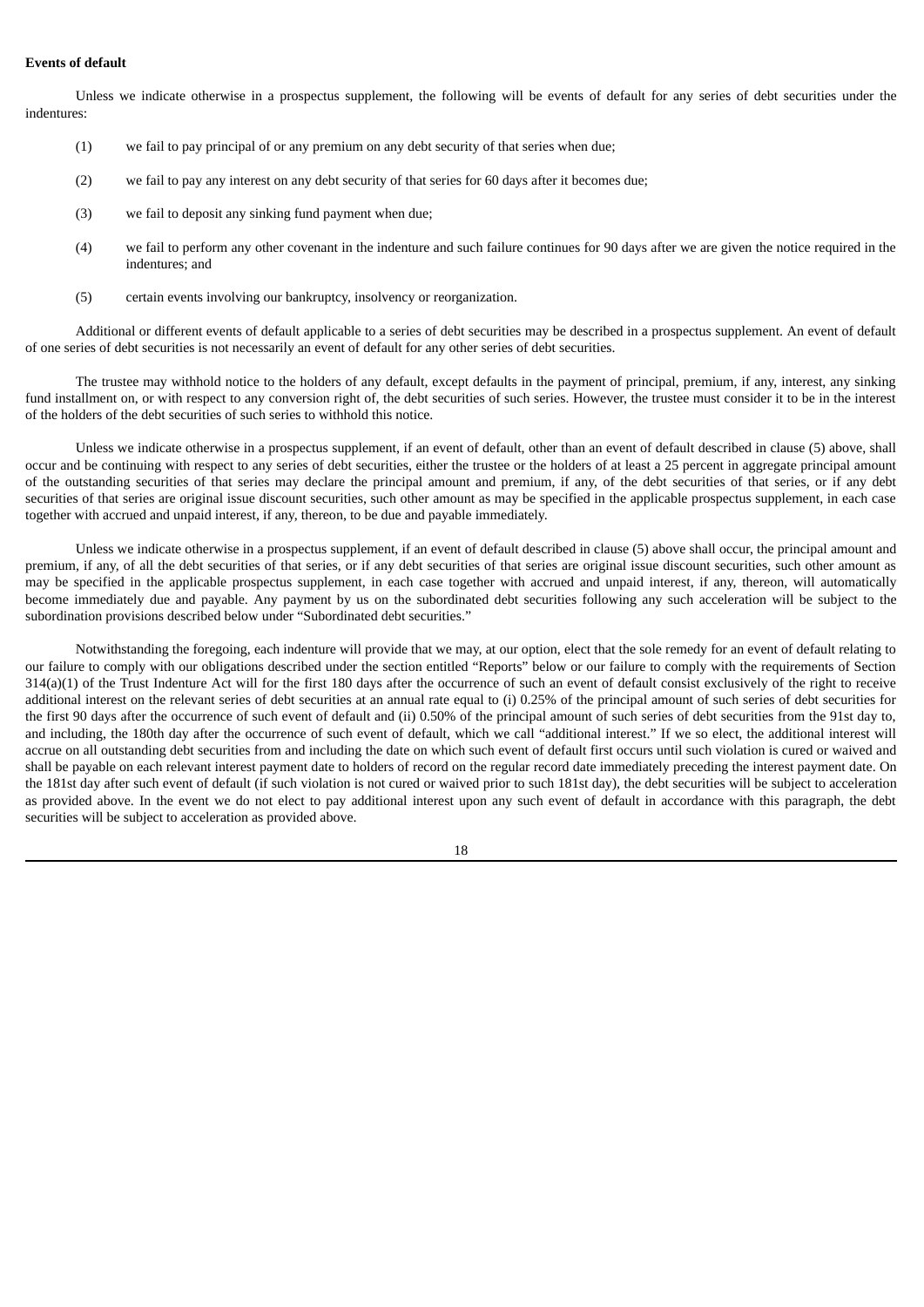In order to elect to pay the additional interest as the sole remedy during the first 180 days after the occurrence of any event of default relating to the failure to comply with the reporting obligations in accordance with the preceding paragraph, we must notify all holders of debt securities and the trustee and paying agent of such election prior to the close of business on the first business day following the date on which such event of default occurs. Upon our failure to timely give such notice or pay the additional interest, the debt securities will be immediately subject to acceleration as provided above.

After acceleration, the holders of a majority in aggregate principal amount of the outstanding securities of that series may, under certain circumstances, rescind and annul such acceleration if all events of default, other than the non-payment of accelerated principal, or other specified amounts or interest, have been cured or waived.

Other than the duty to act with the required care during an event of default, the trustee will not be obligated to exercise any of its rights or powers at the request of the holders unless the holders shall have offered to the trustee reasonable indemnity. Generally, the holders of a majority in aggregate principal amount of the outstanding debt securities of any series will have the right to direct the time, method and place of conducting any proceeding for any remedy available to the trustee or exercising any trust or power conferred on the trustee.

A holder of debt securities of any series will not have any right to institute any proceeding under the indentures, or for the appointment of a receiver or a trustee, or for any other remedy under the indentures, unless:

- (1) the holder has previously given to the trustee written notice of a continuing event of default with respect to the debt securities of that series;
- (2) the holders of at least 25 percent in aggregate principal amount of the outstanding debt securities of that series have made a written request and have offered reasonable indemnity to the trustee to institute the proceeding; and
- (3) the trustee has failed to institute the proceeding and has not received direction inconsistent with the original request from the holders of a majority in aggregate principal amount of the outstanding debt securities of that series within 60 days after the original request.

Holders may, however, sue to enforce the payment of principal, premium or interest on any debt security on or after the due date or to enforce the right, if any, to convert any debt security (if the debt security is convertible) without following the procedures listed in (1) through (3) above.

We will furnish the trustee an annual statement from our officers as to whether or not we are in default in the performance of the conditions and covenants under the indenture and, if so, specifying all known defaults.

#### **Modification and waiver**

Unless we indicate otherwise in a prospectus supplement, the applicable trustee and we may make modifications and amendments to an indenture with the consent of the holders of a majority in aggregate principal amount of the outstanding securities of each series affected by the modification or amendment.

We may also make modifications and amendments to the indentures for the benefit of holders without their consent, for certain purposes including, but not limited to:

- providing for our successor to assume the covenants under the indenture;
- adding covenants or events of default;
- making certain changes to facilitate the issuance of the securities;
- securing the securities;

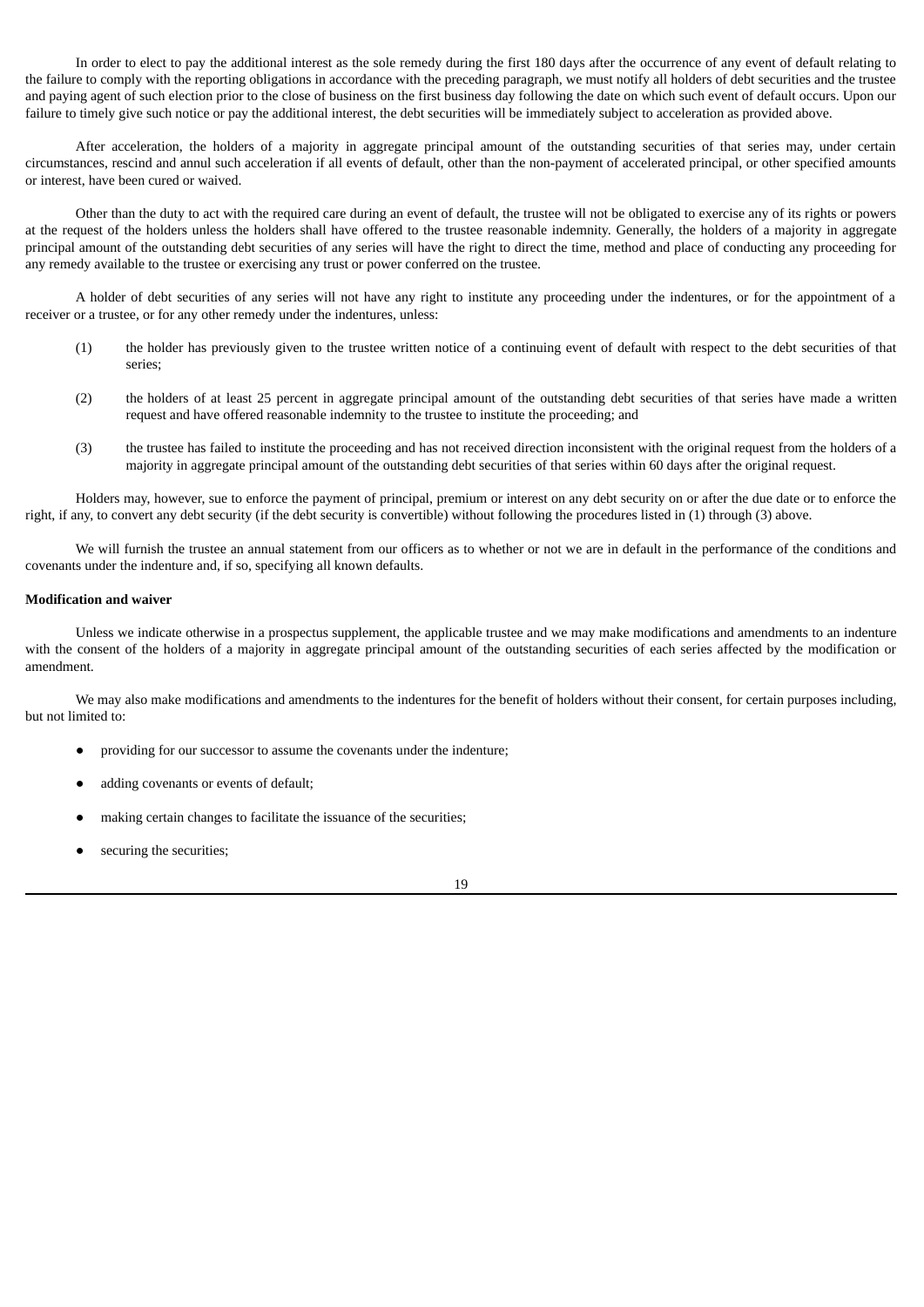- providing for a successor trustee or additional trustees;
- curing any ambiguities or inconsistencies;
- providing for guaranties of, or additional obligors on, the securities;
- permitting or facilitating the defeasance and discharge of the securities; and
- other changes specified in the indenture.

However, neither the trustee nor we may make any modification or amendment without the consent of the holder of each outstanding security of that series affected by the modification or amendment if such modification or amendment would:

- change the stated maturity of any debt security;
- reduce the principal, premium, if any, or interest on any debt security or any amount payable upon redemption or repurchase, whether at our option or the option of any holder, or reduce the amount of any sinking fund payments;
- reduce the principal of an original issue discount security or any other debt security payable on acceleration of maturity;
- change the place of payment or the currency in which any debt security is payable;
- impair the right to enforce any payment after the stated maturity or redemption date;
- if subordinated debt securities, modify the subordination provisions in a materially adverse manner to the holders;
- adversely affect the right to convert any debt security if the debt security is a convertible debt security; or
- change the provisions in the indenture that relate to modifying or amending the indenture.

#### **Satisfaction and discharge; defeasance**

We may be discharged from our obligations on the debt securities, subject to limited exceptions, of any series that have matured or will mature or be redeemed within one year if we deposit enough money with the trustee to pay all the principal, interest and any premium due to the stated maturity date or redemption date of the debt securities.

Each indenture contains a provision that permits us to elect either or both of the following:

- we may elect to be discharged from all of our obligations, subject to limited exceptions, with respect to any series of debt securities then outstanding. If we make this election, the holders of the debt securities of the series will not be entitled to the benefits of the indenture, except for the rights of holders to receive payments on debt securities or the registration of transfer and exchange of debt securities and replacement of lost, stolen or mutilated debt securities.
- we may elect to be released from our obligations under some or all of any financial or restrictive covenants applicable to the series of debt securities to which the election relates and from the consequences of an event of default resulting from a breach of those covenants.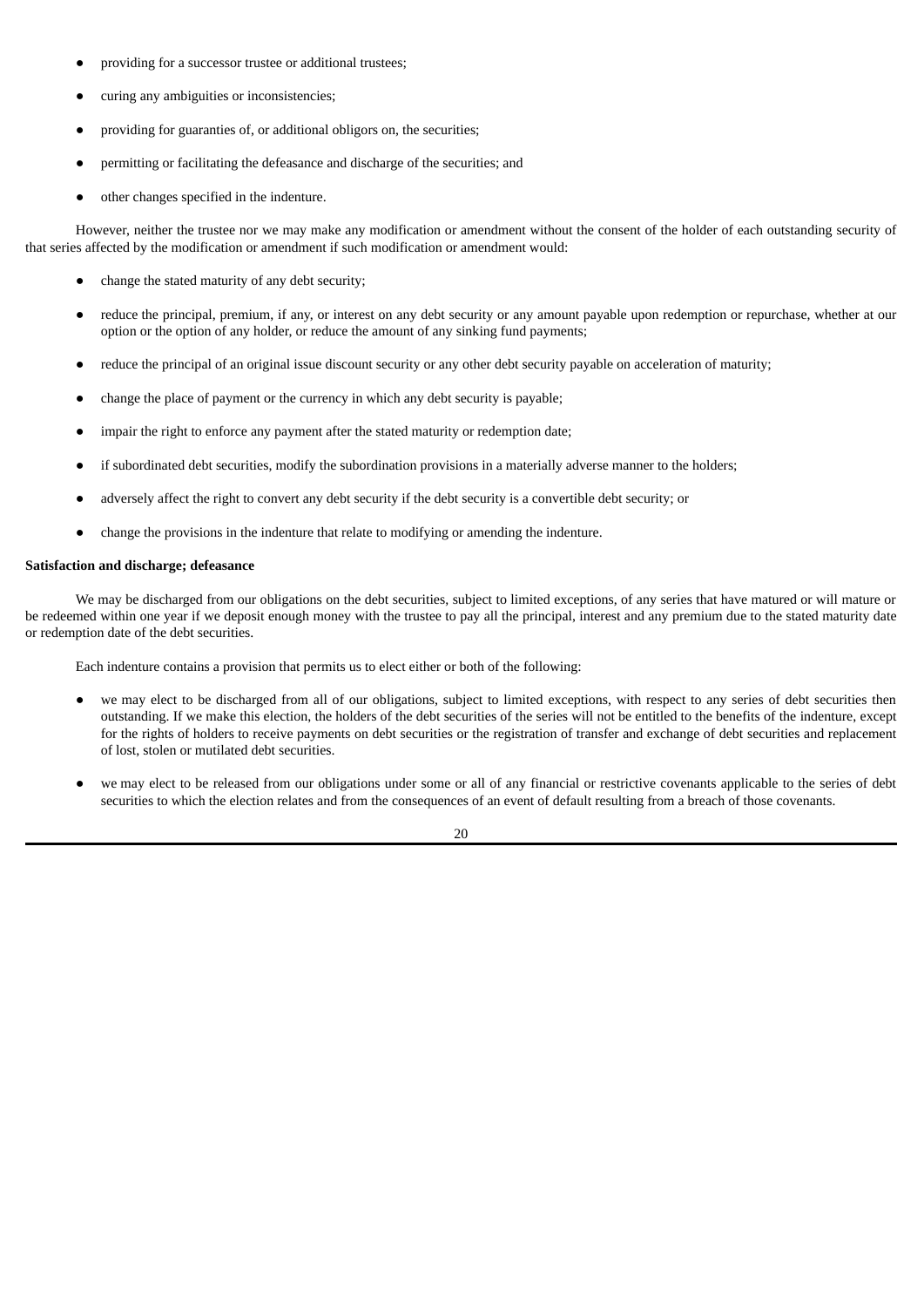To make either of the above elections, we must irrevocably deposit in trust with the trustee enough money to pay in full the principal, interest and premium on the debt securities. This amount may be made in cash and/or U.S. government obligations or, in the case of debt securities denominated in a currency other than U.S. dollars, cash in the currency in which such series of securities is denominated and/or foreign government obligations. As a condition to either of the above elections, for debt securities denominated in U.S. dollars we must deliver to the trustee an opinion of counsel that the holders of the debt securities will not be subject to U.S. federal income tax differently than if we did not make the election and instead paid the amounts due on the debt securities as and when due.

With respect to debt securities of any series that are denominated in a currency other than United States dollars, "foreign government obligations" means:

- direct obligations of the government that issued or caused to be issued the currency in which such securities are denominated and for the payment of which obligations its full faith and credit is pledged, or, with respect to debt securities of any series which are denominated in Euros, direct obligations of certain members of the European Union for the payment of which obligations the full faith and credit of such members is pledged, which in each case are not callable or redeemable at the option of the issuer thereof; or
- obligations of a person controlled or supervised by or acting as an agency or instrumentality of a government described in the bullet above the timely payment of which is unconditionally guaranteed as a full faith and credit obligation by such government, which are not callable or redeemable at the option of the issuer thereof.

#### **Reports**

The indentures provide that any reports or documents that we file with the SEC pursuant to Section 13 or 15(d) of the Exchange Act will be filed with the trustee within 15 days after the same is filed with the SEC. Documents filed by us with the SEC via the EDGAR system will be deemed filed with the trustee as of the time such documents are filed with the SEC.

#### **Notices**

Notices to holders will be given by mail to the addresses of the holders in the security register.

## **Governing law**

The indentures and the debt securities will be governed by and construed in accordance with the laws of the State of New York.

#### **No personal liability of directors, officers, employees and stockholders**

No incorporator, stockholder, employee, agent, officer, director or subsidiary of ours will have any liability for any obligations of ours, or because of the creation of any indebtedness under the debt securities, the indentures or supplemental indentures. The indentures provide that all such liability is expressly waived and released as a condition of, and as a consideration for, the execution of such indentures and the issuance of the debt securities.

#### **Regarding the trustee**

The indentures limit the right of the trustee, should it become our creditor, to obtain payment of claims or secure its claims.

The trustee will be permitted to engage in certain other transactions with us. However, if the trustee acquires any conflicting interest, and there is a default under the debt securities of any series for which it is trustee, the trustee must eliminate the conflict or resign.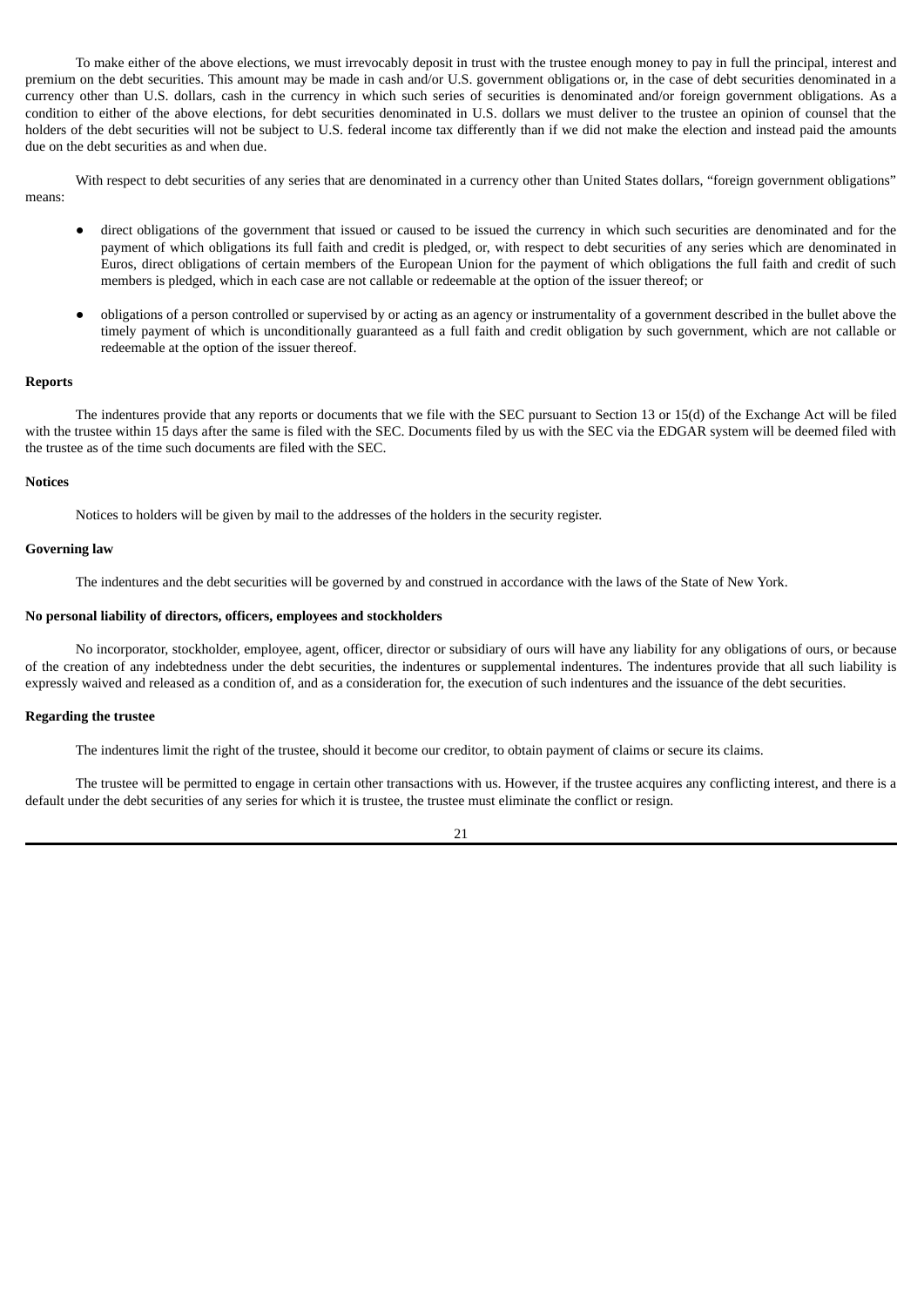## **Subordinated debt securities**

The following provisions will be applicable with respect to each series of subordinated debt securities, unless otherwise stated in the prospectus supplement relating to that series of subordinated debt securities.

The indebtedness evidenced by the subordinated debt securities of any series is subordinated, to the extent provided in the subordinated indenture and the applicable prospectus supplement, to the prior payment in full, in cash or other payment satisfactory to the holders of senior debt, of all senior debt, including any senior debt securities.

Upon any distribution of our assets upon any dissolution, winding up, liquidation or reorganization, whether voluntary or involuntary, marshalling of assets, assignment for the benefit of creditors, or in bankruptcy, insolvency, receivership or other similar proceedings, payments on the subordinated debt securities will be subordinated in right of payment to the prior payment in full in cash or other payment satisfactory to holders of senior debt of all senior debt.

In the event of any acceleration of the subordinated debt securities of any series because of an event of default with respect to the subordinated debt securities of that series, holders of any senior debt would be entitled to payment in full in cash or other payment satisfactory to holders of senior debt of all senior debt before the holders of subordinated debt securities are entitled to receive any payment or distribution.

In addition, the subordinated debt securities will be structurally subordinated to all indebtedness and other liabilities of our subsidiaries, including trade payables and lease obligations. This occurs because our right to receive any assets of our subsidiaries upon their liquidation or reorganization, and your right to participate in those assets, will be effectively subordinated to the claims of that subsidiary's creditors, including trade creditors, except to the extent that we are recognized as a creditor of such subsidiary. If we are recognized as a creditor of that subsidiary, our claims would still be subordinate to any security interest in the assets of the subsidiary and any indebtedness of the subsidiary senior to us.

We are required to promptly notify holders of senior debt or their representatives under the subordinated indenture if payment of the subordinated debt securities is accelerated because of an event of default.

Under the subordinated indenture, we may also not make payment on the subordinated debt securities if:

- a default in our obligations to pay principal, premium, if any, interest or other amounts on our senior debt occurs and the default continues beyond any applicable grace period, which we refer to as a payment default; or
- any other default occurs and is continuing with respect to designated senior debt that permits holders of designated senior debt to accelerate its maturity, which we refer to as a non-payment default, and the trustee receives a payment blockage notice from us or some other person permitted to give the notice under the subordinated indenture.

We will resume payments on the subordinated debt securities:

- in case of a payment default, when the default is cured or waived or ceases to exist, and
- in case of a nonpayment default, the earlier of when the default is cured or waived or ceases to exist or 179 days after the receipt of the payment blockage notice.

No new payment blockage period may commence on the basis of a nonpayment default unless 365 days have elapsed from the effectiveness of the immediately prior payment blockage notice. No nonpayment default that existed or was continuing on the date of delivery of any payment blockage notice to the trustee shall be the basis for a subsequent payment blockage notice.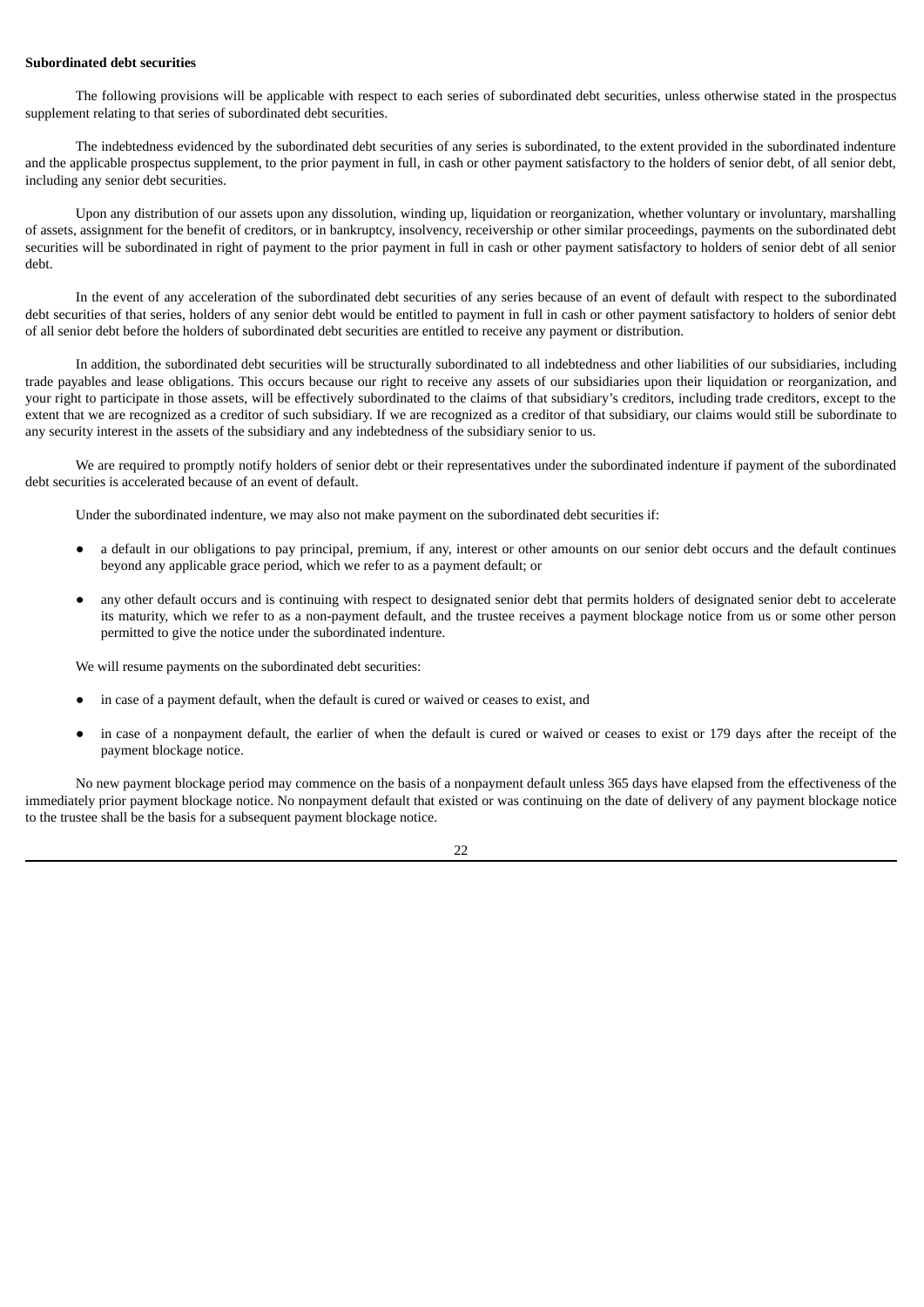As a result of these subordination provisions, in the event of our bankruptcy, dissolution or reorganization, holders of senior debt may receive more, ratably, and holders of the subordinated debt securities may receive less, ratably, than our other creditors. The subordination provisions will not prevent the occurrence of any event of default under the subordinated indenture.

The subordination provisions will not apply to payments from money or government obligations held in trust by the trustee for the payment of principal, interest and premium, if any, on subordinated debt securities pursuant to the provisions described under the section entitled "Satisfaction and discharge; defeasance," if the subordination provisions were not violated at the time the money or government obligations were deposited into trust.

If the trustee or any holder receives any payment that should not have been made to them in contravention of subordination provisions before all senior debt is paid in full in cash or other payment satisfactory to holders of senior debt, then such payment will be held in trust for the holders of senior debt.

Senior debt securities will constitute senior debt under the subordinated indenture.

Additional or different subordination provisions may be described in a prospectus supplement relating to a particular series of debt securities.

## *Definitions*

"Designated senior debt" means our obligations under any particular senior debt in which the instrument creating or evidencing the same or the assumption or guarantee thereof, or related agreements or documents to which we are a party, expressly provides that such indebtedness shall be designated senior debt for purposes of the subordinated indenture. The instrument, agreement or other document evidencing any designated senior debt may place limitations and conditions on the right of such senior debt to exercise the rights of designated senior debt.

"Indebtedness" means the following, whether absolute or contingent, secured or unsecured, due or to become due, outstanding on the date of the indenture for such series of securities or thereafter created, incurred or assumed:

- our indebtedness evidenced by a credit or loan agreement, note, bond, debenture or other written obligation;
- all of our obligations for money borrowed:
- all of our obligations evidenced by a note or similar instrument given in connection with the acquisition of any businesses, properties or assets of any kind,
- our obligations:
	- as lessee under leases required to be capitalized on the balance sheet of the lessee under generally accepted accounting principles, or
	- as lessee under leases for facilities, capital equipment or related assets, whether or not capitalized, entered into or leased for financing purposes;
- all of our obligations under interest rate and currency swaps, caps, floors, collars, hedge agreements, forward contracts or similar agreements or arrangements;
- all of our obligations with respect to letters of credit, bankers' acceptances and similar facilities, including reimbursement obligations with respect to the foregoing;
- all of our obligations issued or assumed as the deferred purchase price of property or services, but excluding trade accounts payable and accrued liabilities arising in the ordinary course of business;

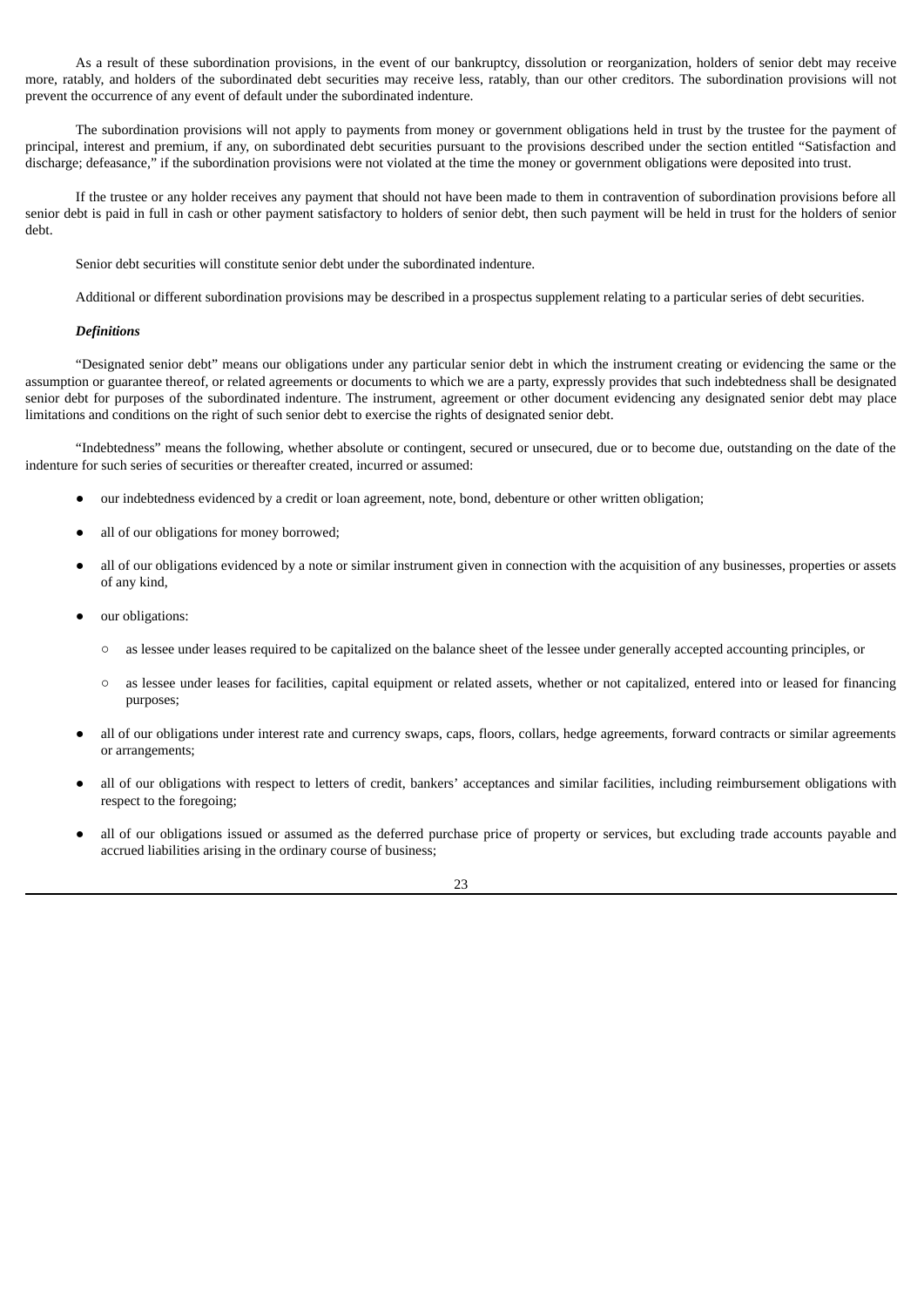- all obligations of the type referred to in the above clauses of another person, the payment of which, in either case, we have assumed or guaranteed, for which we are responsible or liable, directly or indirectly, jointly or severally, as obligor, guarantor or otherwise, or which are secured by a lien on our property; and
- renewals, extensions, modifications, replacements, restatements and refundings of, or any indebtedness or obligation issued in exchange for, any such indebtedness or obligation described in the above clauses of this definition.

"Senior debt" means the principal of, premium, if any, and interest, including all interest accruing subsequent to the commencement of any bankruptcy or similar proceeding, whether or not a claim for post-petition interest is allowable as a claim in any such proceeding, and rent payable on or in connection with, and all fees and other amounts payable in connection with, our indebtedness. However, senior debt shall not include:

- any debt or obligation if its terms or the terms of the instrument under which or pursuant to which it is issued expressly provide that it shall not be senior in right of payment to the subordinated debt securities or expressly provide that such indebtedness is on the same basis or "junior" to the subordinated debt securities; or
- debt to any of our subsidiaries, a majority of the voting stock of which is owned, directly or indirectly, by us.

"Subsidiary" means a corporation more than 50% of the outstanding voting stock of which is owned, directly or indirectly, by us or by one or more or our other subsidiaries or by a combination of us and our other subsidiaries. For purposes of this definition, "voting stock" means stock or other similar interests which ordinarily has or have voting power for the election of directors, or persons performing similar functions, whether at all times or only so long as no senior class of stock or other interests has or have such voting power by reason of any contingency.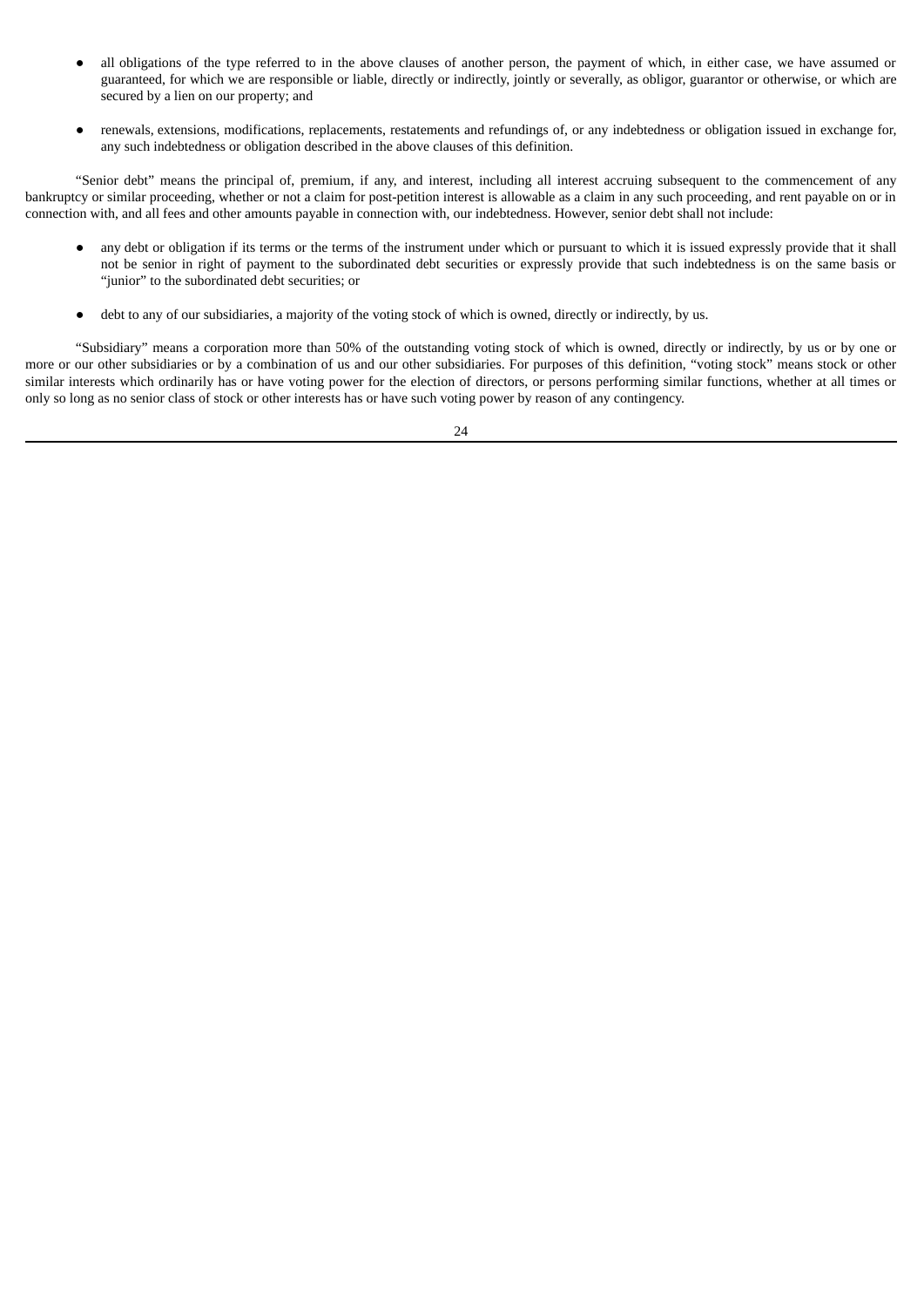## **PLAN OF DISTRIBUTION**

<span id="page-29-0"></span>We may sell the securities offered through this prospectus (1) to or through underwriters or dealers, (2) directly to purchasers, including our affiliates, (3) through agents, or (4) through a combination of any these methods. The securities may be distributed at a fixed price or prices, which may be changed, market prices prevailing at the time of sale, prices related to the prevailing market prices, or negotiated prices. The prospectus supplement will include the following information:

- the terms of the offering;
- the names of any underwriters or agents;
- the name or names of any managing underwriter or underwriters;
- the purchase price of the securities;
- the net proceeds from the sale of the securities;
- any delayed delivery arrangements;
- any underwriting discounts, commissions and other items constituting underwriters' compensation;
- any initial public offering price;
- any discounts or concessions allowed or reallowed or paid to dealers; and
- any commissions paid to agents.

## **Sale through underwriters or dealers**

If underwriters are used in the sale, the underwriters will acquire the securities for their own account, including through underwriting, purchase, security lending or repurchase agreements with us. The underwriters may resell the securities from time to time in one or more transactions, including negotiated transactions. Underwriters may sell the securities in order to facilitate transactions in any of our other securities (described in this prospectus or otherwise), including other public or private transactions and short sales. Underwriters may offer securities to the public either through underwriting syndicates represented by one or more managing underwriters or directly by one or more firms acting as underwriters. Unless otherwise indicated in the prospectus supplement, the obligations of the underwriters to purchase the securities will be subject to certain conditions, and the underwriters will be obligated to purchase all the offered securities if they purchase any of them. The underwriters may change from time to time any initial public offering price and any discounts or concessions allowed or reallowed or paid to dealers.

If dealers are used in the sale of securities offered through this prospectus, we will sell the securities to them as principals. They may then resell those securities to the public at varying prices determined by the dealers at the time of resale. The prospectus supplement will include the names of the dealers and the terms of the transaction.

#### **Direct sales and sales through agents**

We may sell the securities offered through this prospectus directly. In this case, no underwriters or agents would be involved. Such securities may also be sold through agents designated from time to time. The prospectus supplement will name any agent involved in the offer or sale of the offered securities and will describe any commissions payable to the agent. Unless otherwise indicated in the prospectus supplement, any agent will agree to use its reasonable best efforts to solicit purchases for the period of its appointment.

We may sell the securities directly to institutional investors or others who may be deemed to be underwriters within the meaning of the Securities Act with respect to any sale of those securities. The terms of any such sales will be described in the prospectus supplement.

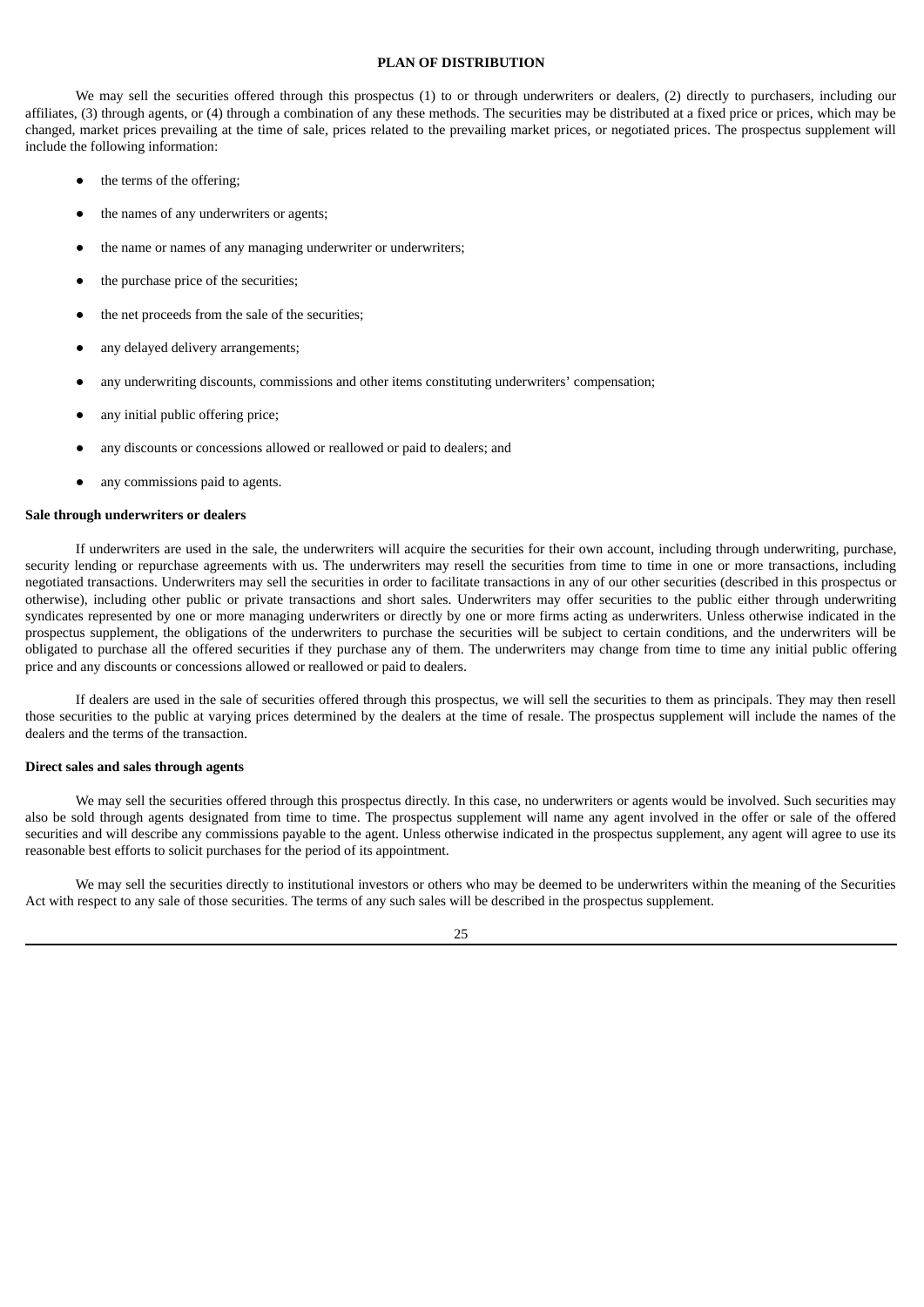## **Underwriter, dealer or agent discounts and commissions**

Underwriters, dealers or agents may receive compensation in the form of discounts, concessions or commissions from us or our purchasers as their agents in connection with the sale of securities. These underwriters, dealers or agents may be considered to be underwriters under the Securities Act. As a result, discounts, commissions, or profits on resale received by the underwriters, dealers or agents may be treated as underwriting discounts and commissions. Each prospectus supplement will identify any such underwriter, dealer or agent, and describe any compensation received by them from us. Any initial public offering price and any discounts or concessions allowed or reallowed or paid to dealers may be changed from time to time.

#### **Delayed delivery contracts**

If the prospectus supplement indicates, we may authorize agents, underwriters or dealers to solicit offers from certain types of institutions to purchase securities at the public offering price under delayed delivery contracts. These contracts would provide for payment and delivery on a specified date in the future. The contracts would be subject only to those conditions described in the prospectus supplement. The applicable prospectus supplement will describe the commission payable for solicitation of those contracts.

#### **Market making, stabilization and other transactions**

Unless the applicable prospectus supplement states otherwise, each series of offered securities will be a new issue and will have no established trading market. We may elect to list any series of offered securities on an exchange. Any underwriters that we use in the sale of offered securities may make a market in such securities, but may discontinue such market making at any time without notice. Therefore, we cannot assure you that the securities will have a liquid trading market.

Any underwriter may also engage in stabilizing transactions, syndicate covering transactions and penalty bids in accordance with Rule 104 under the Securities Exchange Act. Stabilizing transactions involve bids to purchase the underlying security in the open market for the purpose of pegging, fixing or maintaining the price of the securities. Syndicate covering transactions involve purchases of the securities in the open market after the distribution has been completed in order to cover syndicate short positions.

Penalty bids permit the underwriters to reclaim a selling concession from a syndicate member when the securities originally sold by the syndicate member are purchased in a syndicate covering transaction to cover syndicate short positions. Stabilizing transactions, syndicate covering transactions and penalty bids may cause the price of the securities to be higher than it would be in the absence of the transactions. The underwriters may, if they commence these transactions, discontinue them at any time.

#### **Derivative transactions and hedging**

We, the underwriters or other agents may engage in derivative transactions involving the securities. These derivatives may consist of short sale transactions and other hedging activities. The underwriters or agents may acquire a long or short position in the securities, hold or resell securities acquired and purchase options or futures on the securities and other derivative instruments with returns linked to or related to changes in the price of the securities. In order to facilitate these derivative transactions, we may enter into security lending or repurchase agreements with the underwriters or agents. The underwriters or agents may effect the derivative transactions through sales of the securities to the public, including short sales, or by lending the securities in order to facilitate short sale transactions by others. The underwriters or agents may also use the securities purchased or borrowed from us or others (or, in the case of derivatives, securities received from us in settlement of those derivatives) to directly or indirectly settle sales of the securities or close out any related open borrowings of the securities.

#### **Electronic auctions**

We may also make sales through the Internet or through other electronic means. Since we may from time to time elect to offer securities directly to the public, with or without the involvement of agents, underwriters or dealers, utilizing the Internet or other forms of electronic bidding or ordering systems for the pricing and allocation of such securities, you should pay particular attention to the description of that system we will provide in a prospectus supplement.

Such electronic system may allow bidders to directly participate, through electronic access to an auction site, by submitting conditional offers to buy that are subject to acceptance by us, and which may directly affect the price or other terms and conditions at which such securities are sold. These bidding or ordering systems may present to each bidder, on a so-called "real-time" basis, relevant information to assist in making a bid, such as the clearing spread at which the offering would be sold, based on the bids submitted, and whether a bidder's individual bids would be accepted, prorated or rejected. For example, in the case of a debt security, the clearing spread could be indicated as a number of "basis points" above an index treasury note. Of course, many pricing methods can and may also be used.

Upon completion of such an electronic auction process, securities will be allocated based on prices bid, terms of bid or other factors. The final offering price at which securities would be sold and the allocation of securities among bidders would be based in whole or in part on the results of the Internet or other electronic bidding process or auction.

## **General information**

Agents, underwriters, and dealers may be entitled, under agreements entered into with us, to indemnification by us against certain liabilities, including liabilities under the Securities Act.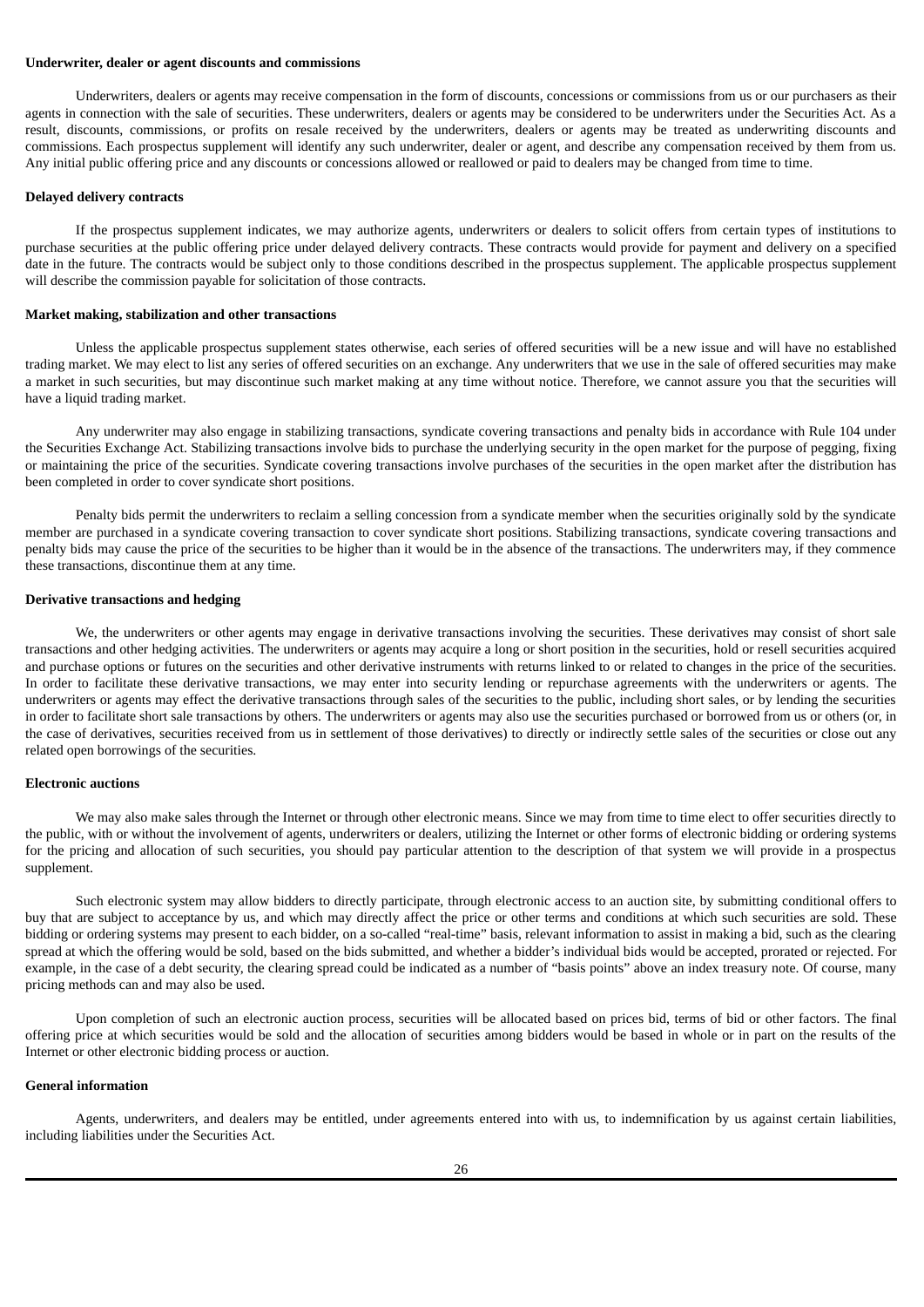## **LEGAL MATTERS**

<span id="page-31-0"></span>The validity of the securities being offered hereby has been passed upon by Waller Lansden Dortch & Davis, LLP.

#### **EXPERTS**

<span id="page-31-1"></span>KMJ Corbin & Company LLP, an independent registered public accounting firm, has audited our consolidated financial statements included in our Annual Report on Form 10-K for the year ended December 31, 2021, as set forth in its report, which is incorporated by reference in this prospectus and elsewhere in the registration statement. Our consolidated financial statements are incorporated by reference in reliance upon the report of such firm given upon their authority as experts in accounting and auditing.

## **INCORPORATION OF CERTAIN DOCUMENTS BY REFERENCE**

<span id="page-31-2"></span>The SEC allows us to "incorporate by reference" the information we file with them. This means that we can disclose important information to you in this prospectus by referring you to those documents. These incorporated documents contain important business and financial information about us that is not included in or delivered with this prospectus. The information incorporated by reference is considered to be part of this prospectus, and later information filed with the SEC will update and supersede this information.

We incorporate by reference the documents listed below as well as any future filings made with the SEC under Sections 13(a), 13(c), 14 or 15(d) of the Exchange Act from the date of the initial registration statement and prior to the effectiveness of this registration statement, and any filings made after the date of this prospectus until we sell all of the securities under this prospectus, except that we do not incorporate any document or portion of a document that is "furnished" to the SEC, but not deemed "filed." The following documents filed with the SEC are incorporated by reference in this prospectus:

- our Annual Report on Form 10-K for the fiscal year ended December 31, 2021 filed with the SEC on March 10, 2022;
- our Definitive Proxy Statement on Schedule 14A, as amended, filed with the SEC on April 26, 2022;
- our Quarterly Report on Form 10-Q for the quarter ended March 31, 2022, filed with the SEC on May 5, 2022;
- our Current Reports on Form 8-K filed with the SEC on March 31, 2022 and April 13, 2022;
- the description of our common stock contained in our Registration Statement on Form 8-A, filed with the SEC on February 7, 2013, and any amendments or reports filed for the purpose of updating such description; and
- the description of our 8.625% Senior Notes due 2026 contained in our Registration Statement on Form 8-A filed with the SEC on April 20, 2021 (File No. 001-35814), pursuant to Section 12(b) of the Exchange Act, including any amendment or report filed for the purpose of updating such description.

We will provide without charge to each person, including any beneficial owner, to whom a prospectus is delivered, on written or oral request of that person, a copy of any or all of the documents we are incorporating by reference into this prospectus, other than exhibits to those documents unless such exhibits are specifically incorporated by reference into those documents. Such written requests should be addressed to:

> Harrow Health, Inc. 102 Woodmont Blvd., Suite 610 Nashville, TN 37205 Attention: Investor Relations

You may also make such requests by contacting us at (615) 733-4730.

## **WHERE YOU CAN FIND MORE INFORMATION**

<span id="page-31-3"></span>We file annual, quarterly and current reports and proxy statements and other information with the SEC. You may read and copy any document that we file at the SEC's Public Reference Room at 100 F Street, N.E., Washington, D.C. 20549. Please call the SEC at 1-800-SEC-0330 for further information on the Public Reference Room. Our SEC filings are also available on the SEC's web site at http://www.sec.gov. Copies of certain information filed by us with the SEC are also available on our web site at http://www.harrowinc.com. We have not incorporated by reference into this prospectus the information on our website, and you should not consider it to be a part of this document.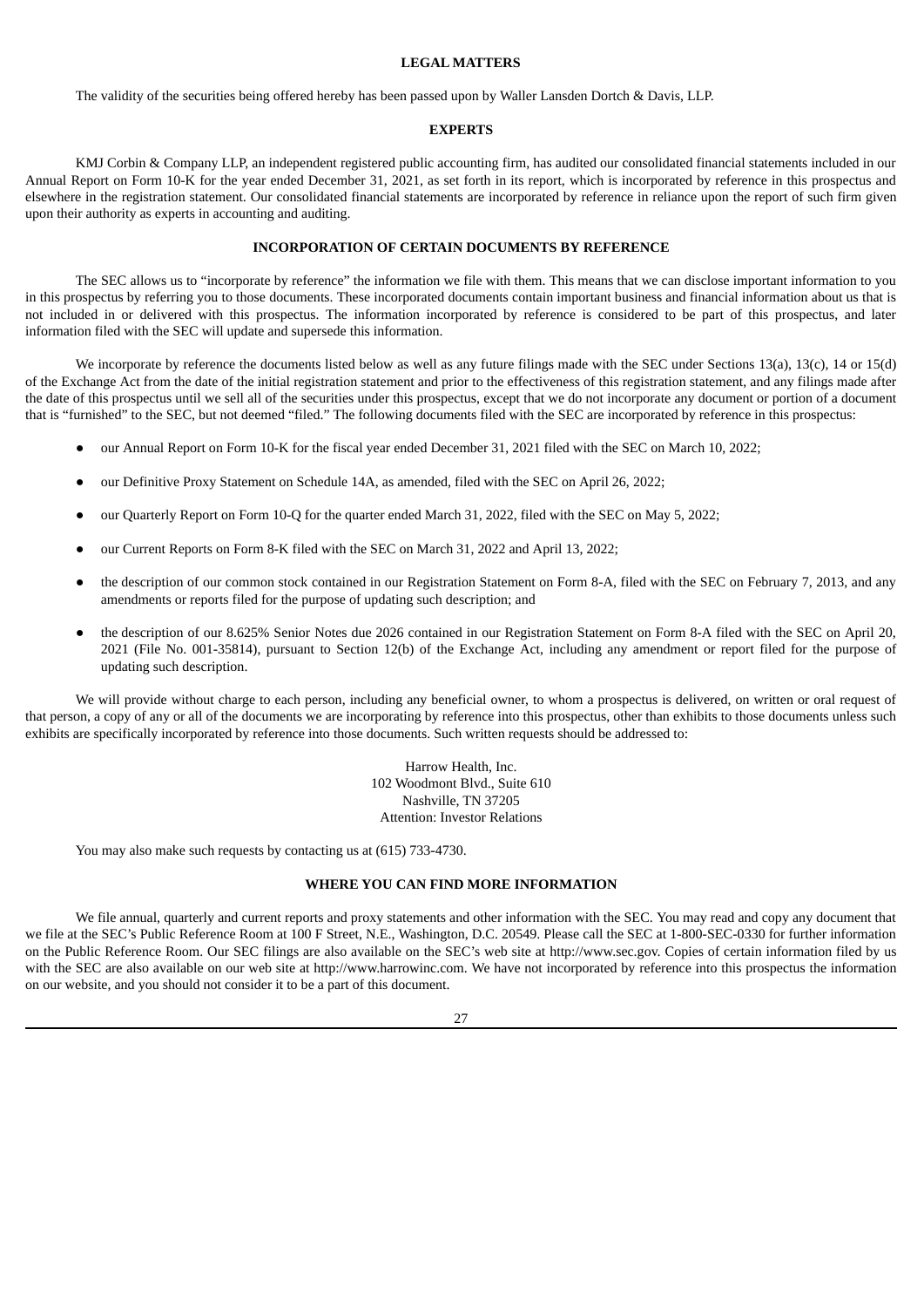## **Part II**

## **Information Not Required in the Prospectus**

#### **Item 14. Other Expenses of Issuance and Distribution**

The following table sets forth the aggregate estimated (other than the registration fee) costs and expenses payable by Harrow in connection with a distribution of securities registered hereby:

| Securities and Exchange Commission registration fee | Ф | 27,810 |
|-----------------------------------------------------|---|--------|
| FINRA filing fee                                    |   | $\ast$ |
| Accounting fees and expenses                        |   | $*$    |
| Legal fees and expenses                             |   | $\ast$ |
| Printing expenses                                   |   | $\ast$ |
| Transfer Agent Fees and Expenses                    |   | $\ast$ |
| Miscellaneous                                       |   | $\ast$ |
| Total                                               |   | $\ast$ |

(\*) The applicable prospectus supplement will set forth the estimated aggregate amount of expenses payable with respect to any offering of securities.

## **Item 15. Indemnification of Directors and Officers**

Our Certificate of Incorporation contains provisions that eliminate, to the maximum extent permitted by the General Corporation Law of the State of Delaware, the personal liability of directors and executive officers for monetary damages for breach of their fiduciary duties as a director or officer. Our Certificate of Incorporation and Bylaws provide that we shall indemnify our directors and executive officers and may indemnify our employees and other agents to the fullest extent permitted by the General Corporation Law of the State of Delaware.

Sections 145 and 102(b)(7) of the General Corporation Law of the State of Delaware provide that a corporation may indemnify any person made a party to an action by reason of the fact that he or she was a director, executive officer, employee or agent of the corporation or is or was serving at the request of the corporation against expenses (including attorneys' fees), judgments, fines and amounts paid in settlement actually and reasonably incurred by him or her in connection with such action if he or she acted in good faith and in a manner he or she reasonably believed to be in, or not opposed to, the best interests of the corporation and, with respect to any criminal action or proceeding, had no reasonable cause to believe his or her conduct was unlawful, except that, in the case of an action by or in right of the corporation, no indemnification may generally be made in respect of any claim as to which such person is adjudged to be liable to the corporation.

In addition to the indemnification provisions contained in Harrow's charter documents, Harrow generally enters into separate indemnification agreements with Harrow's directors and officers. These agreements require Harrow, among other things, to indemnify the director or officer against specified expenses and liabilities, such as attorneys' fees, judgments, fines and settlements, paid by the individual in connection with any action, suit or proceeding arising out of the individual's status or service as Harrow's director or officer, other than liabilities arising from willful misconduct or conduct that is knowingly fraudulent or deliberately dishonest, and to advance expenses incurred by the individual in connection with any proceeding against the individual with respect to which the individual may be entitled to indemnification by Harrow.

We have purchased and intend to maintain insurance on behalf of any person who is or was a director or officer of our company against any loss arising from any claim asserted against him or her and incurred by him or her in any such capacity, subject to certain exclusions.

See also the undertakings set out in Item 17 herein.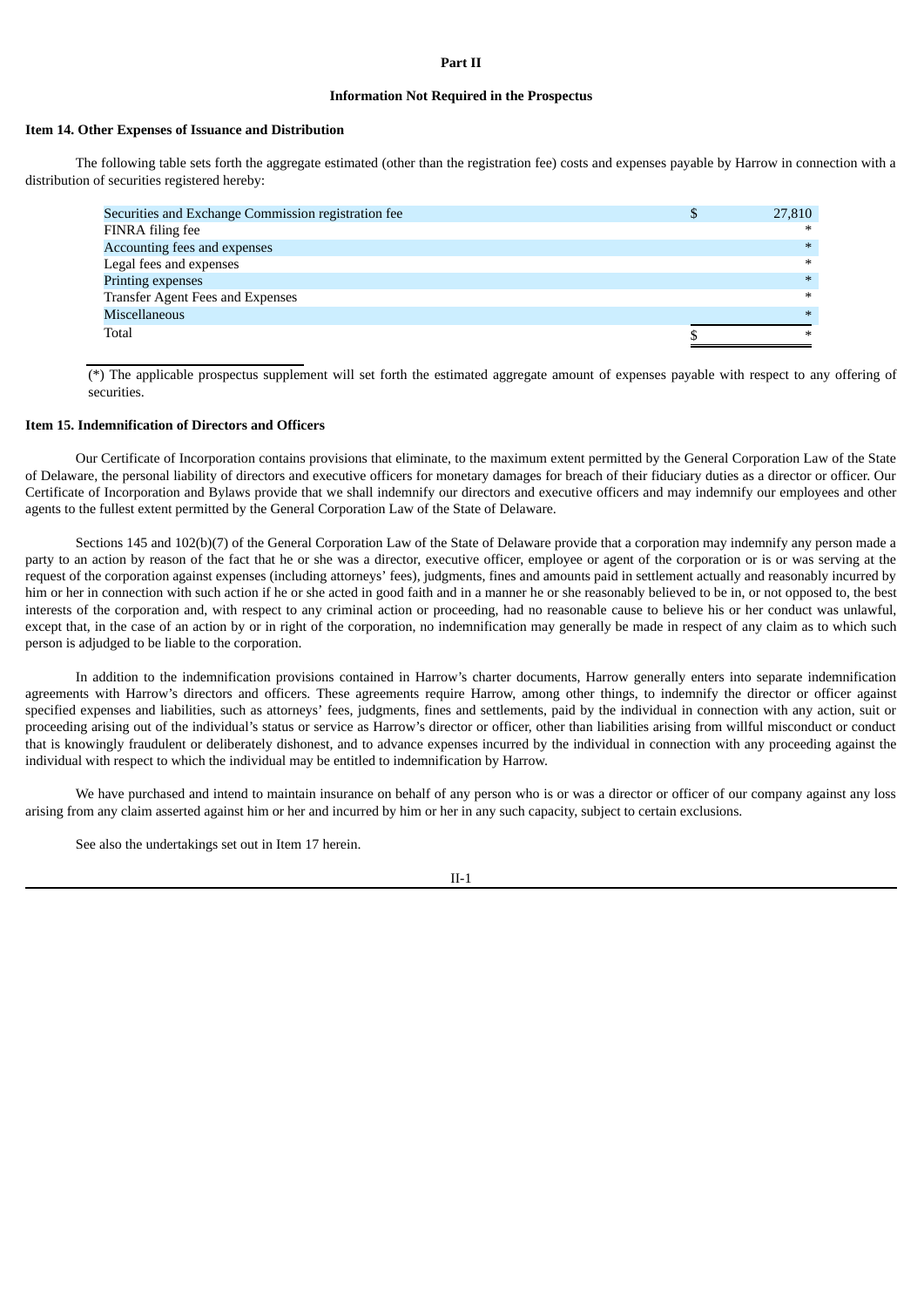## **Item 16. Exhibits**

The following exhibits are filed herewith or incorporated by reference herein:

| <b>Exhibit</b><br><b>Number</b> | <b>Exhibit Title</b>                                                                                                                                                                                                                                                            |
|---------------------------------|---------------------------------------------------------------------------------------------------------------------------------------------------------------------------------------------------------------------------------------------------------------------------------|
| $1.1*$                          | Form of Underwriting Agreement                                                                                                                                                                                                                                                  |
| 3.1                             | Amended and Restated Certificate of Incorporation, effective September 10, 2014 (incorporated herein by reference to Exhibit 3.1 to the<br>Annual Report on Form 10-K of the Company for the year ended December 31, 2014 filed with the SEC on March 12, 2015).                |
| $3.2**$                         | Amendment to Amended and Restated Certificate of Incorporation, filed July 10, 2018.                                                                                                                                                                                            |
| 3.3                             | <u>Amendment to Amended and Restated Certificate of Incorporation, filed as of December 27, 2018 (incorporated herein by reference to</u><br>Exhibit 3.1 to the Current Report on Form 8-K of the Company filed with the SEC on December 31, 2018).                             |
| 3.4                             | Certificate of Designation of Series A Convertible Preferred Stock (incorporated herein by reference to Exhibit 3.1 to the Current Report on<br>Form 8-K of the Company filed with the SEC on December 20, 2011).                                                               |
| 3.5                             | Certificate of Designation of Series B Cumulative Preferred Stock (incorporated herein by reference to Exhibit 3.1 to the Current Report on<br>Form 8-K of the Company filed with the SEC on May 5, 2021).                                                                      |
| 3.6                             | Amended and Restated Bylaws of Imprimis Pharmaceuticals, Inc. (incorporated herein by reference to Exhibit 3.2 to the Annual Report on<br>Form 10-K of Imprimis Pharmaceuticals, Inc. for the year ended December 31, 2013 filed with the SEC on March 28, 2014).               |
| 4.1                             | Form of Senior Indenture (incorporated herein by reference to Exhibit 4.1 to the Registration Statement on Form S-3 of the Company filed<br>with the SEC on July 2, 2020, Registration No. 333-239669).                                                                         |
| 4.2                             | Form of Subordinated Indenture (incorporated herein by reference to Exhibit 4.2 to the Registration Statement on Form S-3 of the Company<br>filed with the SEC on July 2, 2020, Registration No. 333-239669).                                                                   |
| 4.3                             | Form of Senior Debt Security (included in Exhibit 4.1)                                                                                                                                                                                                                          |
| 4.4                             | Form of Subordinated Debt Security (included in Exhibit 4.2)                                                                                                                                                                                                                    |
| 4.5                             | Indenture, dated as of April 20, 2021, by and between the Company and U.S. Bank National Association, as Trustee (incorporated herein by<br>reference to Exhibit 4.1 to the Current Report on Form 8-K of the Company filed with the SEC on April 20, 2021).                    |
| 4.6                             | First Supplemental Indenture, dated as of April 20, 2021, by and between the Company and U.S. Bank National Association, as Trustee<br>(incorporated herein by reference to Exhibit 4.2 to the Current Report on Form 8-K of the Company filed with the SEC on April 20, 2021). |
| 4.7                             | Form of 8.625% Senior Note due 2026 (included in Exhibit 4.6)                                                                                                                                                                                                                   |
| $4.8*$                          | Form of Certificate of Designation                                                                                                                                                                                                                                              |
| $4.9*$                          | Form of Preferred Stock Certificate                                                                                                                                                                                                                                             |
| $4.10*$                         | Form of Deposit Agreement                                                                                                                                                                                                                                                       |
|                                 | $II-2$                                                                                                                                                                                                                                                                          |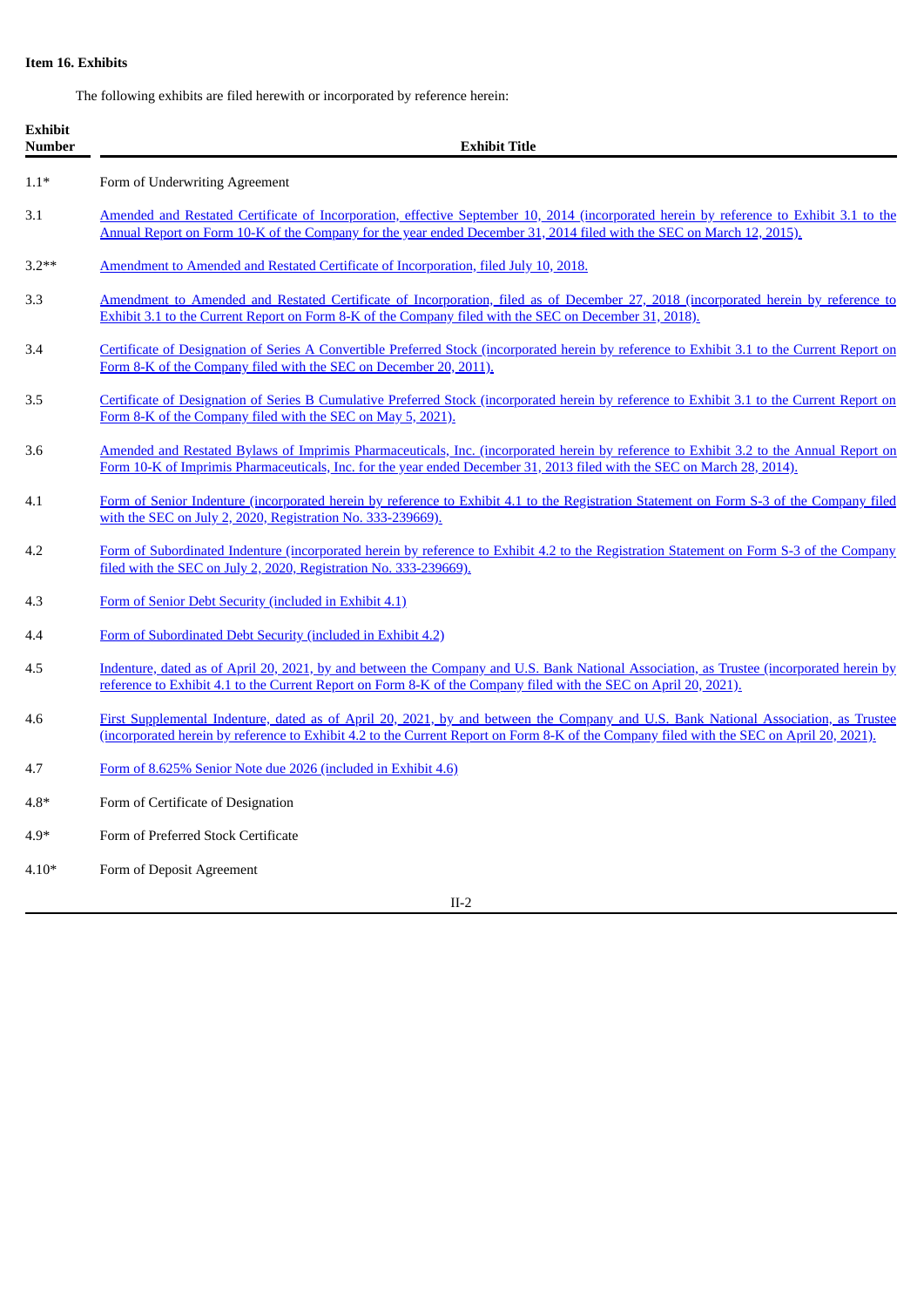- 4.11\* Form of Depositary Receipt (included in Exhibit 4.10)
- 4.12\* Form of Warrant Agreement
- 4.13\* Form of Warrant Certificate
- 4.14\* Form of Unit Agreement
- 4.15\* Form of Unit
- 4.16 Description of the Company's Securities [\(incorporated](https://www.sec.gov/Archives/edgar/data/1360214/000149315222006525/ex4-1.htm) herein by reference to Exhibit 4.1 to the Annual Report on Form 10-K of the Company for the year ended December 31, 2021 filed with the SEC on March 10, 2022).
- 5.1\*\* Opinion of Waller [Lansden](#page-39-0) Dortch & Davis, LLP
- 23.1\*\* Consent of KMJ Corbin & [Company](#page-41-0) LLP
- 23.2\*\* Consent of Waller Lansden Dortch & Davis, LLP [\(included](#page-39-0) in Exhibit 5.1)
- 24.1\*\* Power of Attorney [\(included](#page-37-0) on the signature page)
- 25.1\* Form T-1 Statement of Eligibility of Trustee for Senior Indenture under the Trust Indenture Act of 1939
- 25.2\* Form T-1 Statement of Eligibility of Trustee for Subordinated Indenture under the Trust Indenture Act of 1939
- 107\*\* [Filing](#page-42-0) Fee Table

\* To be filed by amendment or as an exhibit to a report pursuant to Section 13(a) or 15(d) of the Securities Exchange Act of 1934, as amended, and incorporated herein by reference.

\*\* Filed herewith.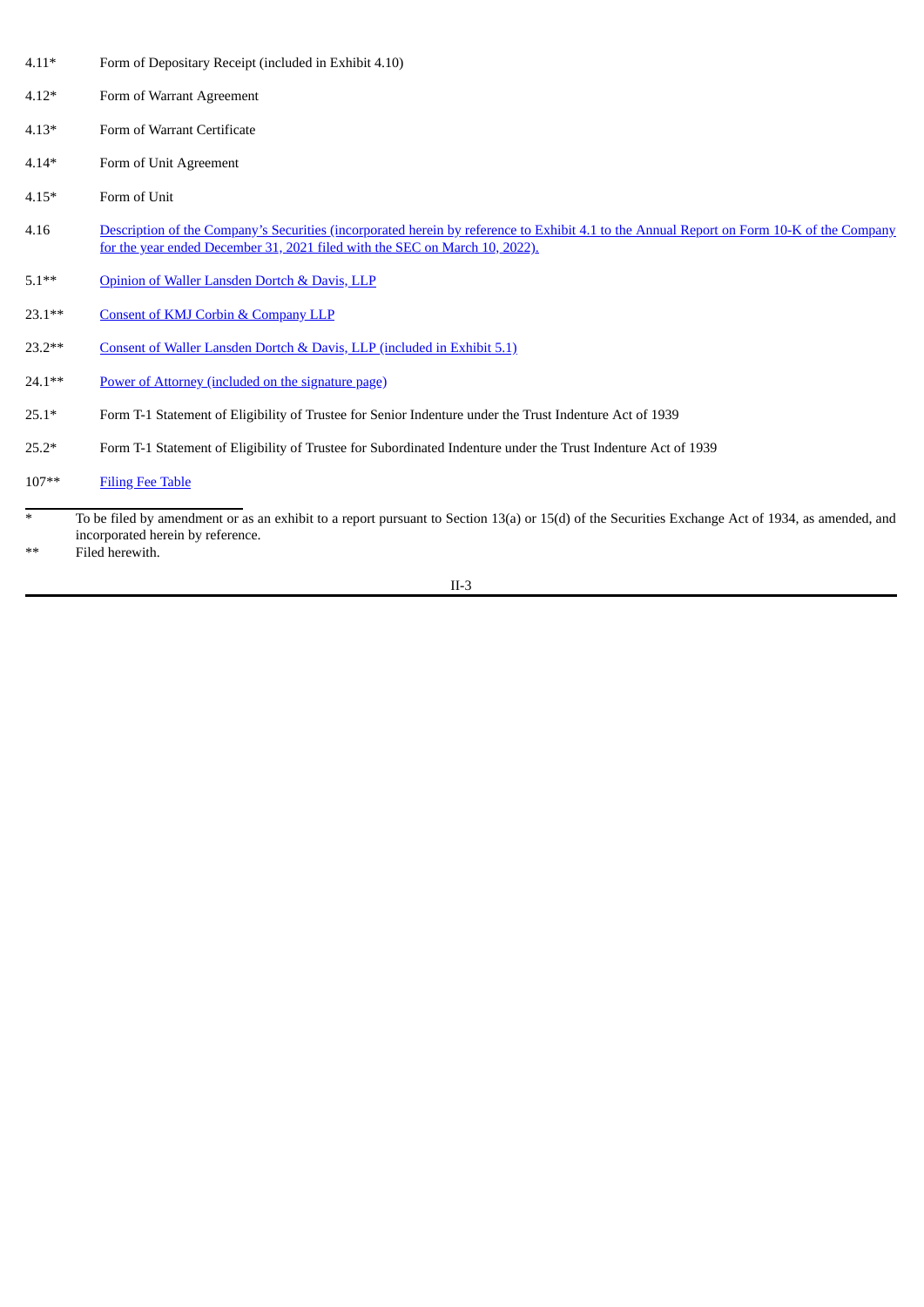## **Item 17. Undertakings**

- (a) The undersigned registrant hereby undertakes:
	- (1) To file, during any period in which offers or sales are being made, a post-effective amendment to this registration statement to:
		- (i) include any prospectus required by Section  $10(a)(3)$  of the Securities Act of 1933;
		- (ii) reflect in the prospectus any facts or events arising after the effective date of the registration statement (or the most recent posteffective amendment thereof) which, individually or in the aggregate, represent a fundamental change in the information set forth in the registration statement. Notwithstanding the foregoing, any increase or decrease in volume of securities offered (if the total dollar value of securities offered would not exceed that which was registered) and any deviation from the low or high end of the estimated maximum offering range may be reflected in the form of prospectus filed with the Commission pursuant to Rule 424(b) (§230.424(b) of this chapter) if, in the aggregate, the changes in volume and price represent no more than 20% change in the maximum aggregate offering price set forth in the "Calculation of Registration Fee" table in the effective registration statement; and
		- (iii) include any material information with respect to the plan of distribution not previously disclosed in the registration statement or any material change to such information in the registration statement.

*Provided, however*, that paragraphs (a)(1)(i), (a)(1)(ii) and (a)(1)(iii) of this section do not apply if the information required to be included in a post-effective amendment by those paragraphs is contained in reports filed with or furnished to the Commission by the registrant pursuant to Section 13 or Section 15(d) of the Securities Exchange Act of 1934 that are incorporated by reference in the registration statement or is contained in a form of prospectus filed pursuant to Rule 424(b) that is part of the registration statement.

- (2) That, for the purpose of determining any liability under the Securities Act of 1933, each such post-effective amendment shall be deemed to be a new registration statement relating to the securities offered therein, and the offering of such securities at that time shall be deemed to be the initial *bona fide* offering thereof.
- (3) To remove from registration by means of a post-effective amendment any of the securities being registered which remain unsold at the termination of the offering.
- (4) That, for the purpose of determining liability under the Securities Act of 1933 to any purchaser:
	- (i) Each prospectus filed by the registrant pursuant to Rule 424(b)(3) shall be deemed to be part of the registration statement as of the date the filed prospectus was deemed part of and included in the registration statement; and
	- (ii) Each prospectus required to be filed pursuant to Rule 424(b)(2), (b)(5) or (b)(7) as part of a registration statement in reliance on Rule 430B relating to an offering made pursuant to Rule  $415(a)(1)(i)$ , (vii) or (x) for the purpose of providing the information required by Section 10(a) of the Securities Act of 1933 shall be deemed to be part of and included in the registration statement as of the earlier of the date such form of prospectus is first used after effectiveness or the date of the first contract of sale of securities in the offering described in the prospectus. As provided in Rule 430B, for liability purposes of the issuer and any person that is at that date an underwriter, such date shall be deemed to be a new effective date of the registration statement relating to the securities in the registration statement to which that prospectus relates, and the offering of such securities at that time shall be deemed to be the initial *bona fide* offering thereof. *Provided*, *however*, that no statement made in a registration statement or prospectus that is part of the registration statement or made in a document incorporated or deemed incorporated by reference into the registration statement or prospectus that is part of the registration statement will, as to a purchaser with a time of contract of sale prior to such effective date, supersede or modify any statement that was made in the registration statement or prospectus that was part of the registration statement or made in any such document immediately prior to the effective date.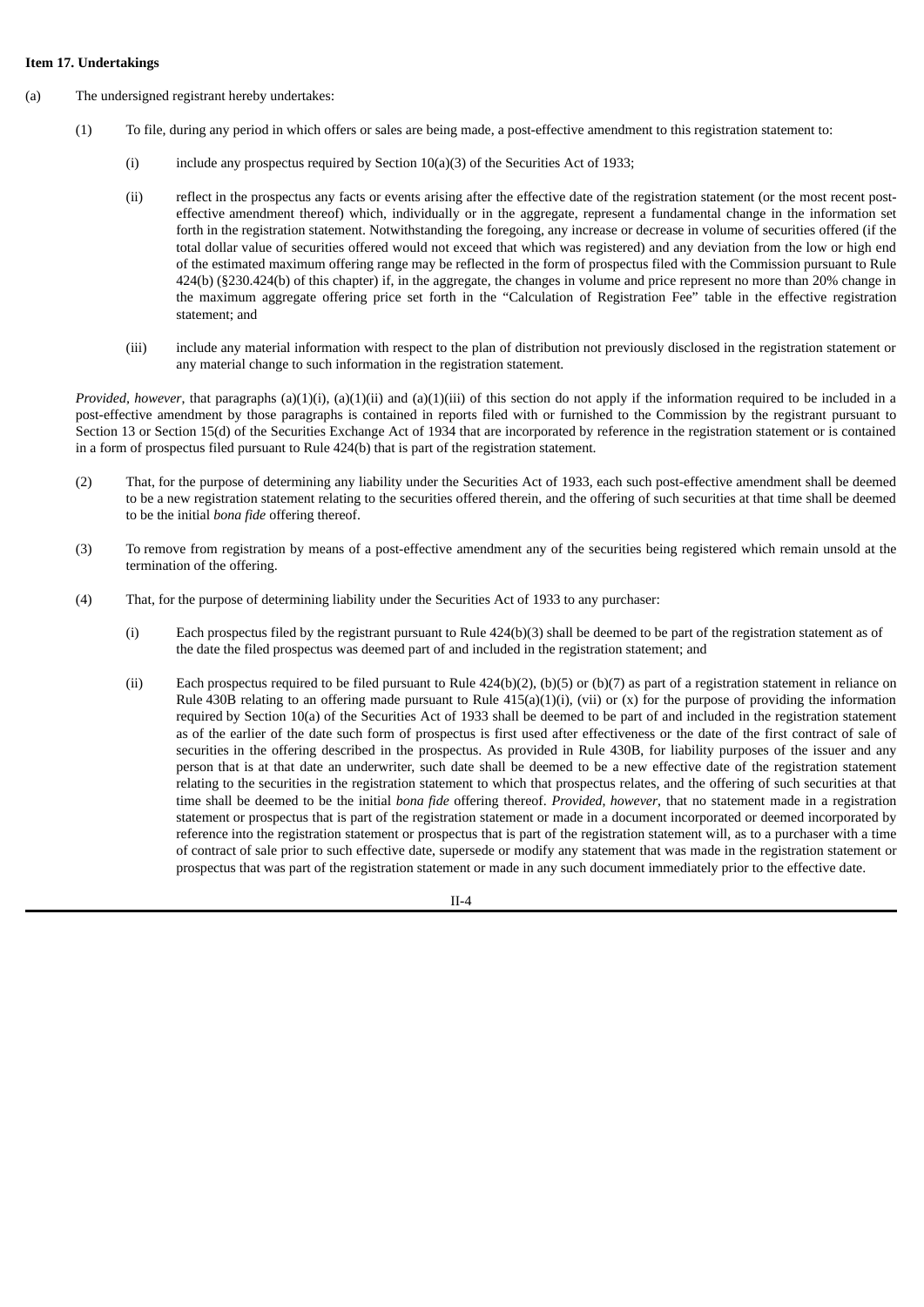- (5) That, for the purpose of determining liability of the registrant under the Securities Act of 1933 to any purchaser in the initial distribution of the securities, the undersigned registrant undertakes that in a primary offering of securities of the undersigned registrant pursuant to this registration statement, regardless of the underwriting method used to sell the securities to the purchaser, if the securities are offered or sold to such purchaser by means of any of the following communications, the undersigned registrant will be a seller to the purchaser and will be considered to offer and sell such securities to such purchaser:
	- (i) Any preliminary prospectus or prospectus of the undersigned registrant relating to the offering required to be filed pursuant to Rule 424;
	- (ii) Any free writing prospectus relating to the offering prepared by or on behalf of the undersigned registrant or used or referred to by the undersigned registrant;
	- (iii) The portion of any other free writing prospectus relating to the offering containing material information about the undersigned registrant or its securities provided by or on behalf of the undersigned registrant; and
	- (iv) Any other communication that is an offer in the offering made by the undersigned registrant to the purchaser.
- (b) The undersigned registrant hereby undertakes that, for purposes of determining any liability under the Securities Act of 1933, each filing of the registrant's annual report pursuant to Section 13(a) or Section 15(d) of the Securities Exchange Act of 1934 (and, where applicable, each filing of an employee benefit plan's annual report pursuant to Section 15(d) of the Securities Exchange Act of 1934) that is incorporated by reference in the registration statement shall be deemed to be a new registration statement relating to the securities offered therein, and the offering of such securities at that time shall be deemed to be the initial *bona fide* offering thereof.
- (c) Insofar as indemnification for liabilities arising under the Securities Act of 1933 may be permitted to directors, officers and controlling persons of the registrant pursuant to the foregoing provisions, or otherwise, the registrant has been advised that in the opinion of the Securities and Exchange Commission such indemnification is against public policy as expressed in the Securities Act of 1933 and is, therefore, unenforceable. In the event that a claim for indemnification against such liabilities (other than the payment by the registrant of expenses incurred or paid by a director, officer or controlling person of the registrant in the successful defense of any action, suit or proceeding), is asserted by such director, officer or controlling person in connection with the securities being registered, the registrant will, unless in the opinion of its counsel the matter has been settled by controlling precedent, submit to a court of appropriate jurisdiction the question whether such indemnification by it is against public policy as expressed in the Securities Act of 1933 and will be governed by the final adjudication of such issue.
- (d) The undersigned registrant hereby undertakes that:
	- (1) For purposes of determining any liability under the Securities Act of 1933, the information omitted from the form of prospectus filed as part of this registration statement in reliance upon Rule 430A and contained in a form of prospectus filed by the registrant pursuant to Rule 424(b)(1) or (4) or 497(h) under the Securities Act shall be deemed to be part of this registration statement as of the time it was declared effective.
	- (2) For the purpose of determining any liability under the Securities Act of 1933, each post-effective amendment that contains a form of prospectus shall be deemed to be a new registration statement relating to the securities offered therein, and the offering of such securities at that time shall be deemed to be the initial bona fide offering thereof.
- (e) The undersigned registrant hereby undertakes to file an application for the purpose of determining the eligibility of the trustee to act under subsection (a) of Section 310 of the Trust Indenture Act in accordance with the rules and regulations prescribed by the SEC under Section 305(b) (2) of the Trust Indenture Act.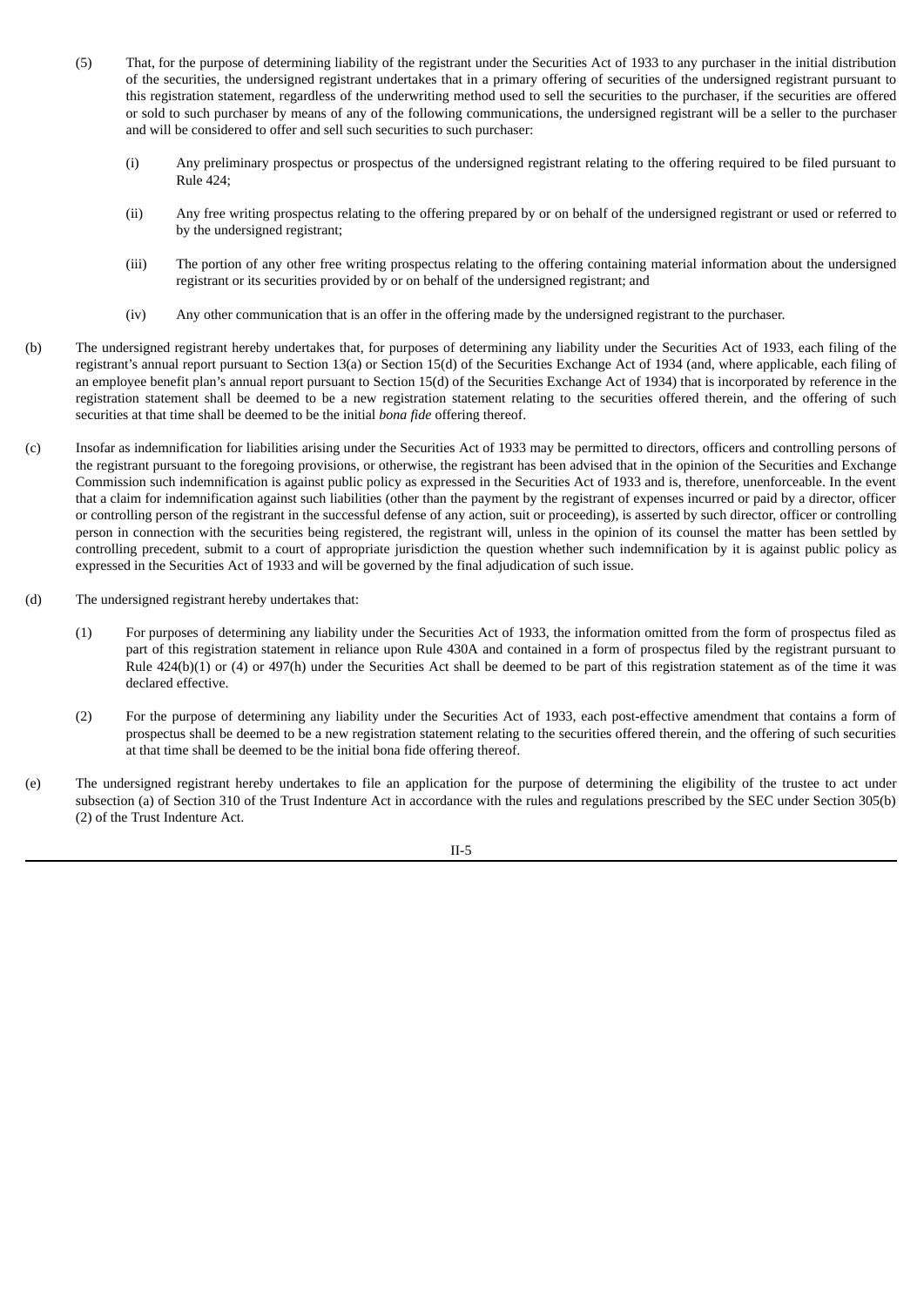## **SIGNATURES**

Pursuant to the requirements of the Securities Act of 1933, the Registrant certifies that it has reasonable grounds to believe that it meets all of the requirements for filing on Form S-3 and has duly caused this Registration Statement to be signed on its behalf by the undersigned, thereunto duly authorized, in the City of Nashville, State of Tennessee, on May 26, 2022.

## **HARROW HEALTH, INC.**

By: */s/ Mark L. Baum*

Mark L. Baum

Chief Executive Officer and Chairman of the Board

## **POWER OF ATTORNEY**

<span id="page-37-0"></span>KNOW ALL PERSONS BY THESE PRESENTS that each individual whose signature appears below constitutes and appoints Mark L. Baum and Andrew R. Boll, and each of them, his true and lawful attorneys-in-fact and agents with full power of substitution, for him and in his name, place and stead, in any and all capacities, to sign any and all amendments (including post-effective amendments) to this Registration Statement, and to sign any registration statement for the same offering covered by the Registration Statement that is to be effective upon filing pursuant to Rule 462(b) promulgated under the Securities Act, and all post-effective amendments thereto, and to file the same, with all exhibits thereto and all documents in connection therewith, with the Securities and Exchange Commission, granting unto said attorneys-in-fact and agents, and each of them, full power and authority to do and perform each and every act and thing requisite and necessary to be done in and about the premises, as fully to all intents and purposes as he might or could do in person, hereby ratifying and confirming all that said attorneys-in-fact and agents or any of them, or his or their substitute or substitutes, may lawfully do or cause to be done or by virtue hereof.

Pursuant to the requirements of the Securities Act of 1933, this Registration Statement has been signed by the following persons in the capacities and on the dates stated.

| <b>Signature</b>                                 | Title                                                                                              | Date         |
|--------------------------------------------------|----------------------------------------------------------------------------------------------------|--------------|
| /s/ Mark L. Baum<br>Mark L. Baum                 | Chief Executive Officer and<br>Chairman of the Board of Directors<br>(Principal Executive Officer) | May 26, 2022 |
| /s/ Andrew R. Boll<br>Andrew R. Boll             | Chief Financial Officer<br>(Principal Financial and Accounting Officer)                            | May 26, 2022 |
| /s/ Richard L. Lindstrom<br>Richard L. Lindstrom | Director                                                                                           | May 26, 2022 |
| /s/ Martin A. Makary<br>Martin A. Makary         | Director                                                                                           | May 26, 2022 |
| /s/ Teresa F. Sparks<br>Teresa F. Sparks         | Director                                                                                           | May 26, 2022 |
| /s/ Perry J. Sternberg<br>Perry J. Sternberg     | Director                                                                                           | May 26, 2022 |
| /s/ R. Lawrence Van Horn<br>R. Lawrence Van Horn | Director                                                                                           | May 26, 2022 |
|                                                  | $II-6$                                                                                             |              |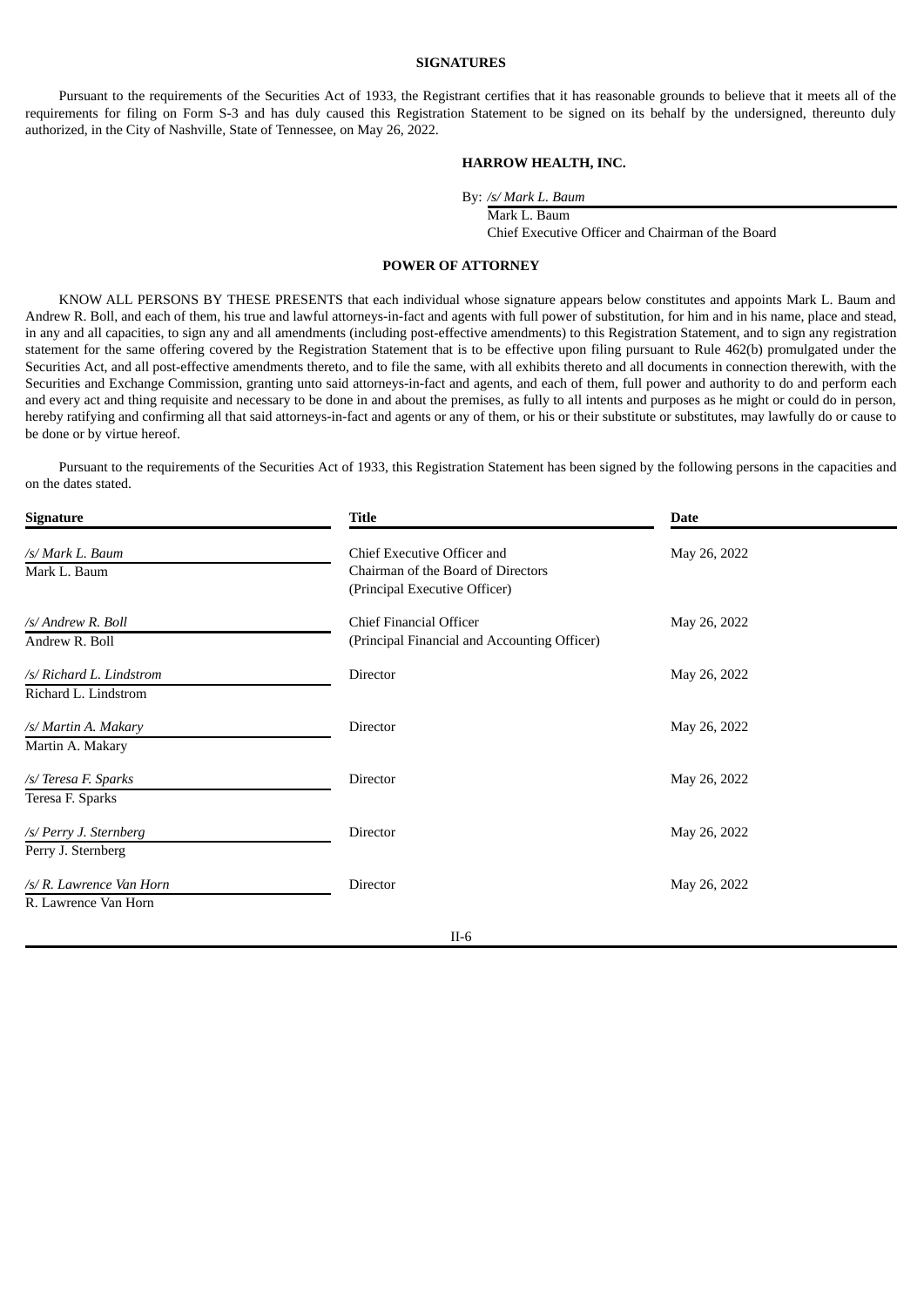## **CERTIFICATE OF AMENDMENT OF AMENDED AND RESTATED CERTIFICATE OF INCORPORATION OF IMPRIMIS PHARMACEUTICALS, INC.**

<span id="page-38-0"></span>The corporation organized and existing under and by virtue of the General Corporation Law of the State of Delaware does hereby certify:

**FIRST**: That at a meeting of the Board of Directors of Imprimis Pharmaceuticals, Inc. resolutions were duly adopted setting forth a proposed amendment of the Amended and Restated Certificate of Incorporation of said corporation, declaring said amendment to be advisable and calling a meeting of the stockholders of said corporation for consideration thereof. The resolution setting forth the proposed amendment is as follows:

RESOLVED, that the Amended and Restated Certificate of Incorporation of this corporation be amended by changing the Article thereof numbered "FOURTH" so that, as amended, said Article shall be and read as follows:

## FOURTH:

A. The total number of shares of stock that the Corporation shall have authority to issue is Fifty Five Million (55,000,000). The classes and aggregate number of shares of each class which the Corporation shall have authority to issue are as follows:

- 1. Fifty Million (50,000,000) shares of Common Stock, par value \$0.001 per share (the "Common Stock"); and
- 2. Five Million (5,000,000) shares of Preferred Stock, par value \$0.001 per share (the "Preferred Stock).

B. The Corporation may issue any class of the Preferred Stock in any series. The Board of Directors shall have authority to establish and designate series, and to fix the number of shares included in each such series and the variations in the relative rights, preferences and limitations as between series, provided that, if the stated dividends and amounts payable on liquidation are not paid in full, the shares of all series of the same class shall share ratably in the payment of dividends including accumulations, if any, in accordance with the sums which would be payable on such shares if all dividends were declared and paid in full, and in any distribution of assets other than by way of dividends in accordance with the sums which would be payable on such distribution if all sums payable were discharged in full. Shares of each such series when issued shall be designated to distinguish the shares of each series from shares of all other series.

**SECOND**: That thereafter, pursuant to resolution of its Board of Directors, the annual meeting of the stockholders of said corporation was duly called and held upon notice in accordance with Section 222 of the General Corporation Law of the State of Delaware at which meeting the necessary number of shares as required by statute were voted in favor of the amendment.

**THIRD**: That said amendment was duly adopted in accordance with the provisions of Section 242 of the General Corporation Law of the State of Delaware.

IN WITNESS WHEREOF, said corporation has caused this certificate to be signed this 10<sup>th</sup> day of July, 2018.

| Bv: | /s/ Andrew Boll                |
|-----|--------------------------------|
|     | Authorized Officer             |
|     | Title: Chief Financial Officer |
|     | Name: Andrew R. Boll           |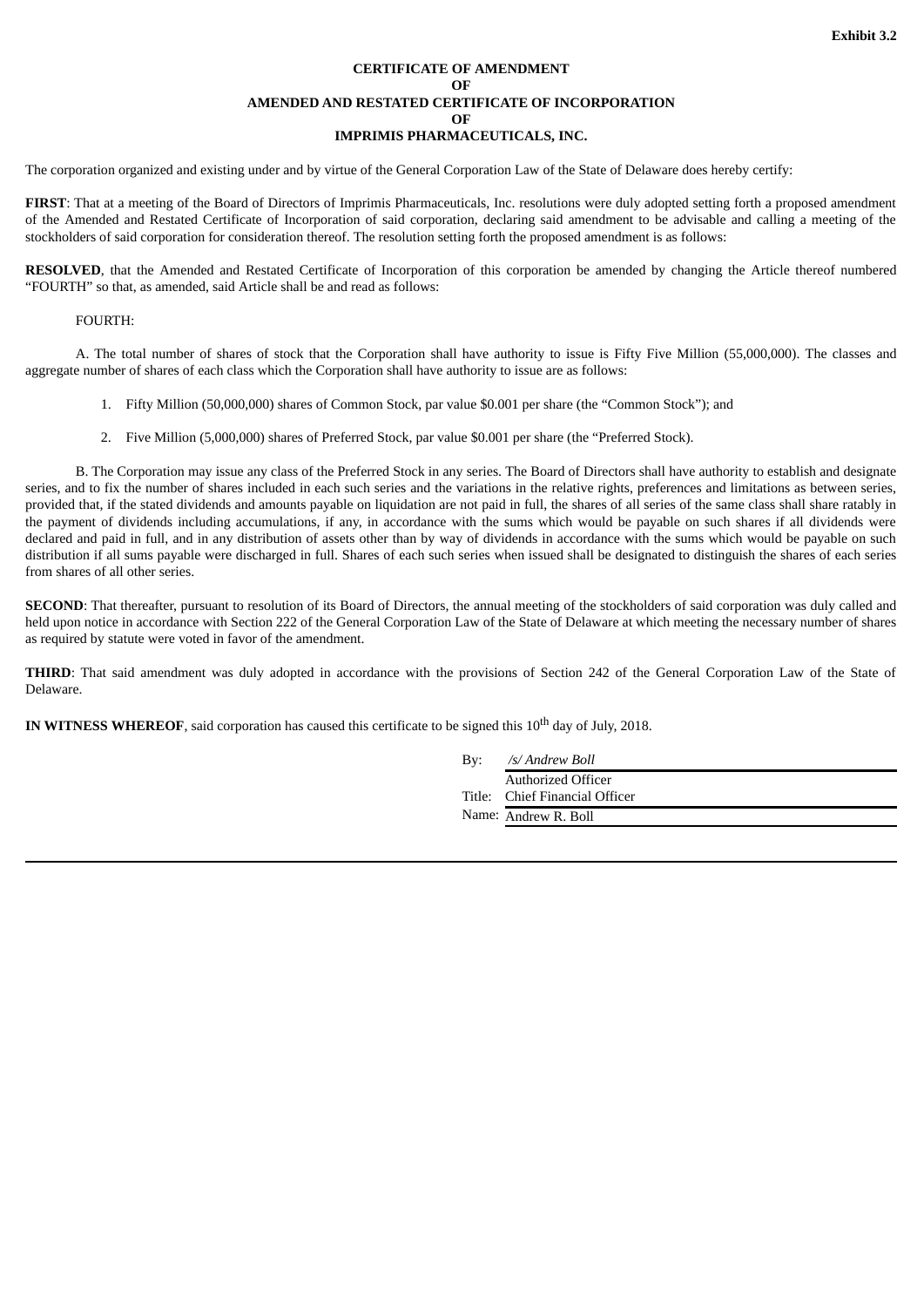

<span id="page-39-0"></span>

Waller Lauder Dorton & Davis 11P Sti Livian Street, Suite 2700 P.O. Box 198956 Naphyllie, TN 37219-8966

DK 7468380 iezin 815 244 8804 Ň. wallerlaw.com

May 26, 2022

Harrow Health, Inc. 102 Woodmont Blvd., Suite 610 Nashville, Tennessee 37205

#### Re: Registration Statement on Form S-3

#### Ladies and Gentlemen:

We have acted as special securities counsel to Harrow Health, Inc., a Delaware corporation (the "Company"), in connection with the Registration Statement on Form S-3 (the "Registration Statement") to be filed by the Company with the Securities and Exchange Commission relating to the registration of up to \$300,000,000 in aggregate amount of (i) shares of Common Stock, \$0.001 par value ("Common Shares"), (ii) shares of Preferred Stock, \$0.001 par value ("Preferred Shares"), (iii) debt securities ("Debt Securities"), which may be either senior or subordinated and which may be convertible into or exchangeable for Common Shares or Preferred Shares, (iv) warrants to purchase any of the foregoing securities ("Warrants"), (v) depositary shares representing fractional interests in the Preferred Shares ("Depositary Shares"), and (vi) units, comprised of any combination of the foregoing securities, which may be separable from one another ("Units" and, together with Depositary Shares, Warrants, Debt Securities, Preferred Shares and Common Shares, the "Securities"), all of which Securities may be offered and sold by the Company from time to time as set forth in the prospectus which forms a part of the Registration Statement (the "Prospectus"), and as to be set forth in one or more supplements to the Prospectus (each, a "Prospectus Supplement").

We have assumed that the issuance, sale, amount and terms of the Securities to be offered from time to time will be duly authorized and determined by proper action of the Board of Directors of the Company (each, a "Board Action") and in accordance with the Company's Amended and Restated Certificate of Incorporation, as amended (the "Certificate of Incorporation") and applicable Delaware law. We further assume that (i) any Debt Securities will be issued pursuant to an "Indenture" between the Company and a financial institution identified therein as a trustee (each, a "Trustee"), (ii) any Warrants will be issued under one or more warrant agreements (each, a "Warrant Agreement"), each to be between the Company and a financial institution identified therein as a warrant agent, if any (each, a "Warrant Agent"), (iii) any Depositary Shares will be issued pursuant to a "Deposit Agreement" between the Company and the financial institution identified therein as a depositary, the form of which will be filed by amendment to the Registration Statement or as an exhibit to a document to be incorporated therein by reference, and (iv) any Units will be issued pursuant to a "Unit Agreement" between the Company and a financial institution identified therein as a unit agent, the form of which will be filed by amendment to the Registration Statement or as an exhibit to a document to be incorporated therein by reference.

In connection with this opinion, we have examined and relied upon such records, documents and other instruments as in our judgment are necessary or appropriate in order to express the opinions hereinafter set forth and have assumed the genuineness of all signatures, the authenticity of all documents submitted to us as originals, and the conformity to original documents of all documents submitted to us as certified or photostatic copies.

In rendering the following opinion, we express no opinion as to the laws of any jurisdiction other than the State of Tennessee, the General Corporation Law of the State of Delaware and the federal law of the United States to the extent specifically referred to herein. All opinions expressed are as of the date hereof except where expressly stated otherwise.

Based upon, subject to and limited by the foregoing, we are of the opinion that, as of the date hereof:

(1) When the Registration Statement has become effective under the Securities Act of 1933, as amended (the " $\Delta ct$ "), upon due authorization by Board Action of an issuance of Common Shares, and upon issuance and delivery of certificates, if any, for Common Shares against payment therefor in accordance with the terms of such Board Action, any applicable underwriting agreement and as contemplated by the Registration Statement and/or the applicable Prospectus Supplement, and, if issued upon the conversion, exchange or exercise of Preferred Shares, Debt Securities, Warrants or Units, when such shares have been duly issued and delivered as contemplated by the terms of the applicable Indenture, Warrant Agreement, Unit Agreement or the Certificate of Incorporation, the shares represented by such certificates, if any, will be duly authorized and validly issued, fully paid and non-assessable.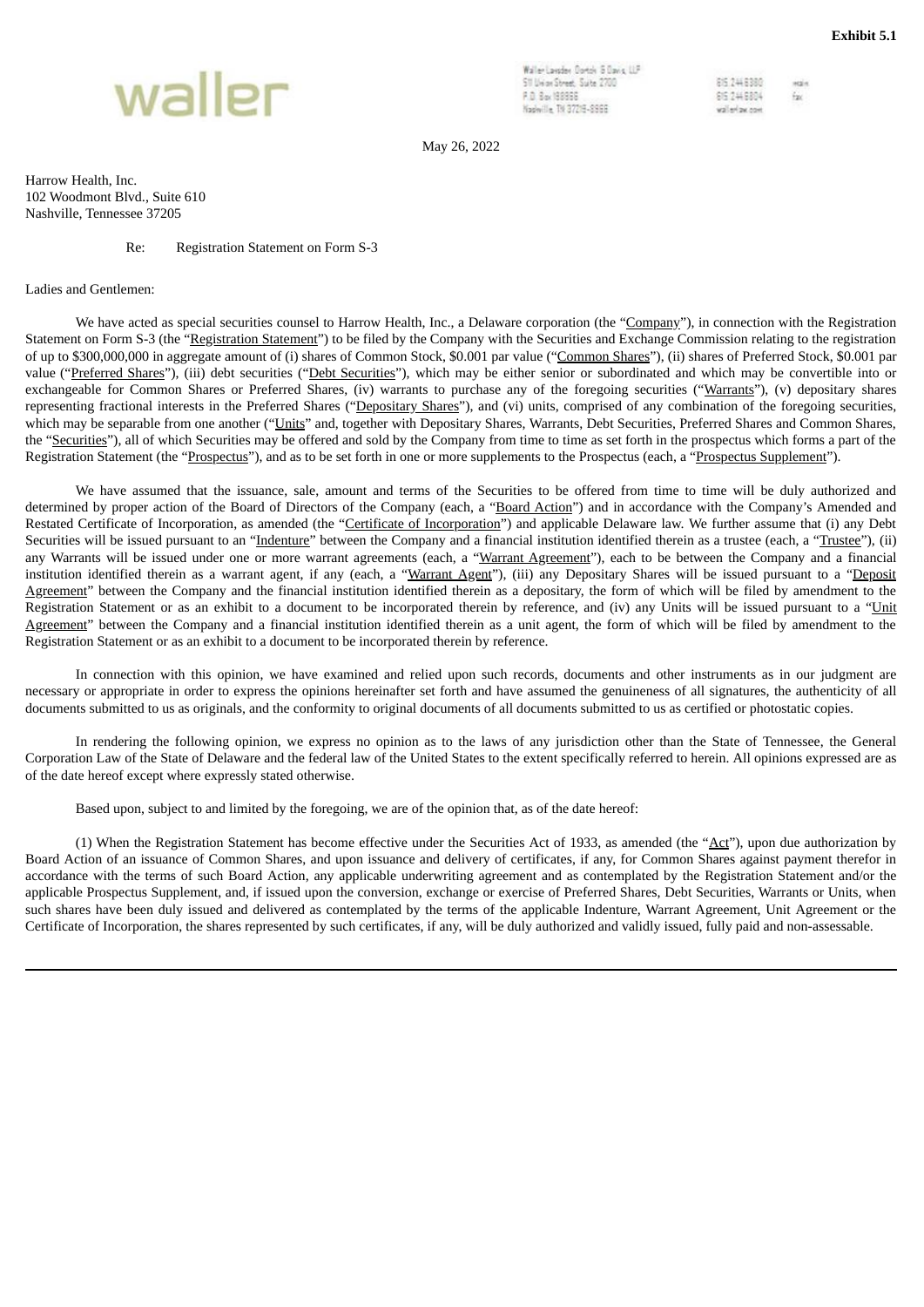(2) When the Registration Statement has become effective under the Act and when a series of Preferred Shares has been duly authorized and established by applicable Board Action, in accordance with the terms of the Certificate of Incorporation and applicable law, and, upon issuance and delivery of certificates, if any, for such series of Preferred Shares against payment therefor in accordance with the terms of such Board Action, any applicable underwriting agreement, and as contemplated by the Registration Statement and/or the applicable Prospectus Supplement, and, if issued upon the conversion, exchange or exercise of Debt Securities, Warrants, Depositary Shares or Units, when such shares have been duly issued and delivered as contemplated by the terms of the applicable Indenture, Warrant Agreement, Deposit Agreement or Unit Agreement, the shares represented by such certificates, if any, will be duly authorized and validly issued, fully paid and non-assessable.

(3) When the Registration Statement has become effective under the Act, and when a series of Debt Securities has been (a) duly established by an Indenture or any supplemental indenture thereto, (b) duly authorized and established by applicable Board Action and duly authenticated by the Trustee under such Indenture, and (c) duly executed and delivered on behalf of the Company against payment therefor in accordance with the terms of such Board Action, any applicable underwriting agreement, the Indenture and any applicable supplemental indenture thereto, and as contemplated by the Registration Statement and/or the applicable Prospectus Supplement, the Debt Securities will be valid and binding obligations of the Company enforceable against the Company in accordance with their respective terms.

(4) When the Registration Statement has become effective under the Act and when Warrants have been (a) duly established by the related Warrant Agreement, (b) duly authorized and established by applicable Board Action and duly authenticated by the Warrant Agent to the extent applicable, and (c) duly executed and delivered on behalf of the Company against payment therefor in accordance with the terms of such Board Action, any applicable underwriting agreement, the applicable Warrant Agreement, and as contemplated by the Registration Statement and/or the applicable Prospectus Supplement, the Warrants will be valid and binding obligations of the Company enforceable against the Company in accordance with their terms.

(5) When the Registration Statement has become effective under the Act, and (a) when Depositary Shares have been duly established by a Deposit Agreement and the related depositary receipts, (b) when any Preferred Shares underlying such Depositary Shares have been duly and validly issued and are fully paid and nonassessable as contemplated in Opinion Paragraph 2 above and deposited with a bank or trust company (which meets the requirements for depositary set forth in the Registration Statement) under the applicable Deposit Agreement, (c) when the Depositary Shares and the related depositary receipts have been duly authorized and established by applicable Board Action and duly authenticated by the depositary to the extent applicable, and (d) when the Depositary Shares and the related depositary receipts have been duly executed and delivered on behalf of the Company against payment therefor in accordance with the terms of such Board Action, the Deposit Agreement, and as contemplated by the Registration Statement and/or the applicable Prospectus Supplement, the Depositary Shares will be validly issued, fully paid and non-assessable and entitle the holders thereof to the rights specified in such depositary receipts and Deposit Agreement.

To the extent that the obligations of the Company under any agreement (including, without limitation, any Indenture, Warrant Agreement, Deposit Agreement, or Unit Agreement) may be dependent upon such matters, we assume for purposes of this opinion that: (i) the other party or parties to such agreement is duly organized, validly existing and in good standing under the laws of its jurisdiction of organization; (ii) the other party or parties to such agreement is duly qualified to engage in the activities contemplated by the agreement, as applicable; (iii) the agreement has been duly authorized, executed and delivered by the other party or parties to such agreement, as applicable, and constitutes the valid and binding obligation of the other party or parties to such agreement, as applicable, enforceable against the other party or parties to such agreement, as applicable, in accordance with its terms; (iv) the other party or parties to such agreement is in compliance, with respect to any actions the other party to such agreement may take under such agreement, as applicable, with all applicable laws and regulations; and (v) the other party or parties to such agreement has the requisite organizational and legal power and authority to perform its obligations under such agreement, as applicable.

We assume no obligation to advise you of any changes in the foregoing subsequent to the delivery of this opinion letter. This opinion letter has been prepared solely for your use in connection with the transmitting for filing of the Registration Statement on the date of this opinion letter and should not be quoted in whole or in part or otherwise be referred to, or filed with or furnished to any governmental agency or other person or entity, without the prior written consent of this firm.

We hereby consent to the filing of this opinion letter as Exhibit 5.1 to the Registration Statement and further consent to the reference to this firm under the caption "Legal Matters" in the Prospectus. In giving such consent, we do not thereby admit that we are in the category of persons whose consent is required under Section 7 of the Act.

Very truly yours,

/s/ Waller Lansden Dortch & Davis, LLP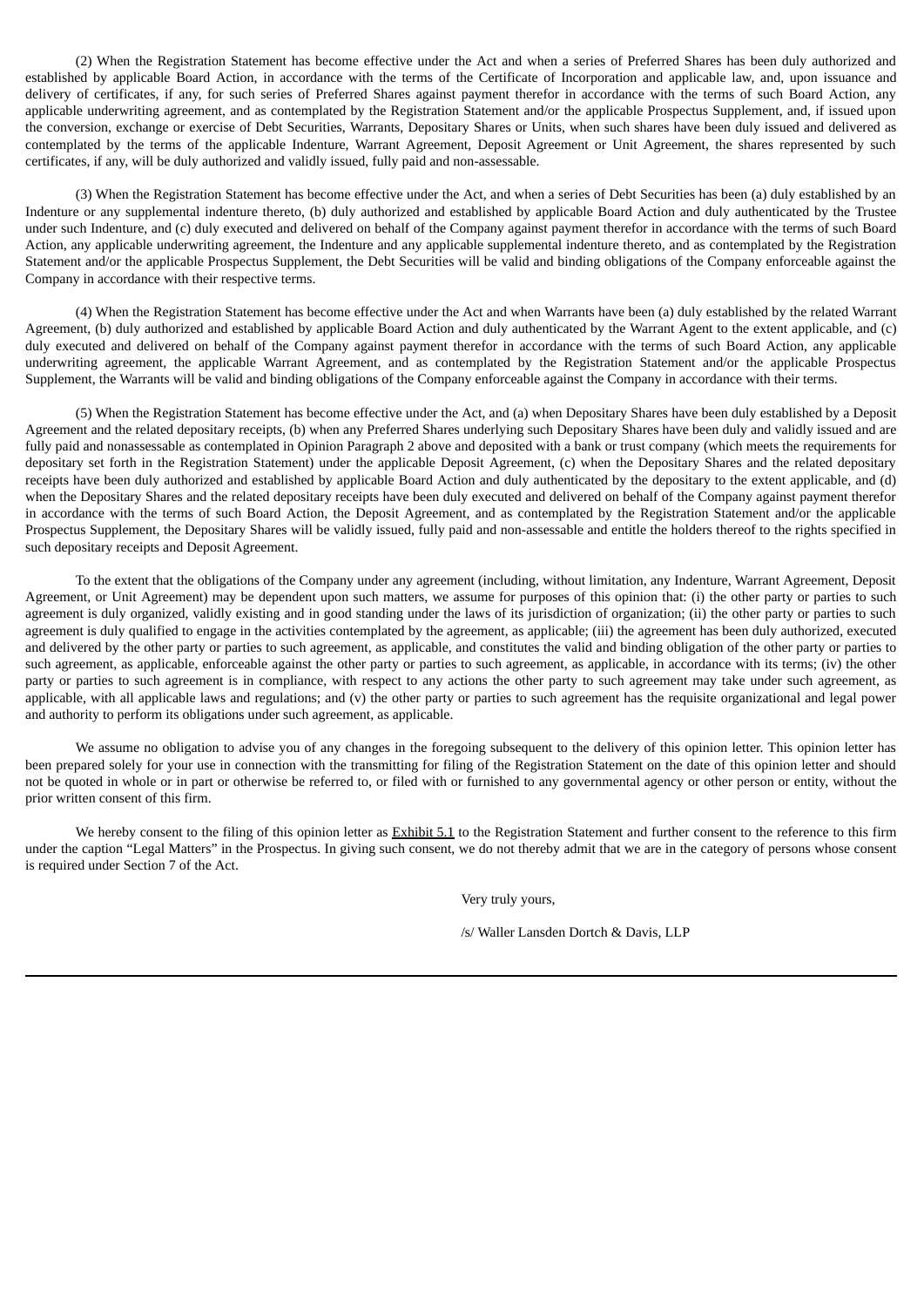## **CONSENT OF INDEPENDENT REGISTERED PUBLIC ACCOUNTING FIRM**

<span id="page-41-0"></span>We consent to the incorporation by reference in this Registration Statement on Form S-3 of Harrow Health, Inc. of our report dated March 10, 2022, relating to the consolidated financial statements of Harrow Health, Inc. and subsidiaries, appearing in the Annual Report on Form 10-K of Harrow Health, Inc. for the year ended December 31, 2021.

We also consent to the reference to us under the heading "Experts" in the prospectus, which is part of this registration statement.

/s/ KMJ Corbin & Company LLP

Irvine, California May 26, 2022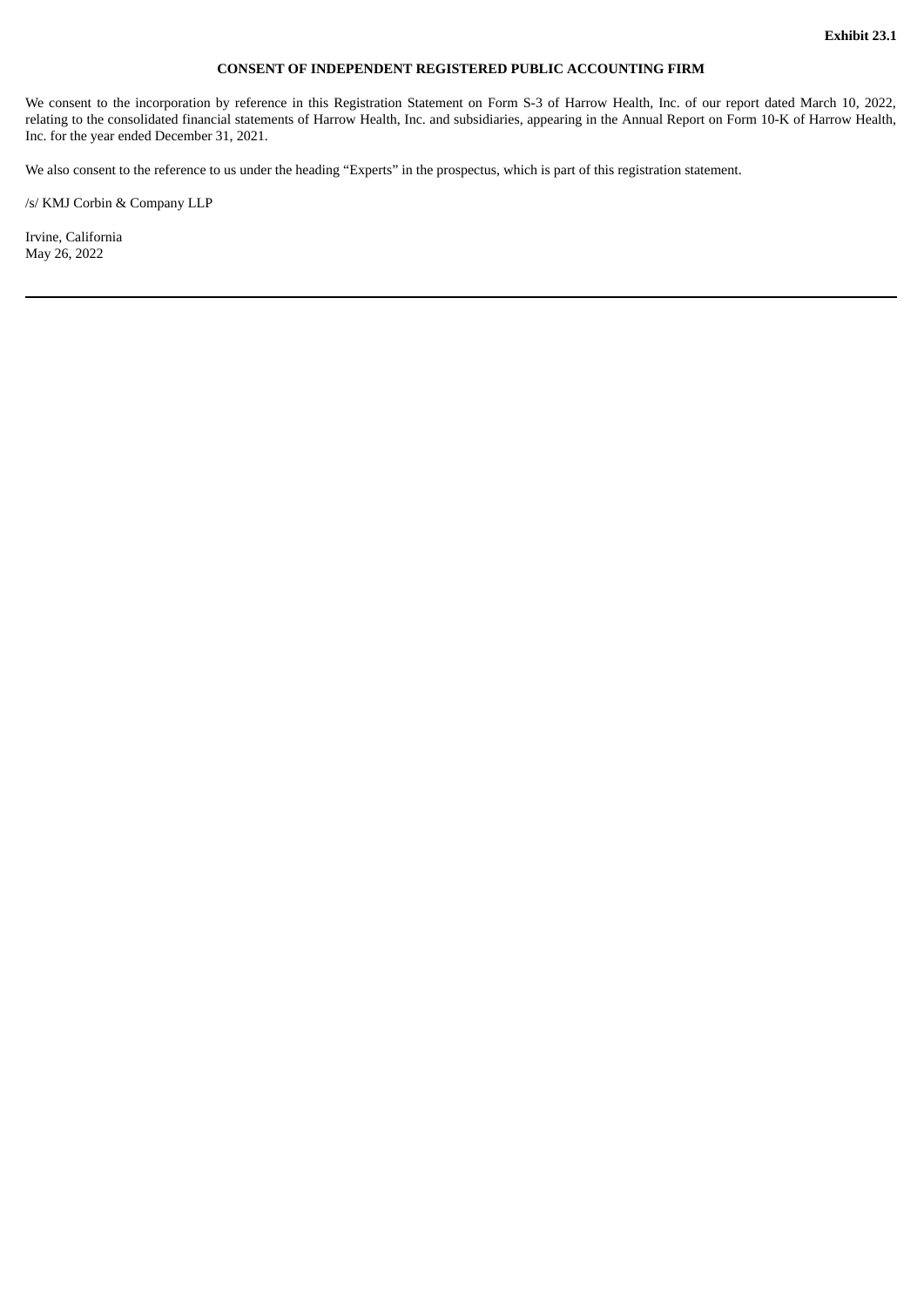# **Calculation of Filing Fee Tables**

# Form S-3

(Form Type)

## HARROW HEALTH, INC. (Exact Name of Registrant as Specified in its Charter)

# Table 1: Newly Registered and Carry Forward Securities

<span id="page-42-0"></span>

|                                   | Security<br>Type                    | Security<br>Class Title                               | Fee<br>Calculation<br>or Carry<br>Forward<br>Rule | Amount<br>Registered | Proposed<br>Maximum<br>Offering<br>Price Per<br>Security | Maximum<br>Aggregate<br><b>Offering Price</b><br><b>Newly Registered Securities</b> | Fee Rate |              | Amount of<br>Registration<br>Fee | Carry<br>Forward<br>Form Type | Carry<br>Forward<br>File<br>Number | Carry<br>Forward<br>Initial<br>effective<br>date | <b>Filing Fee</b><br>Previously<br>Paid In<br>Connection<br>with<br>Unsold<br>Securities<br>to be<br>Carried<br>Forward |
|-----------------------------------|-------------------------------------|-------------------------------------------------------|---------------------------------------------------|----------------------|----------------------------------------------------------|-------------------------------------------------------------------------------------|----------|--------------|----------------------------------|-------------------------------|------------------------------------|--------------------------------------------------|-------------------------------------------------------------------------------------------------------------------------|
| Fees to Be<br>Paid                | Equity                              | Common<br>Stock, par<br>value \$0.001<br>per share    |                                                   |                      |                                                          |                                                                                     |          |              |                                  |                               |                                    |                                                  |                                                                                                                         |
|                                   | Equity                              | Preferred<br>Stock, par<br>value \$0.001<br>per share |                                                   |                      |                                                          |                                                                                     |          |              |                                  |                               |                                    |                                                  |                                                                                                                         |
|                                   | Equity                              | Depositary<br><b>Shares</b>                           |                                                   |                      |                                                          |                                                                                     |          |              |                                  |                               |                                    |                                                  |                                                                                                                         |
|                                   | Other                               | Warrants                                              |                                                   |                      |                                                          |                                                                                     |          |              |                                  |                               |                                    |                                                  |                                                                                                                         |
|                                   | Other<br>Debt                       | Units<br>Debt<br>Securities                           |                                                   |                      |                                                          |                                                                                     |          |              |                                  |                               |                                    |                                                  |                                                                                                                         |
|                                   | Unallocated<br>(Universal)<br>Shelf |                                                       | Rule<br>457(0)                                    | (1)                  | (2)                                                      | \$300,000,000(2)                                                                    | .0000927 | \$           | 27,810(3)                        |                               |                                    |                                                  |                                                                                                                         |
|                                   |                                     | <b>Total Offering Amounts</b>                         |                                                   |                      |                                                          | \$300,000,000                                                                       |          | $\mathbb{S}$ | 27,810                           |                               |                                    |                                                  |                                                                                                                         |
| <b>Total Fees Previously Paid</b> |                                     |                                                       |                                                   |                      | $\overline{\phantom{a}}$                                 |                                                                                     |          |              |                                  |                               |                                    |                                                  |                                                                                                                         |
| <b>Total Fee Offsets</b>          |                                     |                                                       |                                                   |                      |                                                          |                                                                                     |          | \$           | 13,638(4)                        |                               |                                    |                                                  |                                                                                                                         |
|                                   |                                     | Net Fees Due                                          |                                                   |                      |                                                          |                                                                                     |          | \$           | 14,172                           |                               |                                    |                                                  |                                                                                                                         |